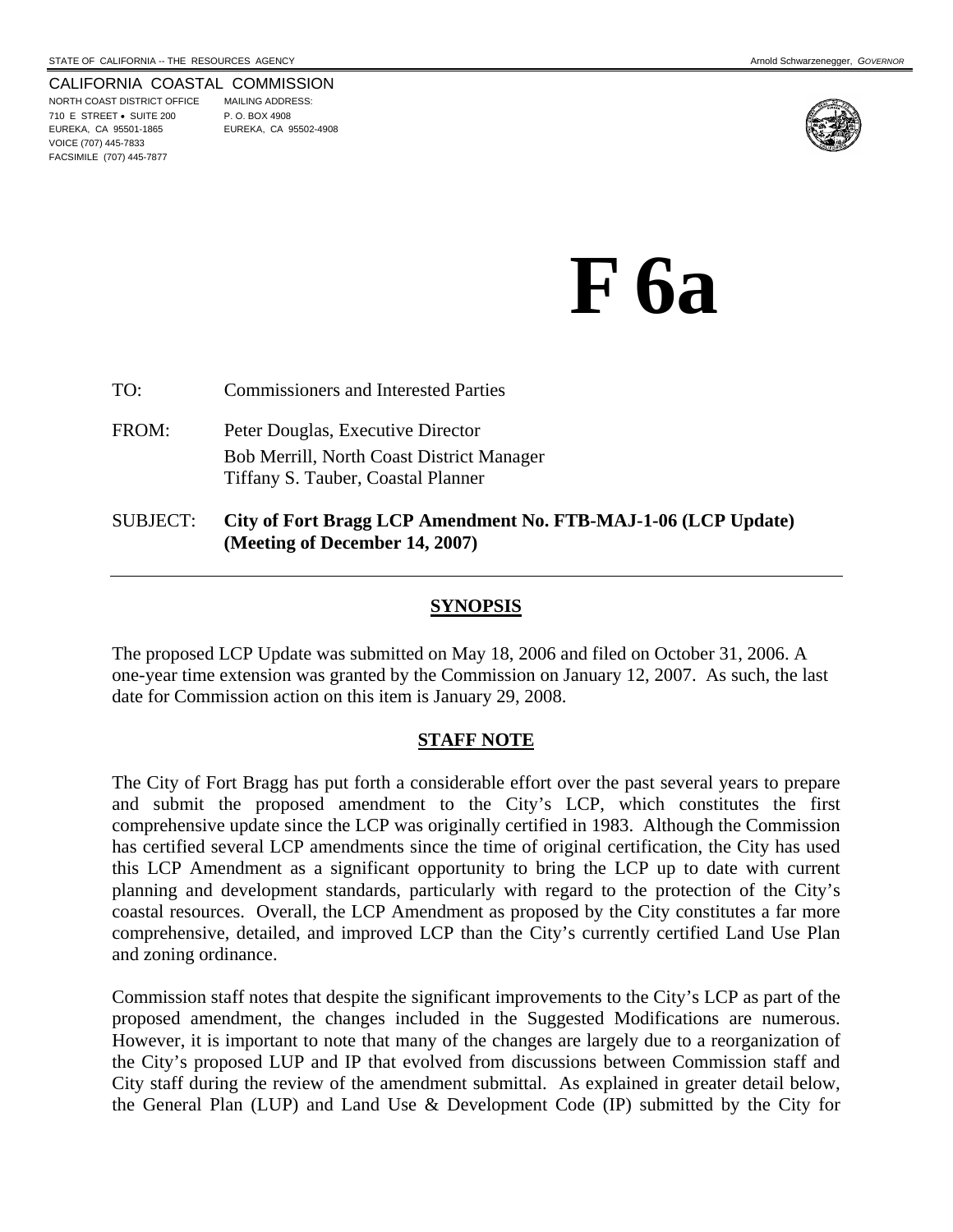certification were originally prepared to apply to both inland and coastal portions of the City. Commission staff and City staff agreed that developing a separate *Coastal* General Plan and *Coastal* LUDC to apply specifically to the geographic portion of the City located within the coastal zone would provide greater clarity of the documents, improve the usability and administration of the LCP, and ensure consistency with the Coastal Act. The City would continue to apply the existing General Plan and the LUDC to the geographic areas of the City that are outside the coastal zone. Given this decision to maintain separate General Plans and Land Use and Development Codes for portions of the City inside and outside of the coastal zone, many of the suggested modifications reflect necessary changes that stem from this reorganization. Additionally, many of the changes included in the Suggested Modifications reflect "friendly modifications" requested by the City. Lastly, many changes included in the Suggested Modifications are a result of the LUP having been prepared several years prior to the preparation of the IP, thus necessitating the addition or deletion of various policies, programs, text, and other references to ensure consistency between the LUP and IP.

Commission staff has met with City staff on several occasions during the review of the LCP Amendment. As of the writing of this staff report, there are no known areas of dispute regarding the suggested modifications recommended by staff. Any areas of dispute that arise between the time of publication of this staff report and the public hearing will be identified and resolved, to the extent possible, via an addendum to this staff report. The addendum will also include findings that staff was unable to complete prior to publication of this staff report, including (1) discussion and resolution of the appropriate land use designation and zoning for an area along the Noyo River known as the Noyo Flats that was set aside as an Area of Deferred Certification when the original LCP was certified, (2) the findings supporting the suggested modifications regarding the addition of aquaculture as an allowed use in certain zoning districts, (3) the Circulation Element findings, and (4) the Implementation Plan findings..

Staff also notes that the City may request that the hearing on the LCP Amendment be opened for public testimony and then continued from the scheduled December 14, 2007 hearing to the Commission's January hearing to allow additional time to review the specific language of the Suggested Modifications to the LUP and IP that Commission staff drafted to implement agreed upon concepts.

# **SUMMARY OF AMENDMENT REQUEST**

The proposed LCP amendment consists of a comprehensive update of the City's currently certified Land Use Plan (LUP) and Implementation Program (IP), originally certified in 1983. The City adopted a new General Plan in December 2002 (with amendments through November 2004) to replace the currently certified LUP. The City also adopted a new zoning ordinance in June 2004, entitled the Land Use and Development Code, to replace the currently certified zoning ordinance (Title 18 of the City's Municipal Code). Both the General Plan (LUP) and the Land Use and Development Code (IP) have been submitted to the Commission for certification.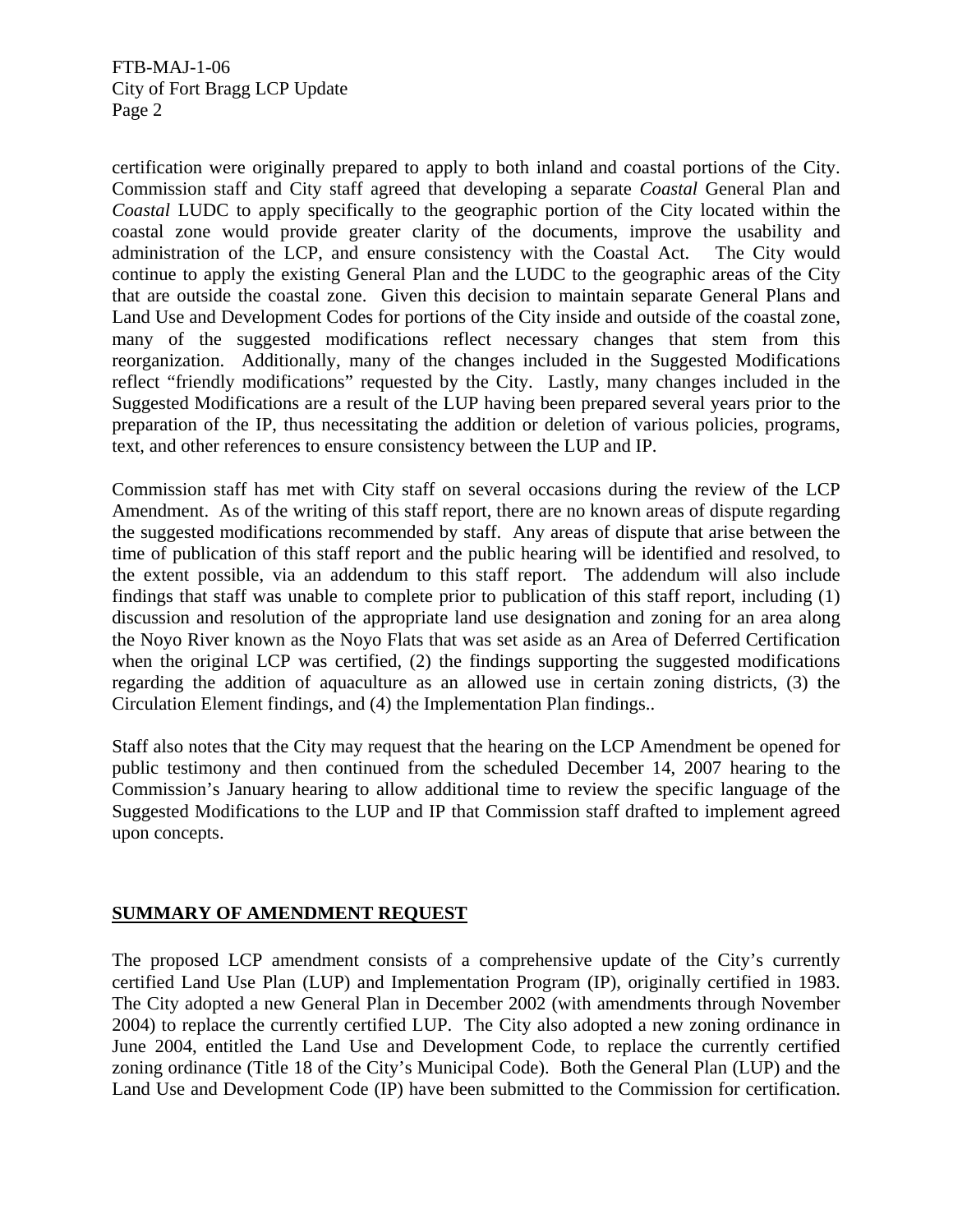Both documents constitute a complete update of all of the City's programs and policies and are in an entirely different organizational format than the currently certified LUP and IP.

The proposed updated LUP document has a significantly changed format from the currently certified LUP and is organized by General Plan "element." The first chapter includes an introductory discussion of the General Plan process and the organization and contents of the General Plan. The introduction chapter (1) is followed by several "elements," which include: (2) Land Use Element, (3) Public Facilities Element, (4) Coastal Element, (5) Conservation, Open Space, and Parks Element, (6) Circulation Element, (7) Community Design Element, (8) Safety Element, (9) Noise Element, and (10) Housing Element. The LUP also includes a Glossary and several Appendices containing information excerpted from the "*Procedural Guidance for the Review of Wetland Projects in California's Coastal Zone.*" In addition, the proposed LUP includes several Maps including, Map LU-1: Land Use Designations; Map LC-1: Coastal Access and City Trail System; Map LC-2: Special Review and Runoff Sensitive Areas; Map LC-3: Scenic Views in the Coastal Zone; and Map SF-1: Geologic Hazards.

The City's proposed updated IP document, the Land Use and Development Code (LUDC), also has a significantly changed format from the currently certified Zoning Ordinance and is substantially more comprehensive including, for example, new or expanded provisions regarding (1) site planning and design standards such as parking and signs, (2) standards for specific land uses such as aquaculture and second units, (3) locating and permitting telecommunications facilities, (4) grading permit requirements and standards, and (5) application filing, processing, and permitting procedures. The IP as proposed to be amended also includes a more comprehensive subdivision ordinance and a new affordable housing ordinance with provisions regarding density bonuses and inclusionary housing. Specific policies regarding coastal resources, including ESHA, wetlands, water quality, geologic hazards, blufftop development, visual resources, and public access are contained primarily in Article 5 of the LUDC.

The proposed LCP amendment includes changes to the land use and zoning designation nomenclature (Exhibit No. 19). The City is also proposing to change the land use and zoning designations of 17 specific sites or general areas within the City. The majority of the proposed land use and zoning designation changes involve updating the designations to reflect the current use of a particular site. For example, five of the proposed changes relate to either the currently certified designations to Parks and Recreation (PR) at sites that have been recently acquired by the City, or are currently used for, public access and recreation such as the MacKerricher State Park parking lot, the Glass Beach access area, Noyo Harbor Park, and Pomo Bluff Park.

The City is also proposing to change the land use and zoning designation of the approximately 400-acre former Georgia Pacific mill site located on the coastal terrace west of Highway One and the city center. This 400-acre site is currently designated in the LUP and zoned in the IP as Heavy Industrial (I-H). The proposed LCP amendment would change the land use and zoning designation from Heavy Industrial to a newly created designation, Timber Resources Industrial (IT). As proposed, this designation would allow for the timber resource related land uses that have historically occurred on the site to continue, and the LCP as amended would require that a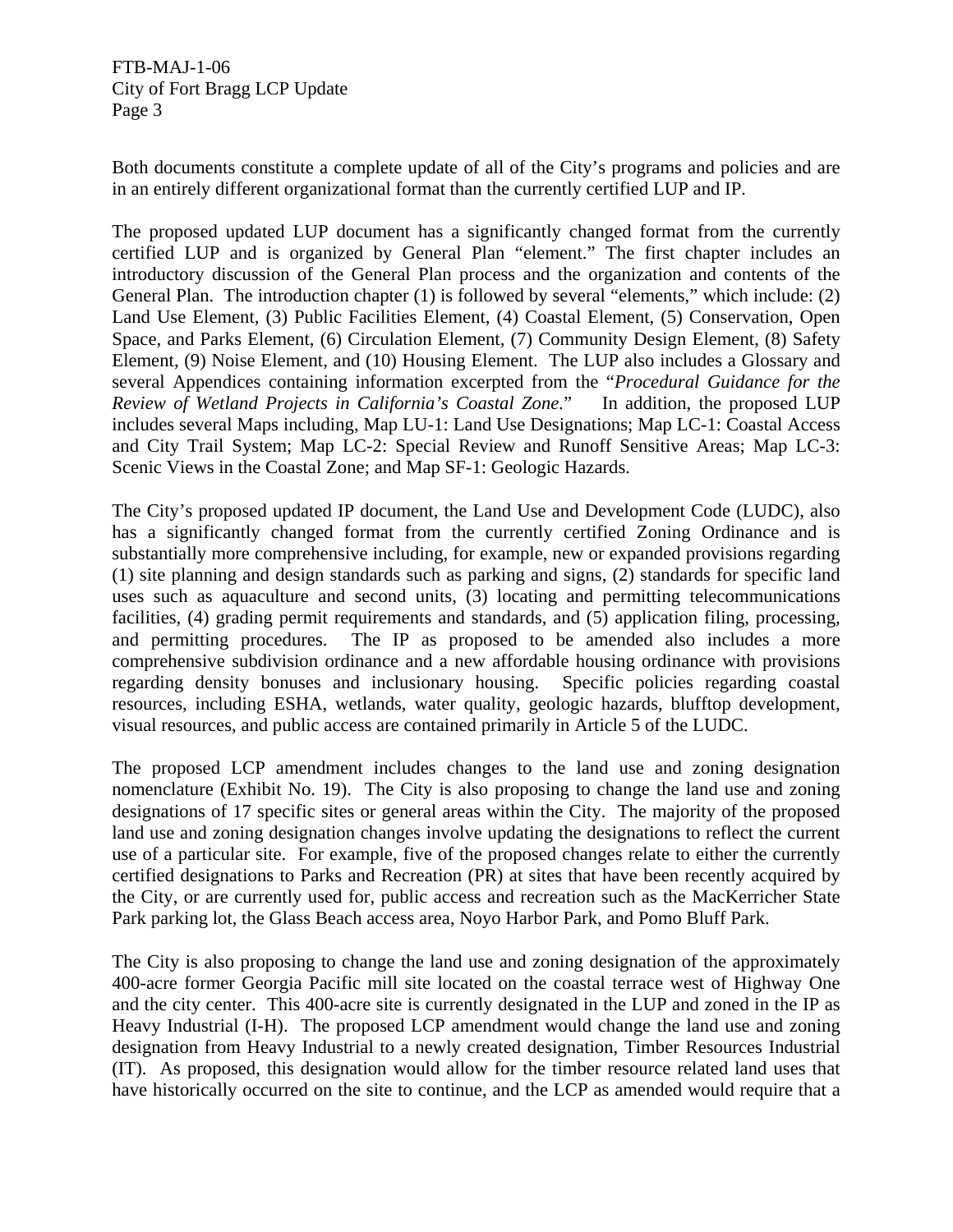Specific Plan be prepared before any further changes in land use designation or zoning could occur at the site. The Georgia Pacific Mill ceased operations in 2002 and the site is currently undergoing an extensive clean-up process and the City is engaged in planning for future uses of the site. The Specific Plan process, as set forth in the proposed LCP update amendment, would allow the flexibility for the City to work with future land owners to plan for specific uses and ensure the protection of coastal resources, maximize the provision of public access, and consider land uses that would benefit the local economy. Specific Plans are required by the LCP Amendment to be submitted to, and effectively certified by, the Coastal Commission as an LCP amendment before they become effective.

Two of the proposed land use and zoning designation changes affect the allowable density of residential development within the City. The City proposes to redesignate and rezone five parcels totaling 4.6 acres adjacent to the College of the Redwoods Campus from Residential Suburban (RS) to Medium Density Residential (RM), which would allow for one additional unit per acre resulting in a potential increase of approximately five residential units. These lots are located in an existing residentially developed area and are currently served by existing infrastructure. The other change affecting the density and intensity of development involves the down-zoning of 71 lots totaling 11 acres from Duplex/Triplex/Multi-family Residential (DTMR) to Low Density Residential (RL). The City is proposing this change to better reflect the existing development in the neighborhood, which is comprised of primarily single family residences with relatively few multi-family residences. Therefore, as proposed to be amended, the City's land use and zoning designation changes would not result in significant changes to the density and intensity of use allowed under the LCP.

# **SUMMARY OF STAFF RECOMMENDATION**

Staff recommends that the Commission **DENY** both the Land Use Plan (LUP) and Implementation Plan (IP) portions of the amendment as submitted, and then **APPROVE** both portions of the amendment if modified to incorporate the Suggested Modifications listed below. The motions to accomplish this are found on pages 11-13.

The City's LCP was certified in 1983. Although there have been numerous amendments, the LCP has never been comprehensively updated until now. Most of the staff recommended suggested modifications are intended to supplement and enhance the proposed policies and standards to reflect current policy and standard language that has been applied in more recently certified LCPs and LCP amendments throughout the coastal zone. These updated policies and standards reflect current practices of the Commission in implementing Chapter 3 policies of the Coastal Act in the Commission's review of coastal development permit applications. For example, many of the staff recommended suggested modifications would modify the proposed LCP policies and standards in this amendment dealing with the protection of water quality, environmentally sensitive habitat areas, and geologic hazards to reflect the considerable refinement in the Commission's program over the last 25 years in these areas.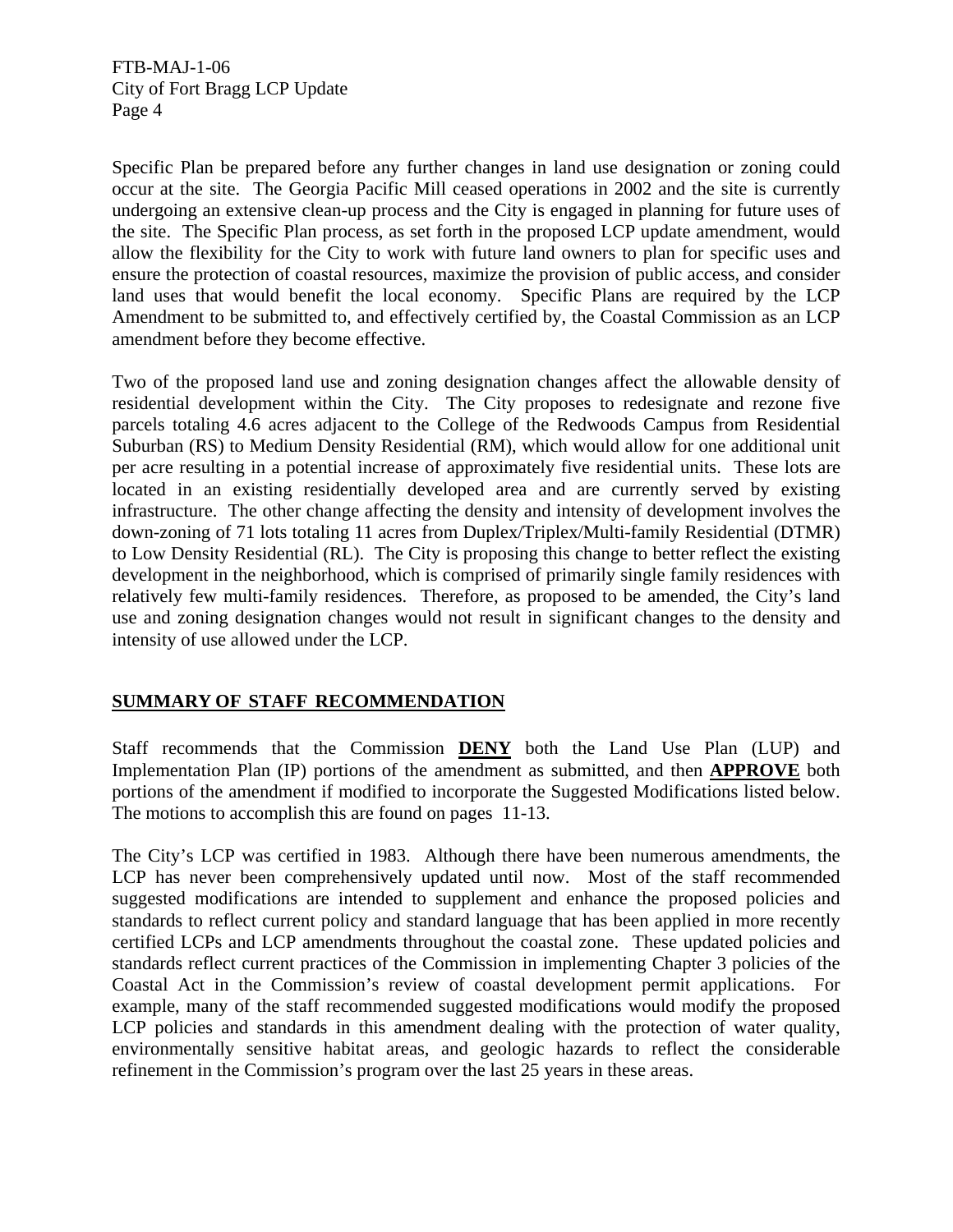## **LCP Reorganization**

The General Plan (LUP) and Land Use & Development Code (IP) submitted by the City for certification were originally prepared to apply to both inland and coastal portions of the City. As submitted, the City had designated certain policies throughout several of the General Plan Elements with a wave symbol  $(4\gamma)$  intended to distinguish those policies meant to apply to the coastal zone. In addition, as submitted, the General Plan included a Coastal Element that contained policies specific to the coastal zone. The City submitted the entire Land Use and Development Code (LUDC) to the Commission for certification to implement the General Plan. Following several discussions between Commission staff and City staff during the course of review of the LCP Amendment, it was decided that developing a separate Coastal General Plan and Coastal LUDC to apply specifically to the geographic portion of the City located within the coastal zone would provide greater clarity of the documents, improve the usability and administration of the LCP, and ensure consistency with the Coastal Act. The City would continue to apply the existing General Plan and the LUDC to the geographic areas of the City that are outside the coastal zone. Given this decision to maintain separate General Plans and Land Use and Development Codes for portions of the City inside and outside of the coastal zone, Commission staff and City staff agreed to do away with the "~" symbol and the Coastal Element and reorganized the Coastal General Plan to disperse the policies originally contained in the Coastal Element to the respective applicable Element of the Coastal General Plan (e.g., policies related to coastal hazards were moved to the Safety Element, policies regarding Environmentally Sensitive Habitat Areas were moved to the Open Space, Conservation, and Parks Element, etc.). This reorganization makes it clear that development in the coastal zone must be consistent with all applicable policies of the entire Coastal General Plan (LUP) and not just those contained in a Coastal Element and also avoids confusion over or oversight of applicable policies denoted with a "~" symbol.

Furthermore, there are some policies in the General Plan and the LUDC that are not necessary to be included as part of the LCP for consistency with the Coastal Act such as the Noise Element of the General Plan, the Sphere of Influence and Annexation policies contained in the Land Use Element, Chapter 18.40 of the LUDC regarding Adult Oriented Business Regulations, and Chapter 18.72 of the LUDC regarding CEQA requirements. Such policies do not govern the review and approval of coastal development permits, but remain in the documents because they constitute standards that apply to other required City approvals and processes and their inclusion provide context and in some cases inform the user of requirements other than coastal development permits that may apply to land use decisions within the City. Commission staff and City staff worked together to identify these policy areas that are not intended to be part of the certified LCP. The City intends to demarcate these policies with the City seal  $\mathbb{R}^n$  and they are identified as such through suggested modification language.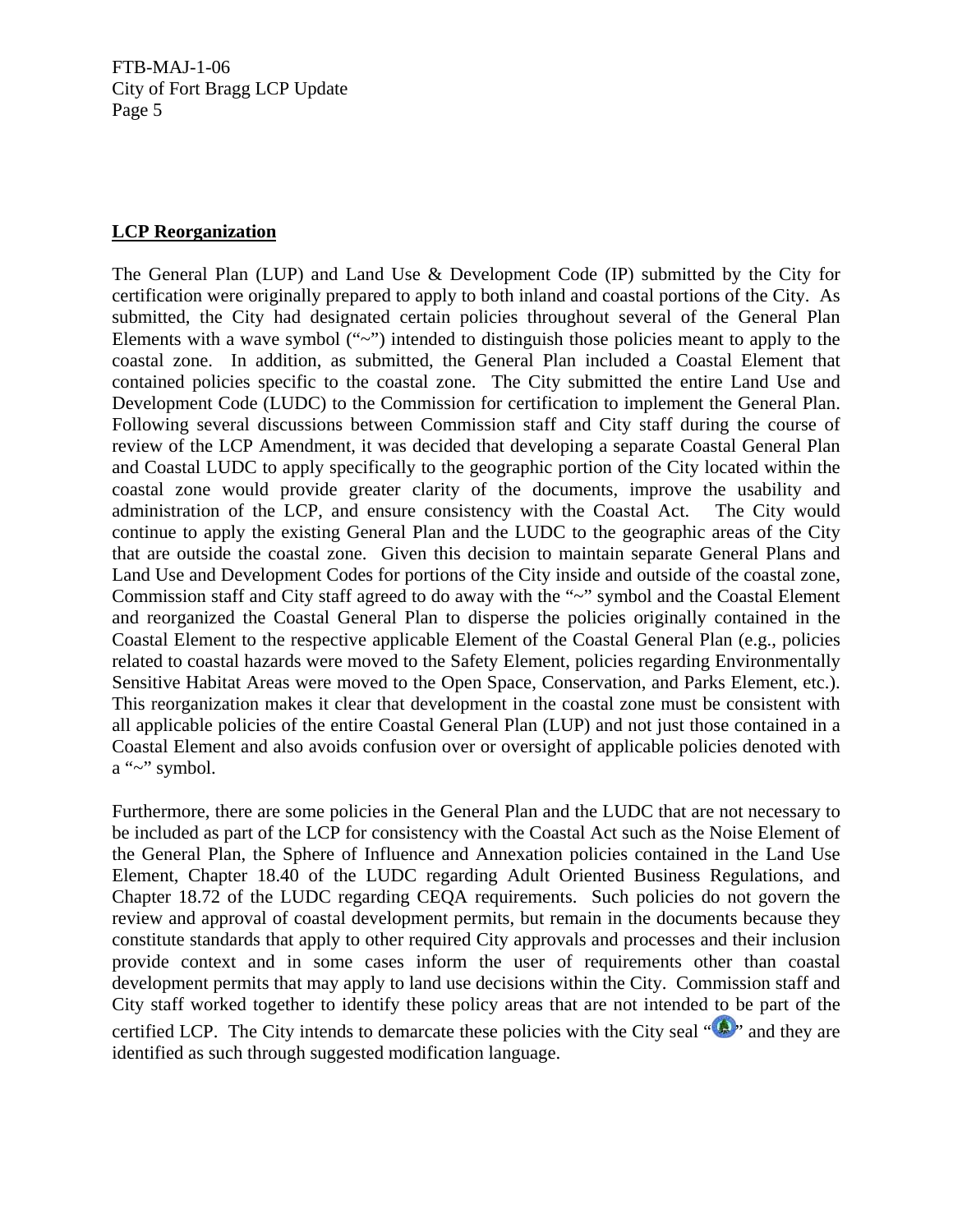These features of the reorganization are specifically reflected in the changes included as Suggested Modification No. 1 and Suggested Modification No. 14, which involve text changes to the Introduction and applicability sections of the LUP and IP.

## **Summary of Reasons for Numerous Suggested Modifications Other Than Policy Changes Necessary for Compliance with the Coastal Act**

The changes included in the Suggested Modifications recommended by staff are numerous for several reasons. In addition to policy changes necessary for compliance with the Coastal Act, many of the changes included in the Suggested Modifications are recommended for reasons generally described below:

- 1. Changes included in the Suggested Modifications recommended by staff include some "friendly modifications" that are changes that have been requested by the City following submittal of the LCP Amendment to provide further clarification and/or make corrections to proposed language. In cases where the changes proposed by the City are more than just minor edits, they are identified at the end of the text as **[***CITY REQUESTED MOD***]** as an informational note for purposes of review. The most significant "friendly modification" involves the complete replacement of the text of Chapter 18.31 (Density Bonus and Affordable Housing Incentives) and Chapter 18.32 (Inclusionary Housing Incentives) of the IP with new text recently adopted by the City to reflect changes and updates to state housing law that have occurred since the City submitted the update of the IP for certification. Therefore, the originally submitted Chapter 18.31 and Chapter 18.32 are shown entirely in strikethrough and the text of the respective replacement chapters are shown in bold double underline.
- 2. The City's proposed Land Use and Development Code (IP) update was prepared several years after preparation of the General Plan update (LUP). The proposed LUP update includes many "Programs" that direct the City to include various code amendments to implement certain LUP policy changes in the IP update that had not yet been undertaken at the time of City adoption of the General Plan. Many changes included in the Suggested Modifications involve deleting "Programs" in the LUP that have either (1) already been incorporated into the proposed IP update by the City, or (2) are incorporated through recommended changes to the IP update as part of the suggested modifications. Many Suggested Modifications involve changing a proposed "Program" to a "Policy" where the language includes requirements or standards intended to govern coastal development.
- 3. Many changes included in the Suggested Modifications involve moving proposed text and/or policy language from one section to another, or from the LUP to the IP or vice versa, purely for organizational purposes. These changes are identified wherever possible as an informational note for review purposes (e.g., **[***MOVED TO IP***]**, **[***MOVED TO SECTION 18.71.040***],** etc.)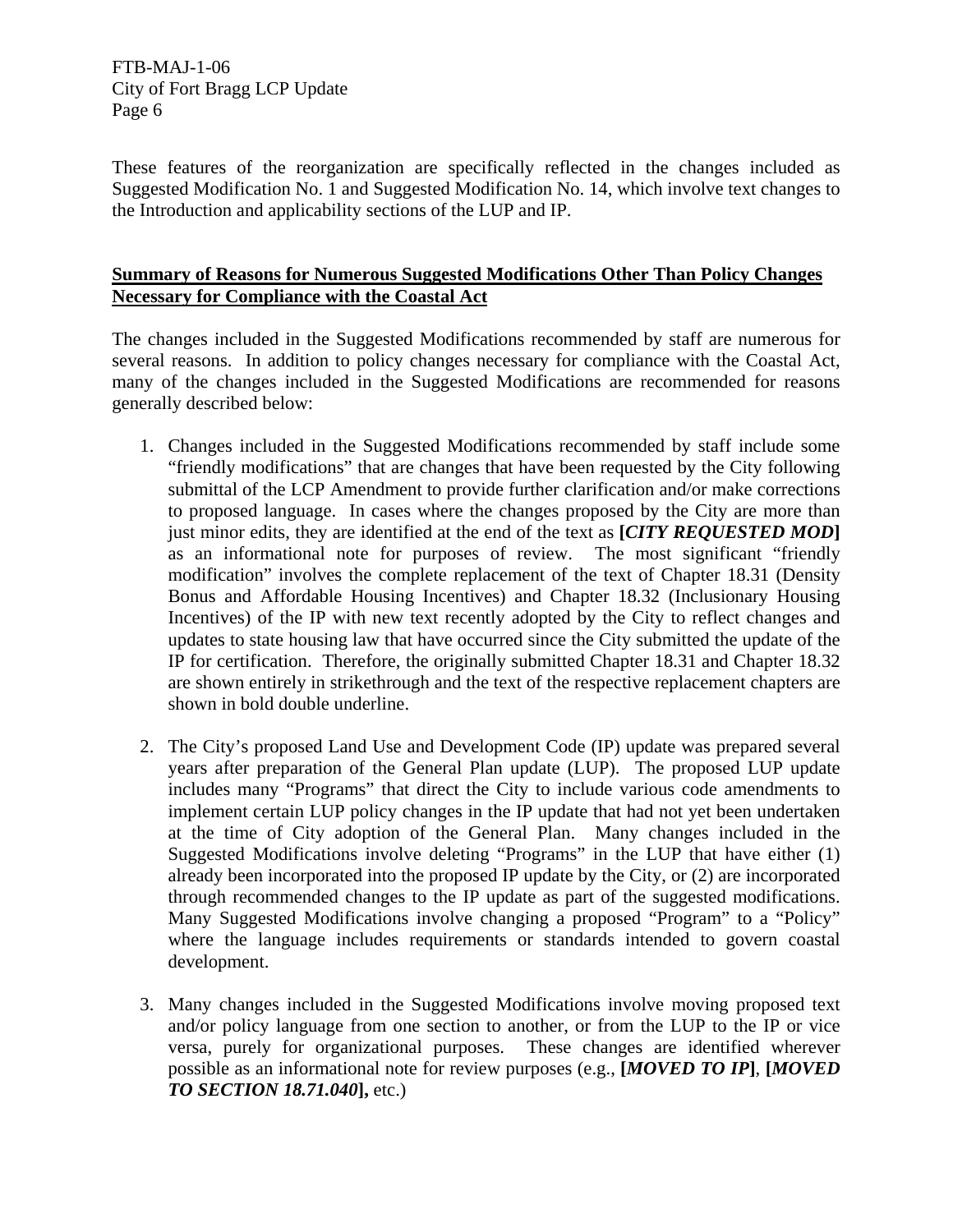- 4. The City's General Plan update and Land Use and Development Code (LUDC), as submitted, were originally prepared to apply to both inland and coastal portions of the City. As noted above, following staff discussions with the City about organization of the LCP update, it was determined that the submitted General Plan and LUDC would be modified to apply only to the geographic portion of the City located within the coastal zone and a separate unmodified General Plan and LUDC would apply to the inland portion of the City). Therefore, many changes included in the Suggested Modifications reflect deletions of text and policies that either (1) apply to areas of the City located outside the coastal zone, or (2) are superseded by coastal zone-specific policies. As an example of the former, Policy C-8.1 regarding extending City streets to future annexation and development east of the City limits (out of the coastal zone) has been deleted. As an example of the latter, the majority of policies related to the general protection of biological resources contained in the proposed Open Space, Conservation, and Parks Element of the LUP have been deleted because they are superseded by more specific policies required to protect environmentally sensitive habitat areas within the coastal zone consistent with the Coastal Act.
- 5. As discussed in the LCP Reorganization section above, the text and policies contained in the Coastal Element of the General Plan (LUP) as originally submitted have been dispersed to other respective Elements of the LUP and the Coastal Element has been eliminated. Therefore, Suggested Modifications include changes showing the proposed Coastal Element in its entirety in strikethrough and the text and policies that have been moved from the Coastal Element to other Elements are modified in bold double underline and strikethrough in their new location.

## **Summary of Suggested Modifications Involving Policy Changes Necessary for Compliance with the Coastal Act**

A section discussing a summary of suggested modifications involving policy changes necessary for compliance with the Coastal Act will be included in the addendum.

As of the writing of this staff report, there are no known areas of dispute regarding the suggested modifications recommended by staff. Any areas of dispute that arise between the time of publication of this staff report and the public hearing will be identified and resolved, to the extent possible, via an addendum to this staff report. The addendum will also include findings that staff was unable to complete prior to publication of this staff report, including (1) discussion and resolution of the appropriate land use designation and zoning for an area along the Noyo River known as the Noyo Flats that was set aside as an Area of Deferred Certification when the original LCP was certified, (2) the findings supporting the suggested modifications regarding the addition of aquaculture as an allowed use in certain zoning districts, (3) the Circulation Element findings, and (4) the Implementation Plan findings..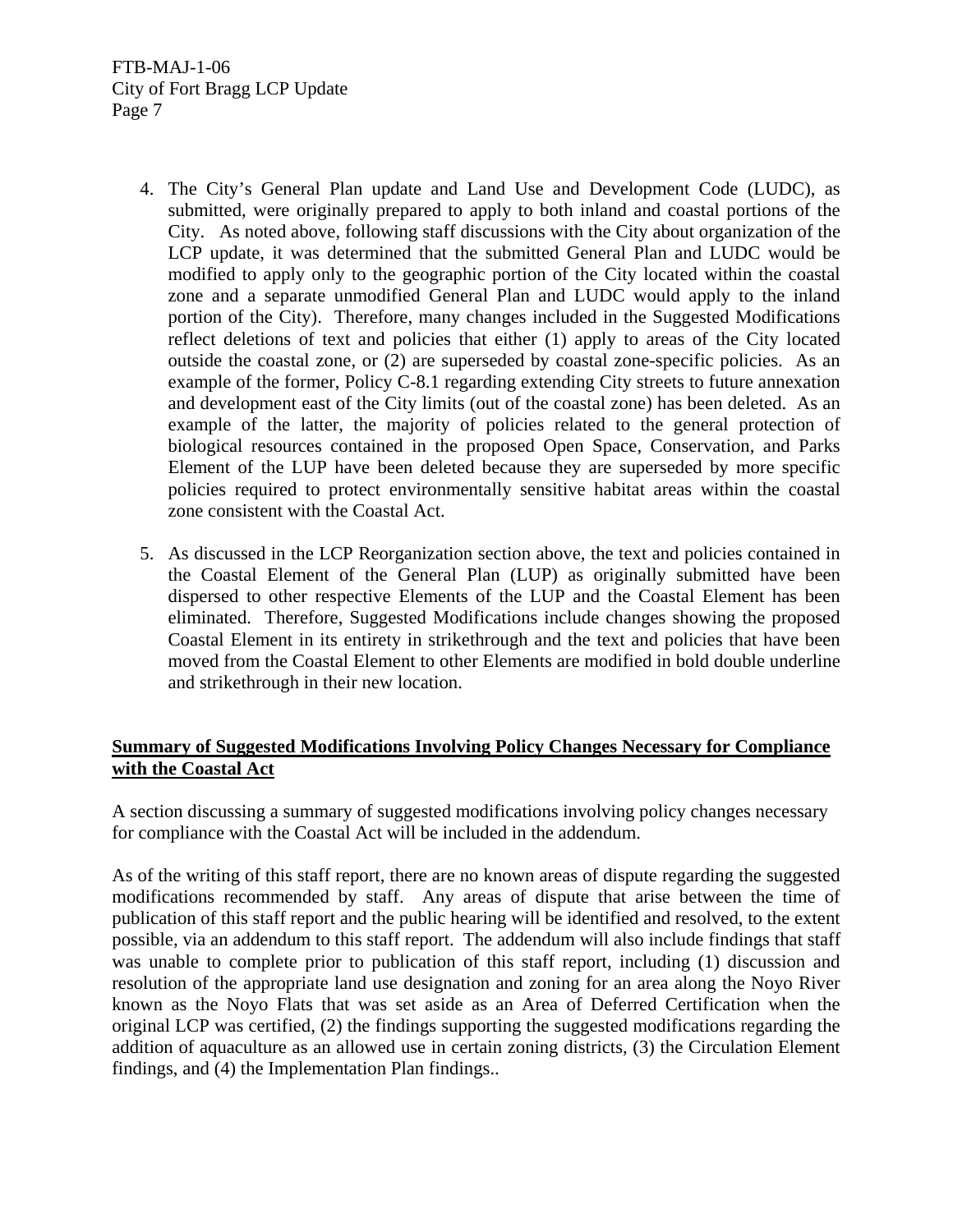## **Conclusion of Staff Recommendation**

Staff believes that with the suggested modifications recommended by staff, the LUP amendment is consistent with the Chapter 3 policies of the Coastal Act and the IP amendment conforms with, and is adequate to carry out, the LUP as modified.

# **FORMAT OF SUGGESTED MODIFICATIONS: Chart Format and Book Format**

Suggested Modifications are presented in this report in two different formats: (1) chart format, and (2) book format. First, staff has prepared ten (10) policy charts by topic area that show the City's existing certified LCP policies in one column and the City's proposed language with the staff recommended suggested modifications in the other column. These charts do not include all of the City's proposed LCP amendment text, but address the primary Coastal Act Chapter 3 topic areas, collecting in one place all of the proposed policies and standards found throughout the Coastal General Plan and Coastal LUDC that concern the topic area. The charts are intended to be used as a guide to reviewing how the proposed policies and standards as modified would conform with and implement Coastal Act Chapter 3 policies. The charts are attached to this staff report as Exhibit Nos. 3 -12 and include policies grouped by the following topics: Land Use, Industrial Development, Archaeology, Commercial Fishing/Boating, Public Works & Services, Environmentally Sensitive Habitat Areas, Public Access & Recreation, and Visual Resources. It should be noted that because the City's proposed LCP Amendment involves a substantial update to the certified LCP and a complete reorganization and entirely different format than the certified LCP, the charts showing the certified language in one column and the proposed language in the other column are not meant to be read as a straight across comparison.

Second, staff has prepared Exhibit Nos. 1 and 2 showing in "book format" all of the Suggested Modifications merged into the text of the City's proposed General Plan (Exhibit No. 1), and the City's Land Use and Development Code (Exhibit No. 2). This format includes all of the suggested modifications included in the charts described above as well as the suggested modifications for all other portions of the proposed LCP Amendment not otherwise shown in the chart format. This full text version of the City's proposed LCP Amendment with suggested modifications shows how the suggested modifications fit into the context of the City's proposed documents.

# **KEY TO SUGGESTED MODIFICATIONS**

The Suggested Modifications are numbered to correspond with the compilation of changes made to each particular Element of the General Plan (LUP) and to each particular Article of the Land Use and Development Code (IP). In addition, suggested modifications involving directives to the City are numbered and grouped by topic (e.g., "Organization", "LUP Maps," etc.).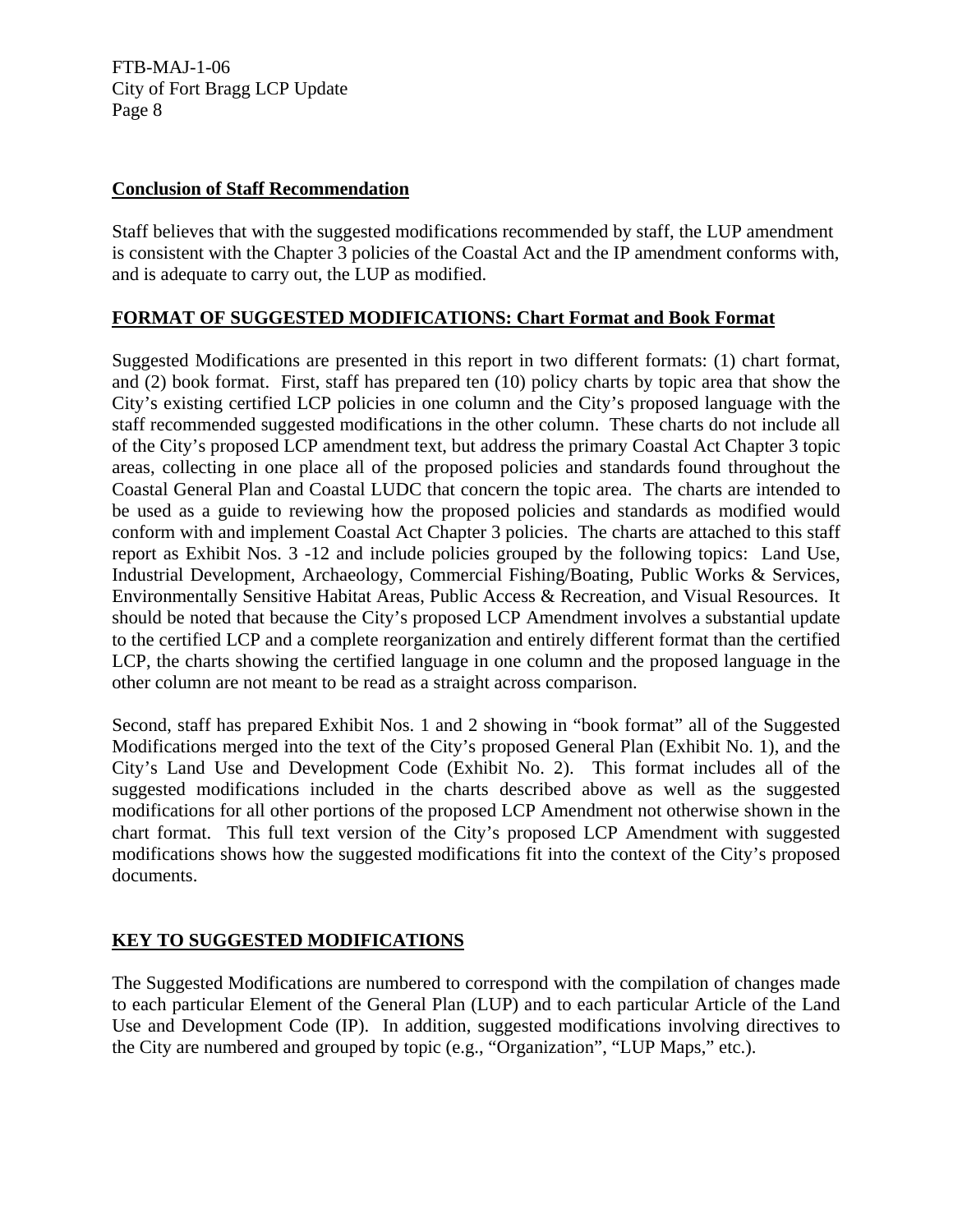The City's proposed language is shown in regular text while the suggested modifications are shown in **bold double underline** (text to be added) and strikethrough (text to be deleted).

Where suggested modifications involve adding entirely new policies to the LUP, staff has given the new policy an interim number for reference purposes - to distinguish it from the City's proposed policies - starting with the City's abbreviation for the General Plan Element within which it is meant to be inserted followed by a letter. For example, a suggested modification involving a new policy to be added to the Safety Element (SF) is shown as: **Policy SF-A:…** followed by **Policy SF-B:…**, a new policy to be added to the Open Space, Conservation and Parks Element (OS) is shown as **Policy OS-A**, etc. Where multiple topics have been moved to a single element, new policies are further identified by topic to further distinguish them for reference purposes during the review process. For example, in the Land Use Element, new Industrial Development policies are shown as **Policy LU-IND-A, Policy LU-IND-B,** etc., new archaeological resources policies are shown as **Policy LU-ARCH-A,** and new Aquaculture policies are shown as **Policy LU-AQ-A**, etc. Policies that have been moved from the City's originally proposed Coastal Element (LC) to other Elements throughout the General Plan retain the originally proposed nomenclature preface "LC." The addition of new policies and the deletion of proposed policies will affect the numbering of policies throughout the LUP and IP. The numbering has been changed as necessary as part of the suggested modifications. However, Suggested Modification No. 13 (Organization) directs the City to correct all sequential numbering, nomenclature, and cross-referencing when it prepares the final LCP documents for submission to the Commission for certification pursuant to Sections 13544 and 13544.5 of the California Code of Regulations.

# **ADDITIONAL INFORMATION**

The text of the City's entire currently certified LCP is not included in its entirety as an exhibit to the staff report to save paper. However, the City's existing certified LCP is available for review [on-line at the Commission's website](http://documents.coastal.ca.gov/reports/2007/12/F6a-12-2007-a5.pdf) at www.coastal.ca.gov, or by contacting the North Coast District office. Copies of the City's entire currently certified LCP will also be available at the Commission hearings on this LCP Amendment. The staff report available on-line at the Commission's website contains color versions of the proposed Land Use Plan map and Zoning map included as Exhibit Nos. 15 and 16, respectively.

For further information please contact Tiffany S. Tauber at the North Coast District Office (707) 445-7833. Correspondence should be sent to the North Coast District Office at P.O. Box 4908, Eureka, CA, 95521. All LCP Amendment documents are also available for review at the North Coast District office located at 710 E Street, Suite 200, Eureka.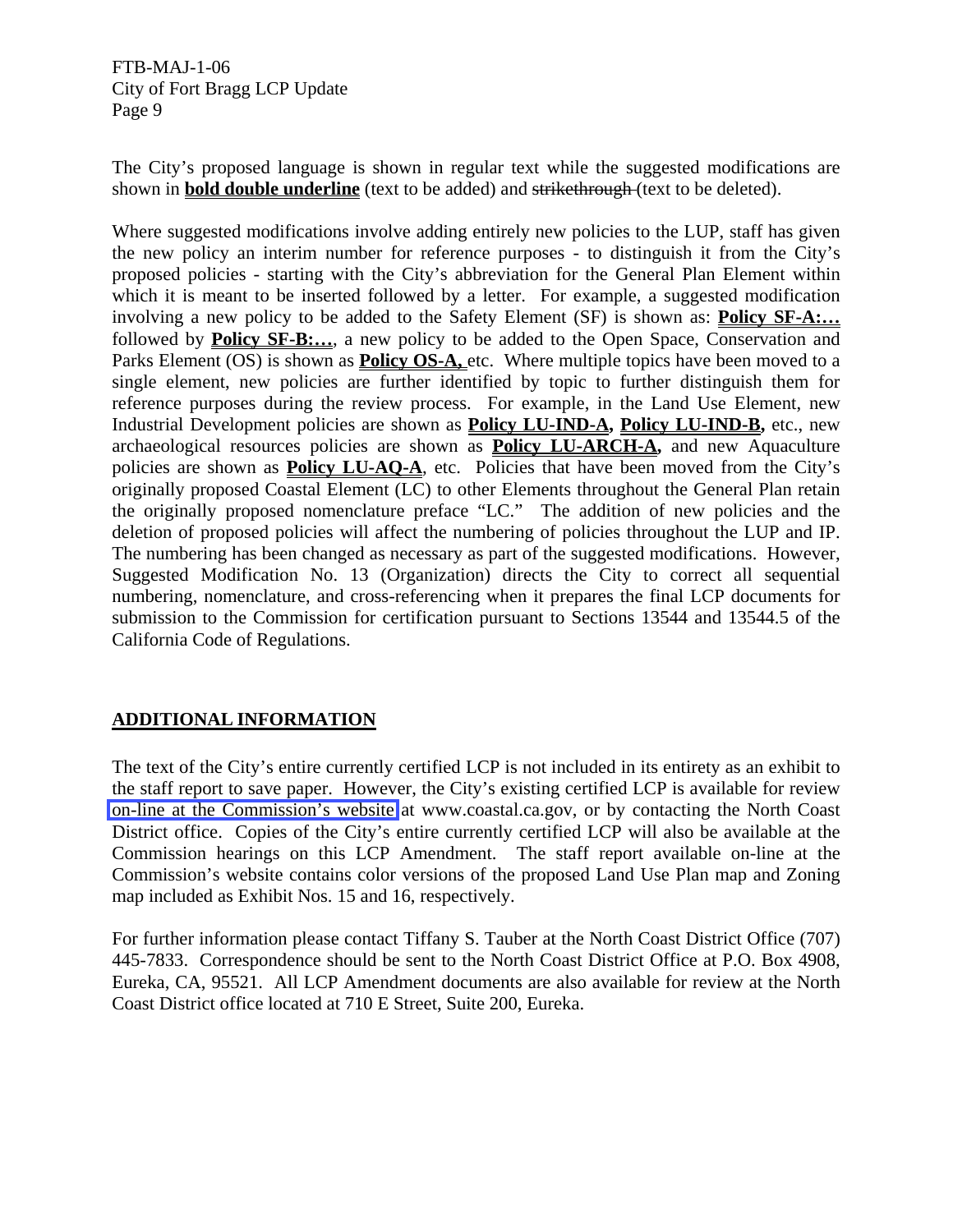# **EXHIBITS:**

# Proposed LCP with Suggested Modifications:

- [1. Proposed Amended General Plan \(LUP\) with Suggested Modifications](http://documents.coastal.ca.gov/reports/2007/12/F6a-12-2007-a1.pdf)
- [2. Proposed Amended Land Use & Development Code \(IP\) with Suggested Modifications](http://documents.coastal.ca.gov/reports/2007/12/F6a-12-2007-a2.pdf)

## Charts with Existing and Proposed LCP Policies by Topic:

- 3. Land Use (LUP/IP)
- 4. Industrial Development (LUP/IP)
- 5. Archaeology (LUP/IP)
- 6. Commercial Fishing/Boating (LUP)
- 7. Public Works & Services (LUP)
- [8. Environmentally Sensitive Habitat Areas \(LUP/IP\)](http://documents.coastal.ca.gov/reports/2007/12/F6a-12-2007-a3.pdf)
- 9. Public Access & Recreation (LUP/IP)
- 10. Circulation (LUP)
- 11. Visual Resources (LUP/IP)
- 12. Hazards (LUP/IP)

## Maps & Tables:

- 13. Regional Location Map
- 14. City of Fort Bragg Coastal Zone Boundary Map
- 15. Proposed Amended Land Use Plan Map
- 16. Proposed Amended Zoning Map
- 17. Existing Certified Land Use Plan and Zoning Map
- 18. Map of Proposed LUP/Zoning Changes
- [19. Table showing Existing and Proposed LUP/Zoning Nomenclature](http://documents.coastal.ca.gov/reports/2007/12/F6a-12-2007-a4.pdf)

## City Resolution

20. City Resolution of LCP Amendment Transmittal

Click on the links above and at left to go to the exhibits. The link to the LCP is in the previous page.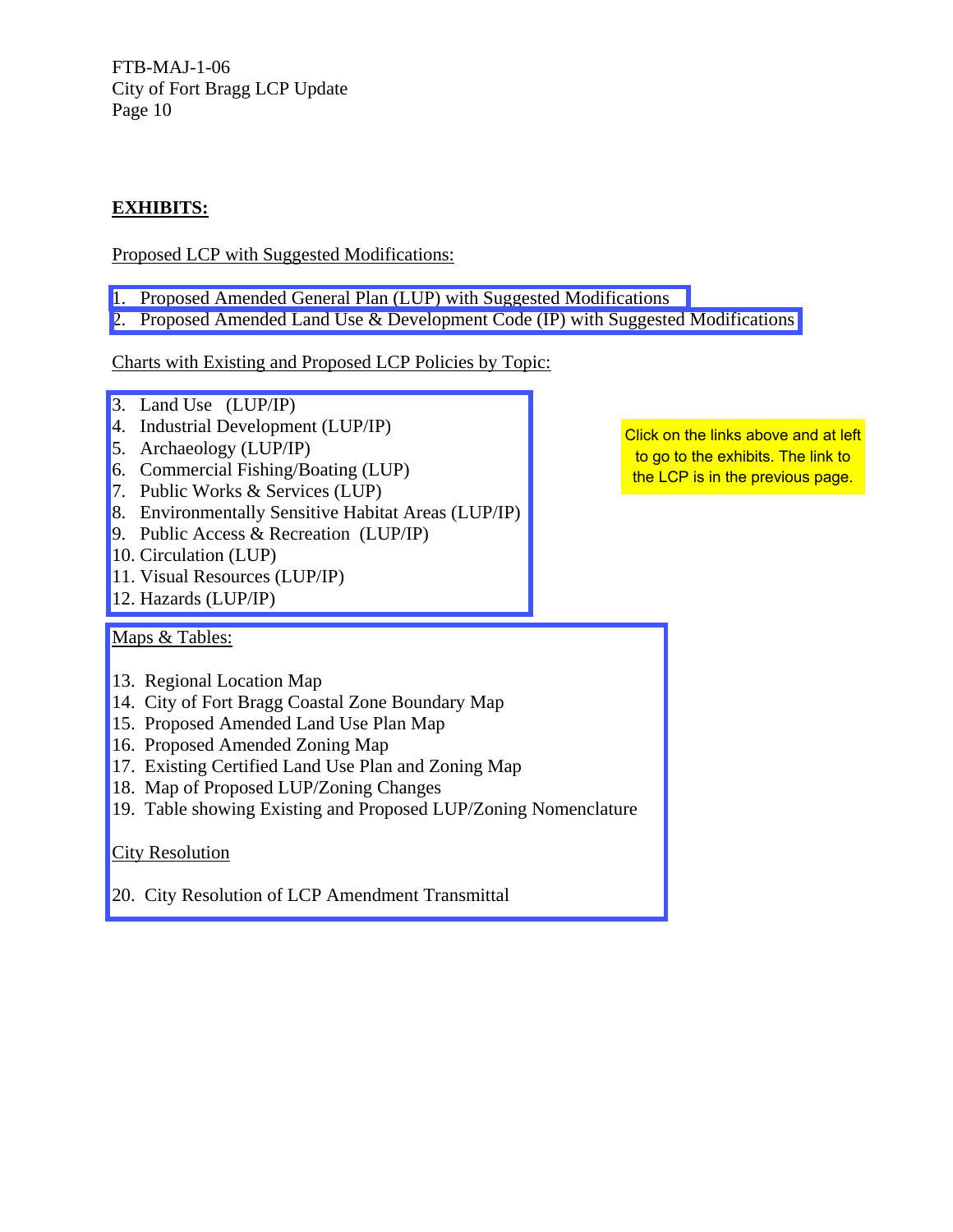# **I. COMMISSION RESOLUTIONS ON CITY OF FORT BRAGG LAND USE PLAN AMENDMENT FTB-MAJ-1-06**

Following a public hearing, staff recommends the Commission adopt the following resolution and findings.

# **A. Denial of LUP Amendment No. FTB-MAJ-1-06 As Submitted**

# **Motion #1**

I move that the Commission **CERTIFY** City of Fort Bragg Land Use Plan Amendment FTB-MAJ-1-06 as submitted.

# **Staff Recommendation for Denial**

Staff recommends a **NO** vote. Failure of this motion will result in denial of the land use plan amendment as submitted and adoption of the following resolutions and findings. The motion to certify as submitted passes only upon affirmative vote of a majority of the appointed Commissioners.

# **Resolution for Denial of Certification of the Land Use Plan Amendment, As Submitted**

The Commission hereby **DENIES** certification of City of Fort Bragg Land Use Plan Amendment 1-06 as submitted and adopts the findings stated below on the grounds that the amendment will not meet the requirements of and is not in conformity with the policies of Chapter 3 of the California Coastal Act. Certification of the Land Use Plan amendment would not comply with the California Environmental Quality Act as there are feasible mitigation measures and alternatives that would substantially lessen the significant adverse impacts on the environment that will result from certification of the land use plan amendment as submitted.

# **B. Certification of LUP Amendment No. FTB-MAJ-1-06 with Suggested Modifications**

# **Motion #2**

I move that the Commission **CERTIFY** City of Fort Bragg Land Use Plan Amendment FTB-MAJ-1-06 if modified as suggested in this staff report.

# **Staff Recommendation for Certification**

Staff recommends a **YES** vote. Passage of this motion will result in the certification of the land use plan with suggested modification and adoption of the following resolution and findings. The motion to certify with suggested modifications passes only upon an affirmative vote of a majority of the appointed Commissioners.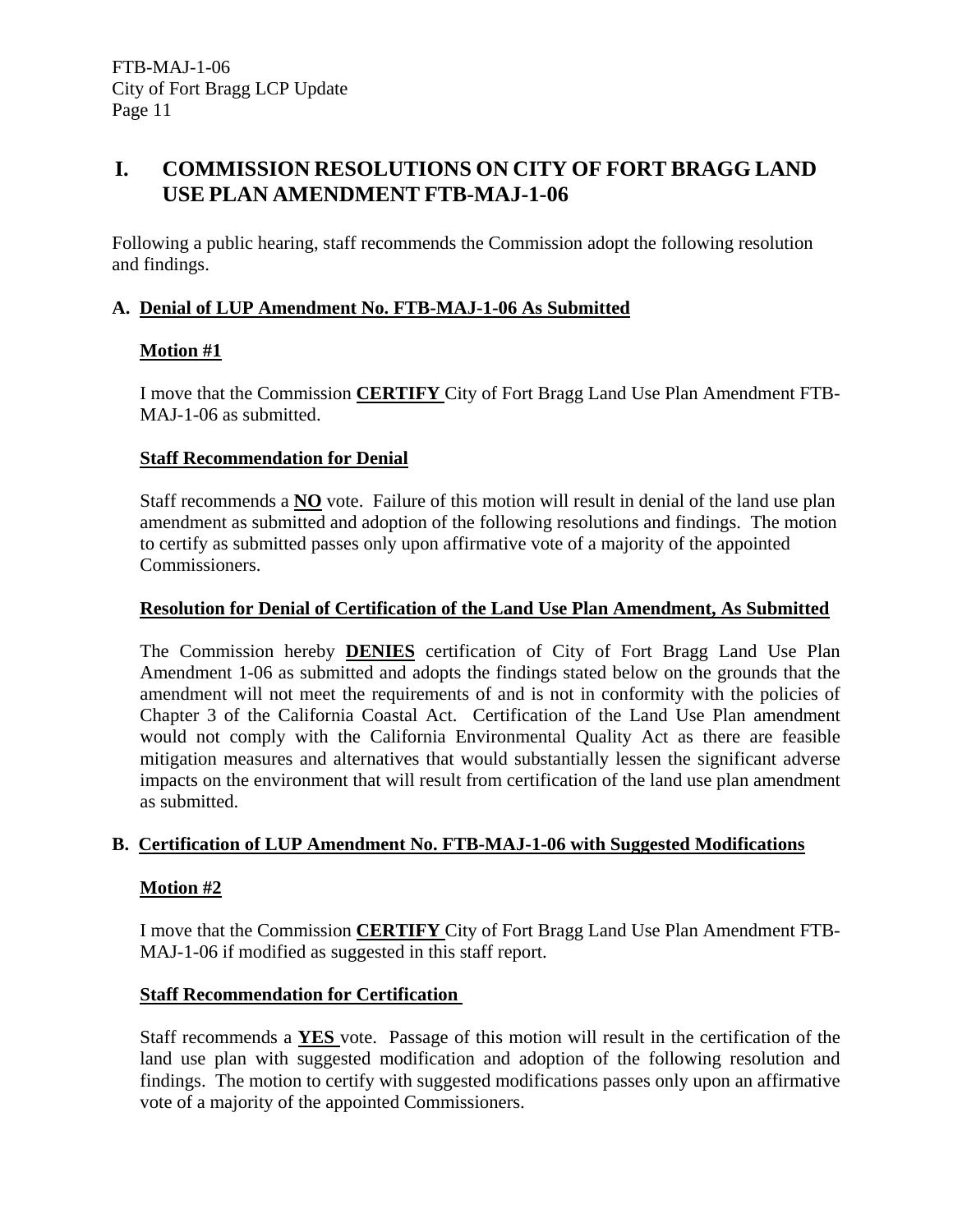# **Resolution for Certification of the Land Use Plan Amendment with Suggested Modifications**

The Commission hereby certifies the Land Use Plan Amendment FTB-MAJ-1-06 for the City of Fort Bragg if modified as suggested and adopts the findings set forth below on the grounds that the Land Use Plan amendment with suggested modifications will meet the requirements of and be in conformity with the policies of Chapter 3 of the Coastal Act. Certification of the land use plan amendment if modified as suggested complies with the California Environmental Quality Act because either 1) feasible mitigation measures and/or alternatives have been incorporated to substantially lessen any significant adverse effects of the plan on the environment, or 2) there are no further feasible alternatives or mitigation measures that would substantially lessen any significant adverse impacts which the Land Use Plan Amendment may have on the environment.

# **II. COMMISSION RESOLUTIONS ON CITY OF FORT BRAGG IMPLEMENTATION PLAN AMENDMENT FTB-MAJ-1-06**

Following a public hearing, staff recommends the Commission adopt the following resolution and findings.

# **C. Denial of Implementation Plan Amendment No. FTB-MAJ-1-06, As Submitted**

# **Motion #3**

I move that the Commission reject Implementation Program Amendment No. FTB-MAJ-1- 06 for the City of Fort Bragg as submitted.

# **Staff Recommendation of Rejection**

Staff recommends a **YES** vote. Passage of this motion will result in rejection of the implementation plan amendment and the adoption of the following resolution and findings. The motion passes only by an affirmative vote of a majority of the Commissioners present.

## **Resolution for Denial of the Implementation Plan Amendment, As Submitted**

The Commission hereby denies certification of the Implementation Program Amendment No. FTB-MAJ-1-06 as submitted for the City of Fort Bragg and adopts the findings set forth below on grounds that the implementation plan amendment as submitted does not conform with, and is inadequate to carry out, the provisions of the certified land use plan as amended. Certification of the implementation plan amendment would not meet the requirements of the California Environmental Quality Act as there are feasible alternatives and mitigation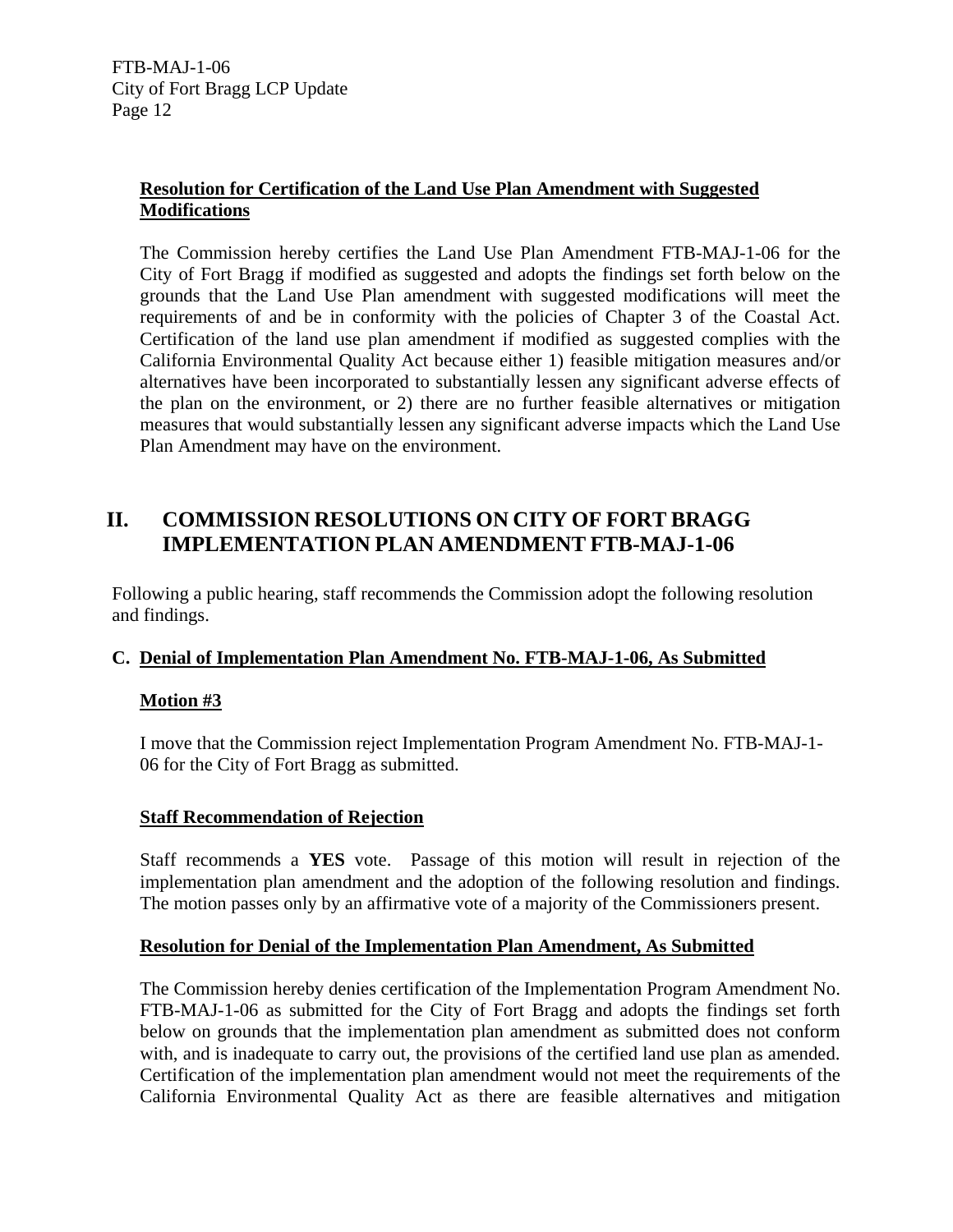> measures that would substantially lessen the significant adverse impacts on the environment that will result from certification of the implementation program amendment as submitted.

# **D. Approval of Implementation Plan Amendment No. FTB-MAJ-1-06 with Suggested Modifications**

## **Motion #4**

I move that the Commission certify Implementation Plan Amendment No. FTB-MAJ-1-06 for the City of Fort Bragg if it is modified as suggested in this staff report.

## **Staff Recommendation for Certification**

Staff recommends a **YES** vote. Passage of this motion will result in certification of the implementation program amendment with suggested modifications and the adoption of the following resolution and findings. The motion passes only by an affirmative vote of a majority of the Commissioners present.

# **Resolution for Certification of the Implementation Plan Amendment with Suggested Modifications**

The Commission hereby certifies the Implementation Plan Amendment for the City of Fort Bragg if modified as suggested and adopts the findings set forth below on grounds that the implementation plan amendment with the suggested modifications conforms with, and is adequate to carry out, the provisions of the certified land use plan as amended. Certification of the implementation plan amendment if modified as suggested complies with the California Environmental Quality Act, because either 1) feasible mitigation measures and/or alternatives have been incorporated to substantially lessen any significant adverse effects of the implementation plan amendment on the environment, or 2) there are no further feasible alternatives and mitigation measures that would substantially lessen any significant adverse impacts on the environment.

# **III. LAND USE PLAN SUGGESTED MODIFICATIONS**

Staff recommends the following suggested modifications to the proposed LUP amendment be adopted. Suggested Modification Nos. 1-11 each modify a separate element or the glossary of the General Plan. The suggested modifications are included in Exhibit No. 1 showing the suggested modifications as they apply directly to the entire text of the City's proposed Coastal General Plan. Because of the length of each suggested modification, Suggested Modification Nos. 1-11 are not reproduced here except for Suggested Modification No. 9, which is very brief. The language in Exhibit No. 1 shown in **bold double underline** represents language that the Commission suggests be added and the language shown in strikethrough represents language that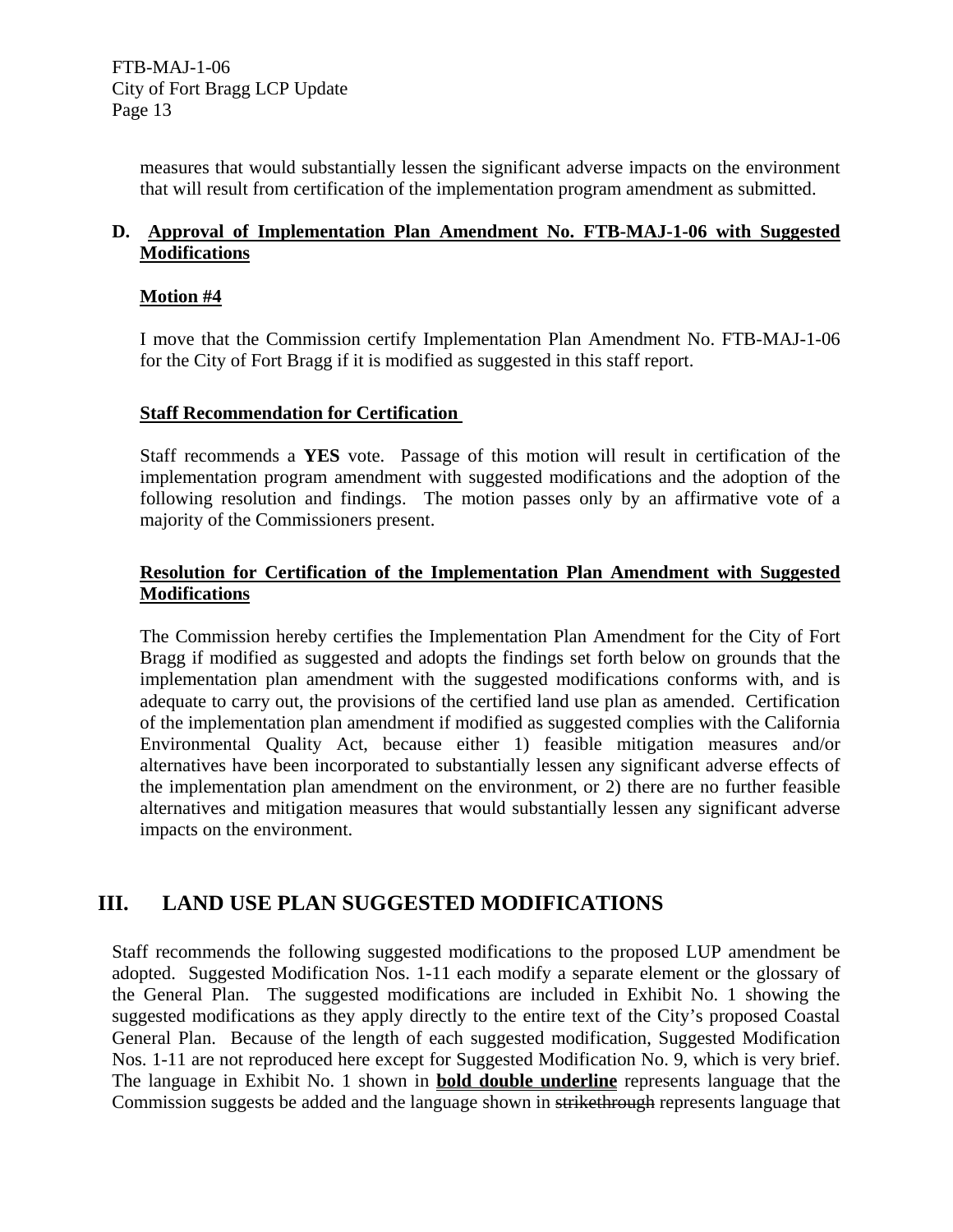the Commission suggests be deleted from the language as originally submitted. Suggested Modification Nos. 12 and 13 do not involve direct text changes, but are directives to the City. These suggested modifications are shown in *bold italics.*

# **1. Suggested Modification No. 1: (General Plan Introduction)**

All changes to the General Plan Introduction shown in the Introduction Chapter of Exhibit No. 1.

# **2. Suggested Modification No. 2: (Land Use Element)**

All changes to the Land Use Element shown in the Land Use Element of Exhibit No. 1. Portions of Suggested Modification No. 2 concerning Land Use, Industrial Development, Archaeological and Paleontological Resources, and Commercial Fishing and Boating, are also shown in the policy charts included as Exhibit Nos. 3, 4, 5, and 6, respectively.

## **3. Suggested Modification No. 3: (Public Facilities Element)**

All changes to the Public Facilities Element shown in the Public Facilities Element of Exhibit No. 1. Portions of Suggested Modification No. 3 concerning Public Services are also shown in the policy chart included as Exhibit No. 7.

## **4. Suggested Modification No. 4: (Coastal Element)**

All changes (i.e., strikethrough) to the Coastal Element shown in the Coastal Element of Exhibit No. 1.

## **5. Suggested Modification No. 5: (Conservation, Open Space, and Parks Element)**

All changes to the Conservation, Open Space, and Parks Element shown in the Conservation, Open Space, and Parks Element of Exhibit No. 1. Portions of Suggested Modification No. 5 concerning Environmentally Sensitive Habitat Areas and Public Access and Recreation are also shown in the policy charts included as Exhibit Nos. 8 and 9, respectively.

## **6. Suggested Modification No. 6: (Circulation Element)**

All changes to the Circulation Element shown in the Circulation Element of Exhibit No. 1. Portions of Suggested Modification No. 6 concerning circulation are also shown in the policy chart included as Exhibit No. 10.

# **7. Suggested Modification No. 7: (Community Design Element)**

All changes to the Community Design Element shown in the Community Design Element of Exhibit No. 1. Portions of Suggested Modification No. 7 are also shown in the policy chart included as Exhibit No. 11.

# **8. Suggested Modification No. 8: (Safety Element)**

All changes to the Safety Element shown in the Safety Element of Exhibit No. 1. Portions of Suggested Modification No. 8 concerning Hazards and Shoreline/Bluff Development are also shown in the policy chart included as Exhibit No. 12.

# **9. Suggested Modification No. 9: (Noise Element)**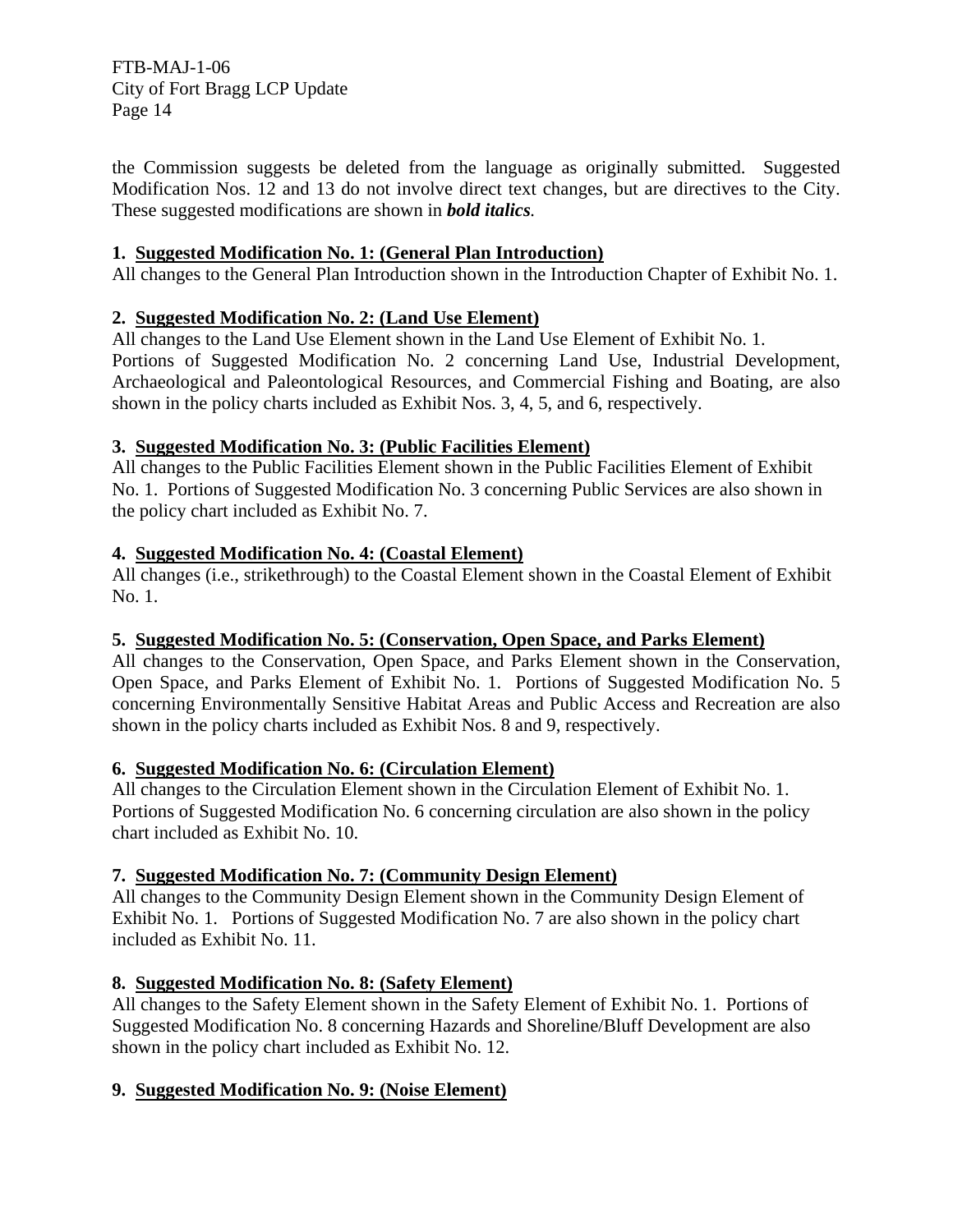The following language shall be added to the beginning of the Noise Element:

# **The policies of the Noise Element are not part of the City of Fort Bragg certified Local Coastal Program and do not govern the review and approval of coastal development permits.**

## **10. Suggested Modification No. 10 (Housing Element)**

All changes to the Housing Element shown in the Housing Element of Exhibit No. 1.

#### **11. Suggested Modification No. 11 (Glossary)**

All changes to the Glossary shown in the Glossary of Exhibit No. 1.

## **12. Suggested Modification No. 12 (Appendices)**

All changes to the Appendices (i.e., strikethrough) shown in the Appendices of Exhibit No. 1.

## **13. Suggested Modification No. 13 (LUP Maps)**

All changes to the LUP Maps as follows:

- a. *Map LU-1: Revise to show the Coastal Zone boundary.*
- b. *Map LC-2: (1) Combine Runoff Sensitive Areas and Special Review Areas, and (2) remove Special Review Area designation from properties bordering North Harbor Drive.* [CITY REQUESTED MOD]
- c. *Map LC-3: Revise text as follows:* Visual impact analysis will be performed on a caseby-case basis during the design review process.
- d. *MAP C-2: Replace with revised and updated version.* [*CITY REQUESTED MO*D]

#### **14. Suggested Modification No. 14 (Organization)**

All changes to the organization of the LCP as follows:

- a. *Delete "~" symbol from all Elements of the General Plan.*
- b. *Number all policies and programs in appropriate sequential order and correct all policy cross-references prior to submission to the Commission for certification pursuant to Sections 13544 and 13544.5 of the California Code of Regulations.*
- c. *List all policies that constitute the LCP in subsection F(2) of the Introduction Chapter of the LUP following the numbering corrections required by (b) above.*
- d. *Add the City seal notation* " "*next to all polices in the LUP and IP text identified in subsection F(2) of the LUP Introduction and Section 18.10.020(C) of the IP as being excluded from the certified LCP.*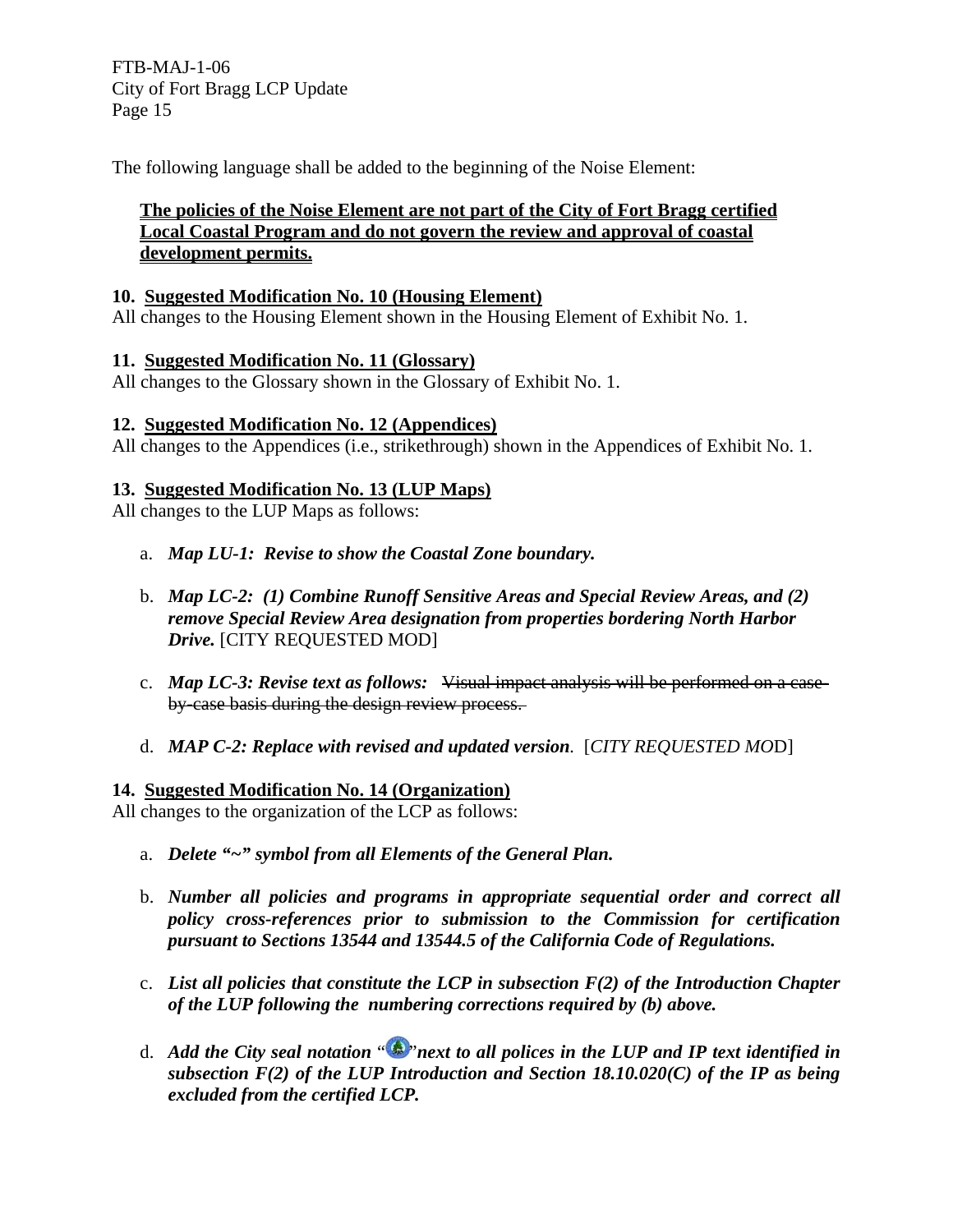# e. *Revise descriptive narrative text as necessary to conform narrative text to any associated policy(s) that have been added or revised through suggested modifications.*

# **IV. IMPLEMENTATION PLAN SUGGESTED MODIFICATIONS**

Staff recommends the following suggested modifications to the proposed IP amendment be adopted. Suggested Modification Nos. 14-23 each modify a separate Article of the Coastal Land Use and Development Code (LUDC). The suggested modifications are included in Exhibit No. 2 showing the suggested modifications as they apply directly to the entire text of the City's proposed LUDC. Because of the length of each suggested modification, Suggested Modification Nos. 14-23 are not reproduced here. The language in Exhibit No. 2 shown in **bold double underline** represents language that the Commission suggests be added and the language shown in strikethrough represents language that the Commission suggests be deleted from the language as originally submitted. Suggested Modification No. 24 does not involve direct text changes, but are directives to the City. These suggested modifications are shown in *bold italics.*

# **15. Suggested Modification No. 15: (Article 1 – Land Use and Development Code Applicability)**

All changes to Article 1 shown in Article 1 of Exhibit No. 2.

**16. Suggested Modification No. 16: (Article 2 – Zoning Districts and Allowable Land Uses)** All changes to Article 2 shown in Article 2 of Exhibit No. 2.

**17. Suggested Modification No. 17: (Article 3 – Site Planning and Design Standards)** All changes to Article 3 shown in Article 3 of Exhibit No. 2.

**18. Suggested Modification No. 18: (Article 4 – Standards for Specific Land Uses)**

All changes to Article 4 shown in Article 4 of Exhibit No. 2.

# **19. Suggested Modification No. 19: (Article 5 – Resource Management)**

All changes to Article 5 shown in Article 5 of Exhibit No. 2. Portions of Suggested Modification No. 18 concerning Industrial Development, Archaeological Resources, Environmentally Sensitive Habitat Areas, Public Access and Recreation, Visual Resources, and Hazards and Bluff/Shoreline Development are also shown in the policy charts included as Exhibit Nos. 4,5,7,8,9,10, 11, and 12, respectively.

**20. Suggested Modification No. 20: (Article 6 – Site Development Regulations)** All changes to Article 6 shown in Article 6 of Exhibit No. 2.

# **21. Suggested Modification No. 21: (Article 7 – Planning Permit Procedures)**

All changes to Article 7 shown in Article 7 of Exhibit No. 2.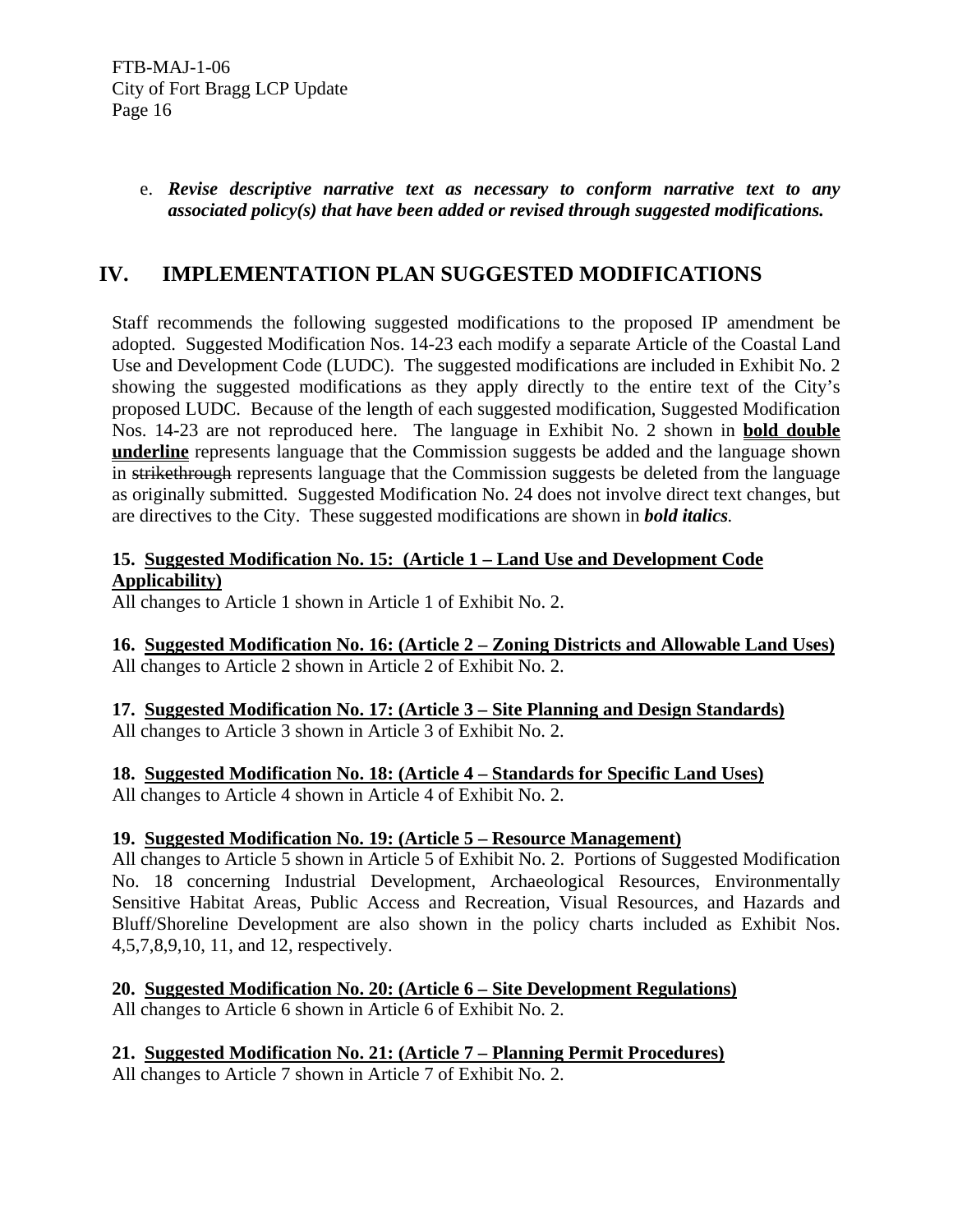**22. Suggested Modification No. 22: (Article 8 – Subdivision Regulations and Procedures)** All changes to Article 8 shown in Article 8 of Exhibit No. 2.

# **23. Suggested Modification No. 23: (Article 9 – Land Use and Development Code Administration)**

All changes to Article 9 shown in Article 9 of Exhibit No. 2.

# **24. Suggested Modification No. 24 (Article 10 - Glossary)**

All changes to Article 10 shown in Article 10 of Exhibit No. 2.

# **25. Suggested Modification No. 25 (Zoning Map)**

a. *Revise the Zoning Map to change the City's Waste Water Treatment facility from Heavy Industrial (IH) to Public Facilities and Services (PF).* [CITY REQUESTED MOD]

# **V. PROCEDURAL PROCESS (LEGAL STANDARD FOR REVIEW)**

The standard of review for land use plan amendments is found in Section 30512 of the Coastal Act. This section requires the Commission to certify an LUP amendment if it finds that it meets the requirements of, and is in conformity with, the policies of Chapter 3 of the Coastal Act. Specifically, Section 30512 states: *"(c) The Commission shall certify a land use plan, or any amendments thereto, if it finds that a land use plan meets the requirements of, and is in conformity with, the policies of Chapter 3 (commencing with Section 30200). Except as provided in paragraph (1) of subdivision (a), a decision to certify shall require a majority vote of the appointed membership of the Commission."* 

Pursuant to Section 30513 of the Coastal Act, the Commission may only reject zoning ordinances or other implementing actions, as well as their amendments, on the grounds that they do not conform with, or are inadequate to carry out, the provisions of the certified land use plan. The Commission must act by majority vote of the Commissioners present when making a decision on the implementing portion of a local coastal program.

# **VI. BACKGROUND**

The City of Fort Bragg is located along the Mendocino County coastline about halfway between Humboldt County to the north and Sonoma County to the south. As an urban/industrial center. Fort Bragg is Mendocino's largest coastal city, with a population of more than 7,000 people. Fort Bragg covers approximately 2.7 square miles, or approximately 1,728 acres, and extends along approximately 2.5 miles of coastline. The primary business and residential area is to the east of Highway One, and is generally located between Pudding Creek to the north, and the Noyo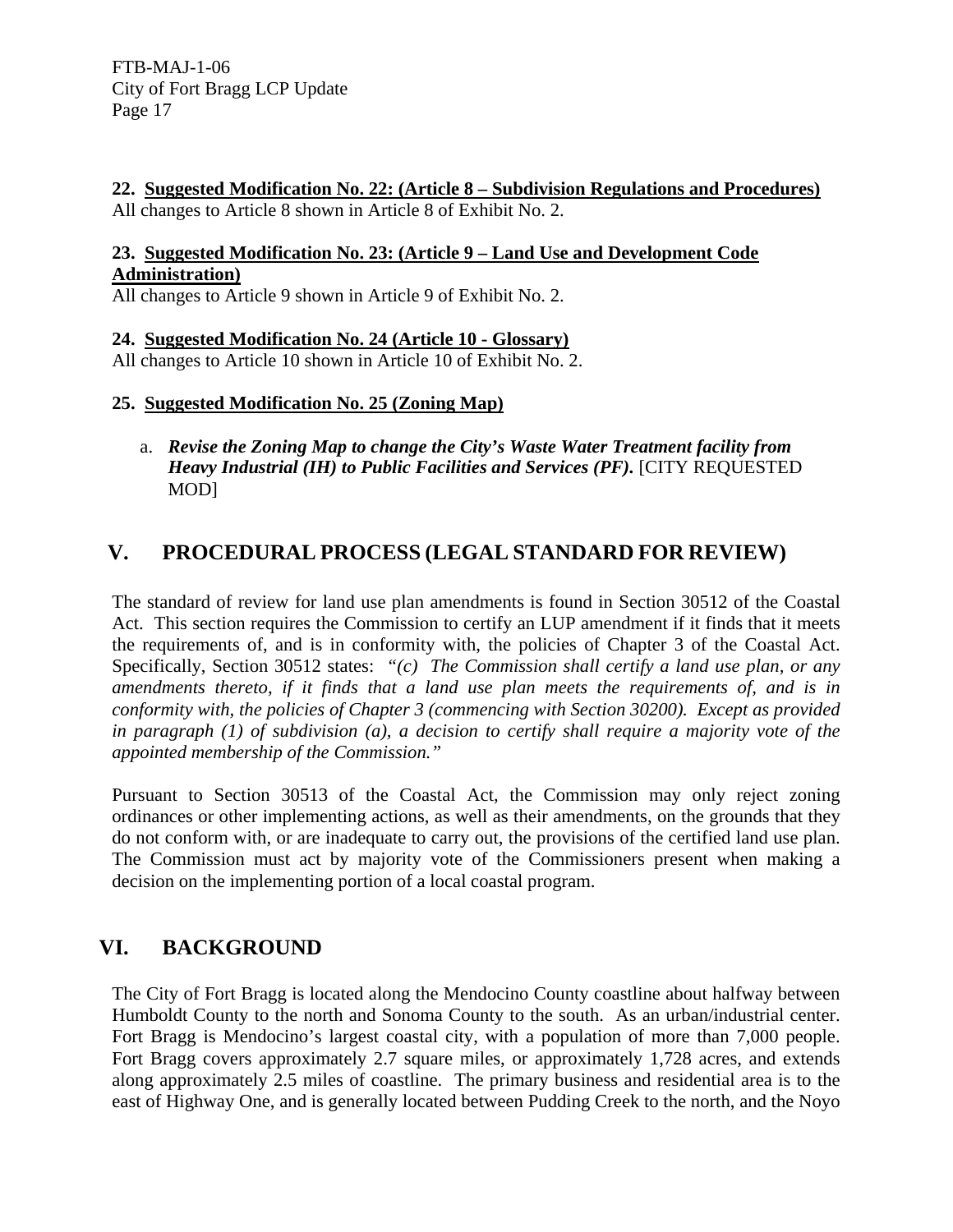River to the south. Commercial land uses in the City are located along the Highway One and Franklin Street corridors. The central business district, located between Oak and Pine Streets, is the historic, civic and cultural core of the community. Residential neighborhoods are located east of the commercial core and in the west Fort Bragg neighborhood.

Fort Bragg contains a very large historic timber mill site (Georgia Pacific) located on the coastal terrace west of Highway One and the city center. This 400+-acre site is currently designated in the land use plan and zoned in the implementation plan as Heavy Industrial District (I-H). The proposed LCP amendment would change the land use and zoning designation of this property from Heavy Industrial to Timber Resources Industrial to allow for the timber resource related land uses that have historically occurred on the site to continue, and would require a Specific Plan be prepared before any further changes in land use designation or zoning could occur. The Georgia Pacific Mill ceased operations in 2002 and the site is currently undergoing an extensive clean-up process as well as a specific planning process. The specific plan process allows the flexibility for the City to work with future land owners to plan for specific uses and ensure the protection of coastal resources, maximize the provision of public access, and consider land uses that would benefit the local economy.

The Noyo Harbor, located along the lower ½-mile of the Noyo River east of Highway One, is the locus of a large commercial and recreational fishing port, most of which is outside the city limits in unincorporated County areas. The coastal zone encompasses all of the HD-zoned land, a majority of the I-H-zoned land, and residentially and commercially zoned lands north and south of the I-H lands west of Highway One. Most of the residential and commercial-zoned area of the city lies to the east and north of the coastal zone boundary.

The Commission certified the original Land Use Plan in part in February, 1982. The original IP was certified with suggested modifications by the Commission on February 11, 1983. The city resubmitted a total LCP (LUP and IP) on June 22, 1983, and the Commission certified it as submitted on July 14, 1983. The City of Fort Bragg assumed permit-issuing authority on August 1, 1983.

The Commission did not certify the geographic area known as the Noyo Flats, instead creating the Noyo Flats Area of Deferred Certification. This area includes about 13 acres on the north bank of the Noyo River. The denial of certification of this area was based on inadequate protection of wetlands in that area. A re-submittal of a plan for this area was denied on September 8, 1987, and the area remains uncertified. The Noyo Flats Area of Deferred Certification mostly includes lands currently zoned locally as Harbor District. The Coastal Commission continues to administer coastal development permits in the Noyo Flats area of deferred certification using the Coastal Act Chapter 3 policies as the standard of review. The City proposes to include the area within its LCP with a land use and zoning designation of Harbor District (HD), which would allow land uses that support Noyo Harbor's functioning as a commercial fishing center with a mix of commercial and industrial activities.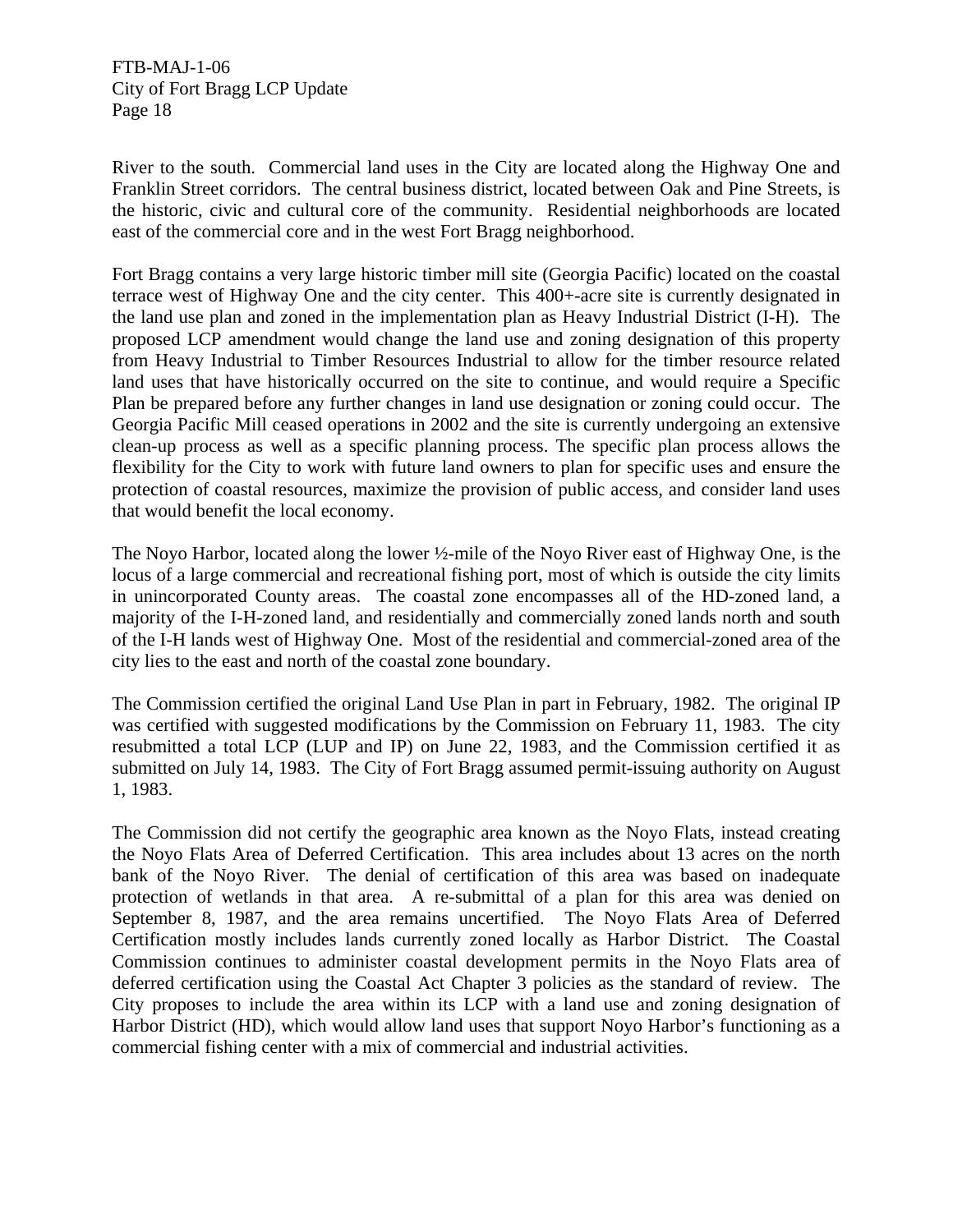The first amendment to the certified LCP to change the land use and zoning maps to allow for the development of harbor-related land uses in support of the commercial fishing industry was approved without modifications on January 9, 1985. During October, 1985, LUP Amendment 2- 85 was submitted to add four newly annexed areas, totaling 466 acres, into the city's certified LCP. The Noyo Flats Area of Deferred Certification is not one of these newly annexed areas. The four geographic areas annexed included: 1) the North Highway One/Pudding Creek area; 2) the Noyo Point area, which includes a portion of the I-H lands; 3) the Todd Point area; and 4) the Highway 20 area. On January 10, 1986, the Commission certified with modifications Amendment 2-85. A new submittal incorporating new zoning classifications and dealing in part with the Implementation Program portion of Amendment 2-85 was effectively certified by the Commission on February 26, 1988.

Other amendments have been approved as well. The Commission has certified a total of nine LCP amendments since certification of the resubmitted LCP in 1983. The following list summarizes the status of the various LCP amendments submitted by the city to the Commission.

|                      |                           | Certification | Suggested      | <b>Executive Director</b> |
|----------------------|---------------------------|---------------|----------------|---------------------------|
| <b>LCP</b> Amendment | <b>Status of Approval</b> | Date          | Modification   | Check Off                 |
|                      |                           |               |                |                           |
| $No. 1-84 (Major)$   | Approved                  | 1/9/1985      | $N_{O}$        |                           |
| No. 2-85 (Major)     | Approved                  | 1/10/1986     | Yes            | 2/26/1988                 |
| No. 1-88 (Major)     | Approved                  | 7/14/1988     | N <sub>O</sub> | 10/13/1988                |
| $No. 1-89 (Major)$   | Approved                  | 8/9/1989      | N <sub>O</sub> | 10/10/1989                |
| $No. 1-91 (Major)$   | Approved                  | 12/11/1991    | Yes            | 2/21/1992                 |
| $No. 1-91 (Minor)$   | Approved                  | 1/15/1992     | N <sub>O</sub> |                           |
| $No. 2-91 (Major)$   | Approved                  | 2/21/1992     | Yes            | 5/14/1992                 |
| $No. 1-92 (Major)$   | Approved                  | 9/10/1992     | Yes            | none                      |
| $No. 1-95 (Major)$   | Approved                  | 8/11/1995     | N <sub>O</sub> |                           |
| $No. 1-02 (Major)$   | Approved                  | Not Certified | Yes            | none                      |

The most recent LCP Amendment submitted by the City of Fort Bragg was LCP Amendment No. FTB-MAJ-1-02 that involved a proposal to amend the City's LUP and IP to allow aquaculture as a conditionally permitted use in Heavy Industrial and Harbor District areas of the City's coastal zone. In June 2003, the Commission approved the LCP Amendment with suggested modifications. However, the changes approved under this LCP Amendment never took effect because the Commission's adopted suggested modifications were not accepted by the City within the required six-month period following Commission action. The proposed LCP Amendment includes similar provisions to allow aquaculture as a conditionally permitted use in the Heavy Industrial, Harbor District, and newly created Timber Resources Industrial districts. Several of the suggested modifications adopted by the Commission in its action on FTB-MAJ-1- 02 have been incorporated into the proposed LCP update amendment.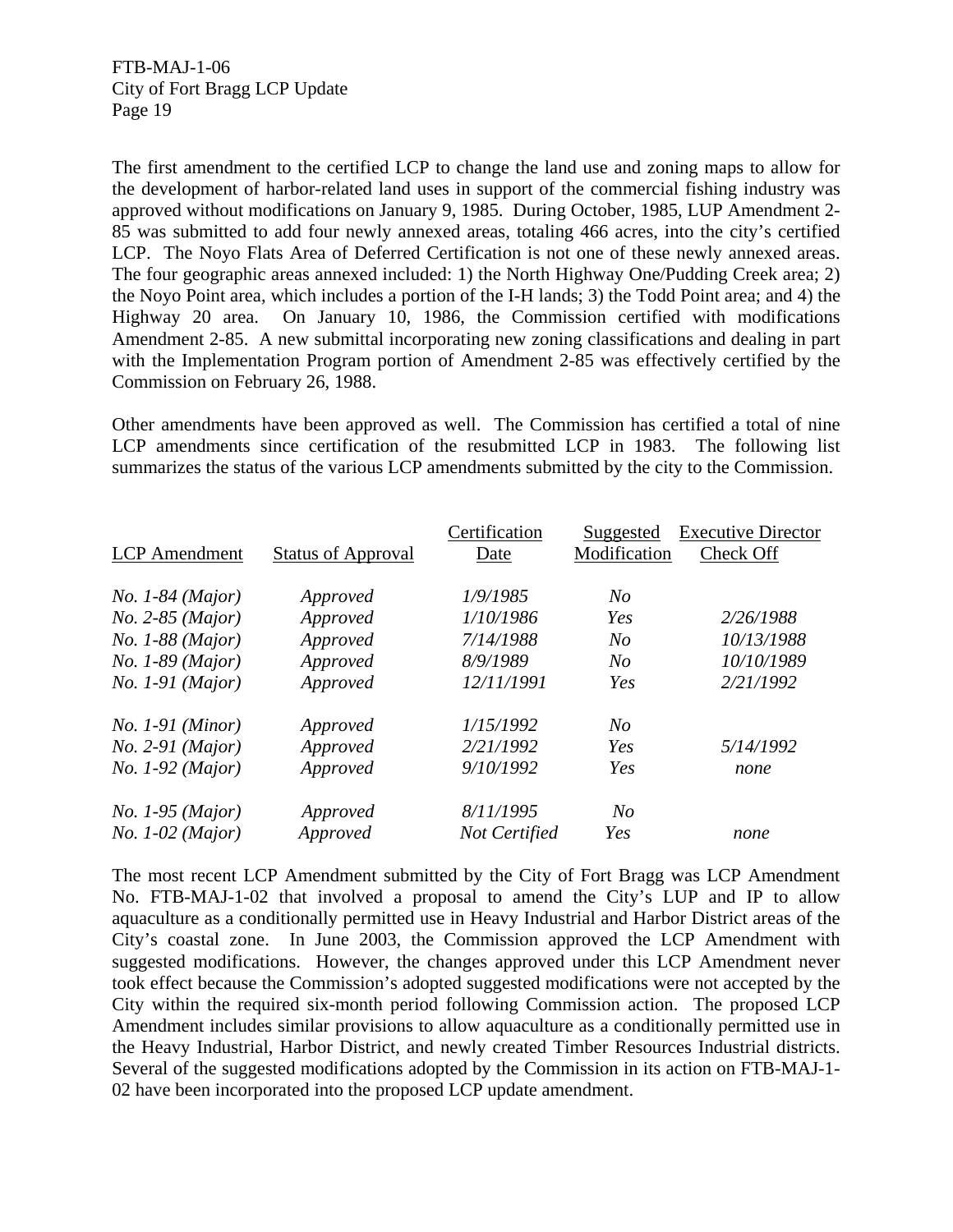The currently certified LCP consists of the original LUP and IP certified by the Commission as the LCP on July 14, 1983, maps, and various LCP amendments submitted by the city and certified by the Commission over the years since 1983.

The currently certified LUP provides general goals and policies governing development throughout those portions of the city within the coastal zone. The plan document follows a structure set out in the State's *Local Coastal Program Manual*, and is based on "policy groups" drawn from the California Coastal Act. The plan contains fourteen policy group chapters and a final chapter giving a summary explanation of the use of accompanying maps, setting out the land use classification system, and describing a special review system for developments in sensitive coastal areas.

The currently certified Fort Bragg LCP Implementation Program (IP), entitled "Fort Bragg Municipal Code" comprises Title 18-Zoning- Chapters 18.0-General through 18.8-Enforcement Provisions of the city's Municipal Code. The zoning regulations provide definitions for the numerous land use and development terminology, prescribes use and development standards applied city-wide, in specified areas and in the various zoning districts, identifies the processes by which proposed development is reviewed and permitted, and sets procedures for appeals, variances and exceptions, and amendments.

As described in detail in the findings below, Fort Bragg's proposed LCP update involves an entirely new Land Use Plan and Implementation Program format.

# **VII. SUMMARY OF PUBLIC PARTICIPATION**

The City initially decided to update its General Plan in 1994. An extensive public participation process took place to ensure that the revised Plan reflects the concerns and views of the community.

Key milestones of the public participation process undertaken by the City include the following:

- The Citizen Advisory Committee (CAC) was established in 1994 and conducted public workshops on the General Plan Vision Statement and various elements.
- The CAC and the Planning Commission conducted public workshops on the goals and policies in 1995.
- Joint Planning Commission/City Council public workshops were held in 1996 to review an Administrative Draft General Plan. After these workshops, work on the General Plan was interrupted for more than two years.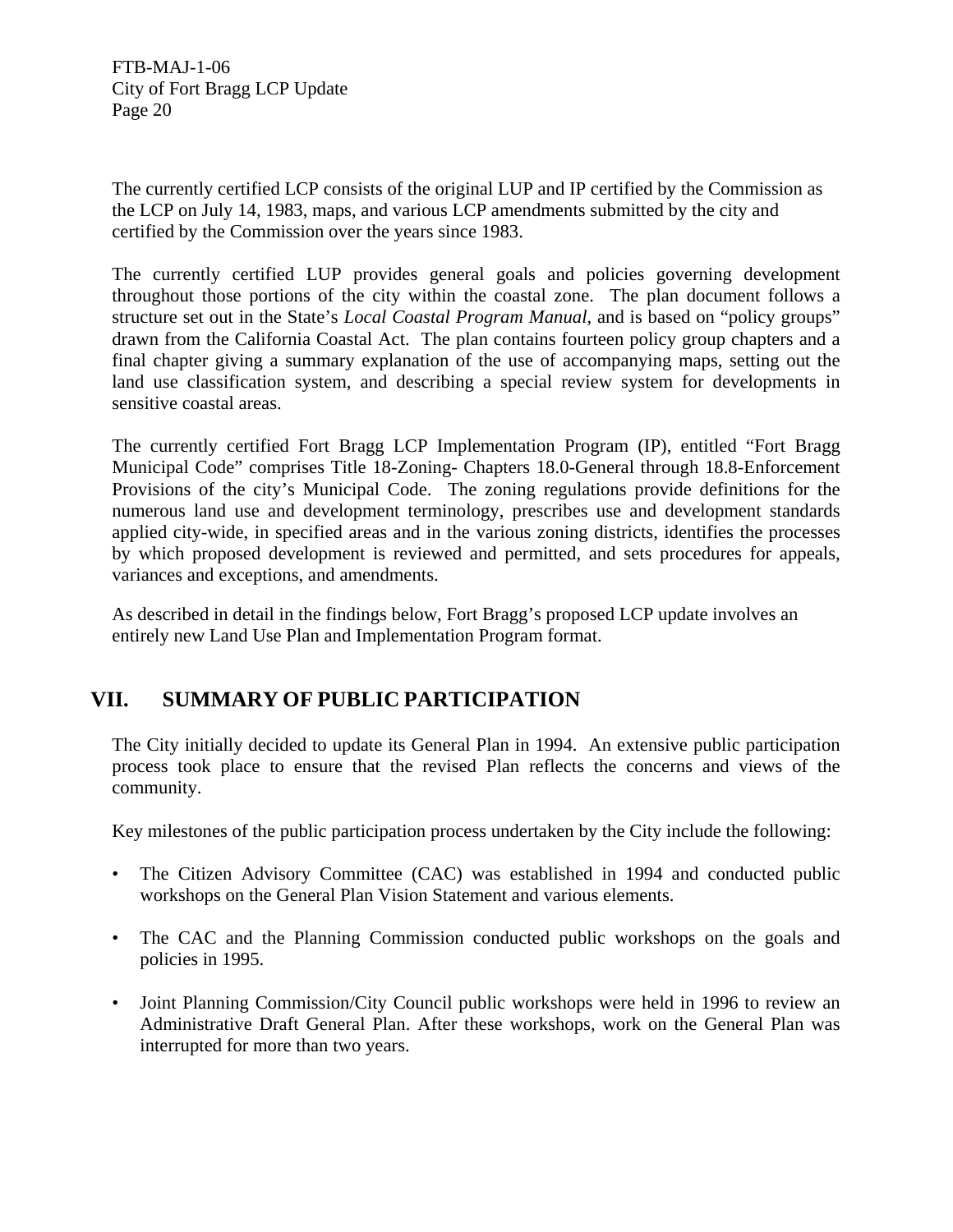- In 1999, an insert describing the General Plan and Coastal Element update process was placed in the local newspaper, the *Fort Bragg Advocate-News* . The City Council and Planning Commission conducted a joint workshop to review the 1996 Administrative Draft and provide direction to staff and the consultants regarding additional work necessary to complete the General Plan.
- In 2000, a Background Report was prepared on land use, environmental resources, transportation, and on the Local Coastal Program. The Background Report presented information about the City, the issues and constraints related to the General Plan, and alternative policy options.
- Joint Planning Commission/City Council public workshops were held during 2000 and 2001 on General Plan issues and alternatives.
- A revised Administrative Draft General Plan with a more comprehensive Coastal Element was prepared in October 2001.
- Public workshops were held by the Planning Commission and the City Council during late 2001.
- Public hearings were held by the Planning Commission and the City Council in August through December 2002 to review the Draft General Plan and the Environmental Impact Report.

Following numerous special meetings and public hearings, the City of Fort Bragg adopted an updated General Plan and certified an Environmental Impact Report for the General Plan in December, 2002.

In June 2004, the City adopted a comprehensive Land Use and Development Code (LUDC) and a Negative Declaration for the LUDC. In November 2004, the City adopted a General Plan Amendment that included modifications to the 2002 General Plan to "clean up" the General Plan and address inconsistencies that arose during the LUDC update process.

In May 2003, the City submitted LCP Amendment Application No. FTB-MAJ-1-03 that involved comprehensive changes to the City's Land Use Plan (LUP) pursuant to the City's adopted 2002 General Plan update. In response to this application, Commission staff sent a letter to the City dated January 29, 2004 requesting additional information. Included in this request was Item No. 1, "City Resolution for Submittal to the Commission" requesting that the City submit a revised resolution that would clearly state that the adopted LUP update amendment was being transmitted to the Commission for its certification. As this revised resolution was never submitted by the City, LCP Amendment Application No. FTB-MAJ-1-03 was never formally transmitted by the City to the Commission for certification. The City has submitted the new LCP Amendment application (FTB-MAJ-1-06) transmitting the Land Use Plan update from 2002, the updated Land Use and Development Code, and "clean up" amendments to the 2002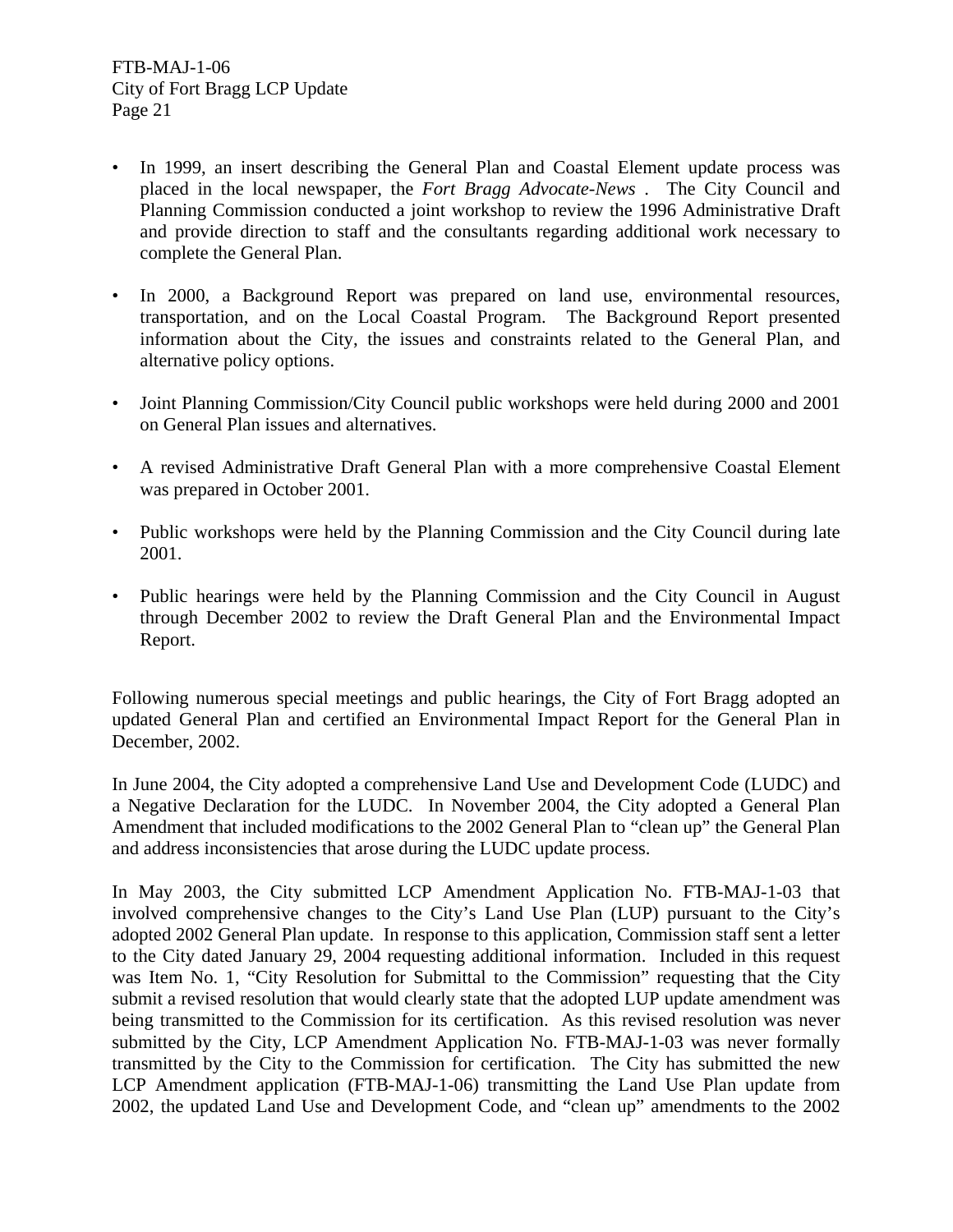LUP update to be processed as one comprehensive LCP update for certification by the Commission.

The proposed LCP Amendment was submitted on May 18, 2006 and filed on October 31, 2006. A one-year time extension was granted by the Commission on January 12, 2007. As such, the last date for Commission action on this item is January 29, 2008.

# **VIII. FINDINGS FOR DENIAL OF THE CITY OF FORT BRAGG'S LAND USE PLAN AMENDMENT, AND APPROVAL WITH MODIFICATIONS**

# **A. Amendment Description**

The proposed updated LUP document has a significantly changed format from the currently certified LUP and is organized by General Plan "element." The first chapter includes an introductory discussion of the General Plan process and the organization and contents of the General Plan. The introduction chapter is followed by several "elements," which include: (2) Land Use Element, (3) Public Facilities Element, (4) Coastal Element, (5) Conservation, Open Space, and Parks Element, (6) Circulation Element, (7) Community Design Element, (8) Safety Element, (9) Noise Element, and (10) Housing Element. The LUP also includes a Glossary and several Appendices containing information from the "Procedural Guidance for the Review of Wetland Projects in California's Coastal Zone." In addition, the proposed LUP includes several Maps including, in part, Map LU-1: Land Use Designations; Map LC-1: Coastal Access and City Trail System; Map LC-2: Special Review and Runoff Sensitive Areas; Map LC-3 Scenic Views in the Coastal Zone; and Map SF-1: Geologic Hazards.

# **B. Findings**

[Organizational Note: The following findings sections are organized to correspond with the organization of the City's proposed General Plan (LUP). Policies contained within the Coastal Element as proposed by the City are discussed in the Element to which they have been suggested to be moved.]

# **1. General Plan Introduction**

- a. Summary of Suggested Modification No. 1: (General Plan Introduction)
	- Clarify the relationship between the General Plan and the LCP.
	- Describe the portions of the General Plan that constitute the Land Use Plan.
	- Clarify the definitions of "Policy" and "Program" so that "Policy" governs the review and approval of coastal development permit applications.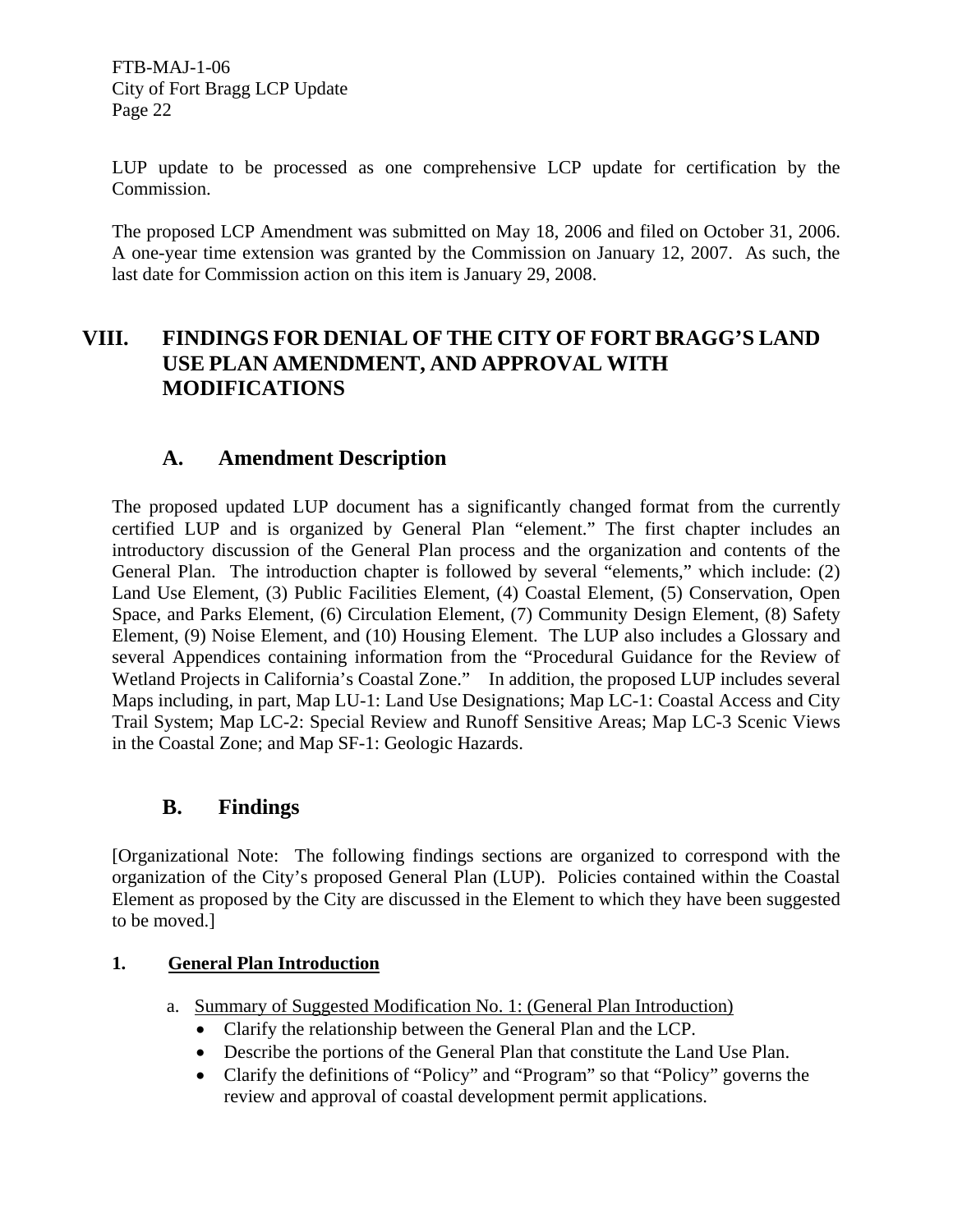• Clarify procedural requirements and processes of the Coastal General Plan.

## b. Discussion

The Introductory chapter of the LUP explains the process, mission and vision, and organization and content of the General Plan.

The General Plan (LUP) and Land Use & Development Code (IP) submitted by the City for certification were originally prepared to apply to both inland and coastal portions of the City. As submitted, the City had designated certain policies throughout several of the General Plan Elements with a wave symbol  $(4\gamma)$  intended to distinguish those policies meant to apply to the coastal zone. In addition, as submitted, the General Plan included a Coastal Element that contained policies specific to the coastal zone. The City submitted the entire Land Use and Development Code (LUDC) to the Commission for certification to implement the General Plan. Following several discussions between Commission staff and City staff during the course of review of the LCP Amendment, it was decided that developing a separate Coastal General Plan and Coastal LUDC to apply specifically to the geographic portion of the City located within the coastal zone would provide greater clarity of the documents, improve the usability and administration of the LCP, and ensure consistency with the Coastal Act. The City would continue to apply the unmodified General Plan and the LUDC to the geographic areas of the City that are outside the coastal zone. Commission staff and City staff also agreed to do away with the "~" symbol and the Coastal Element and reorganized the Coastal General Plan to disperse the policies originally contained in the Coastal Element to the respective applicable Element of the Coastal General Plan (e.g., policies related to coastal hazards were moved to the Safety Element, policies regarding Environmentally Sensitive Habitat Areas were moved to the Open Space, Conservation, and Parks Element, etc.). This reorganization makes it clear that development in the coastal zone must be consistent with all applicable policies of the entire Coastal General Plan (LUP) and not just those contained in a Coastal Element and also avoids confusion over, or oversight of, applicable policies denoted with a "~" symbol.

Furthermore, there are some policies in the General Plan and the LUDC that are not necessary to be included as part of the LCP for consistency with the Coastal Act such as the Noise Element of the General Plan, the Sphere of Influence and Annexation policies contained in the Land Use Element, Chapter 18.40 of the LUDC regarding Adult Oriented Business Regulations, and Chapter 18.72 of the LUDC regarding CEQA requirements. Such policies do not govern the review and approval of coastal development permits, but remain in the documents because they constitute standards that apply to other required City approvals and processes and their inclusion provide context and in some cases inform the user of requirements other than coastal development permits that may apply to land use decisions within the City. Commission staff and City staff worked together to identify these policy areas that are not intended to be part of the certified LCP and the City intends to demarcate these policies with the City seal  $\mathbf{A}$ , and they are further identified through suggested modification language .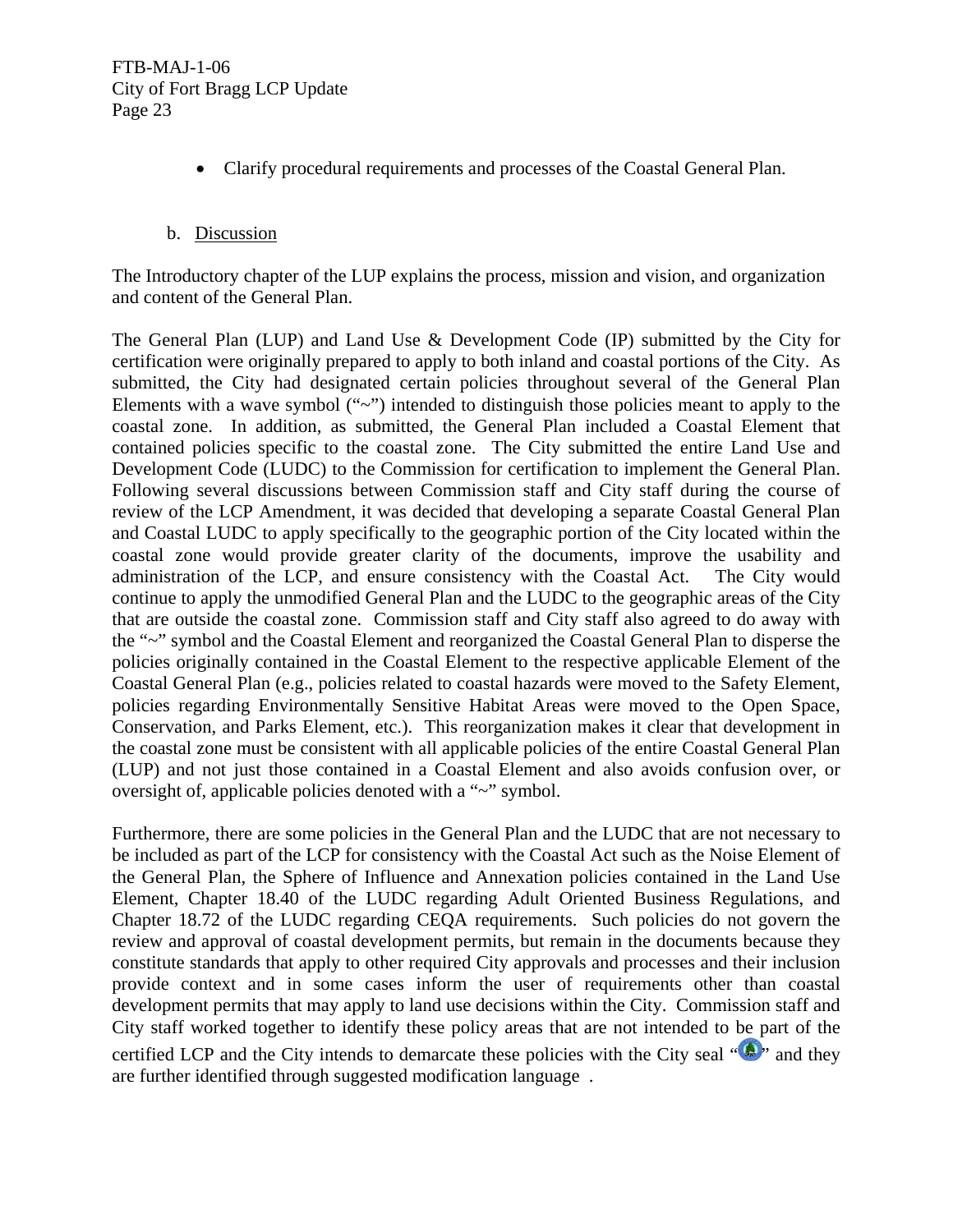These features of the reorganization and corrections and additions necessary to clarify procedural requirements and processes of the LCP are included as Suggested Modification No. 1, which make necessary text changes to the introductory chapter of the LUP.

Suggested Modification No. 14 includes directives to the City regarding the reorganization of the LUP. When incorporating the suggested modifications into the Coastal General Plan, inconsistencies may arise between the text of the narrative and the revised policies. Descriptive narrative no longer consistent with the policies will need to be revised by the City to conform the narrative to any associated policy that has been revised through suggested modifications as part of the submission of the final document for certification pursuant to sections 13544 and 13544.5 of the California Code of Regulations. Narrative is intended only as background and shall not be considered policy. Language clearly labeled "Policy" within each Element shall control. Furthermore, the addition of new policies or the deletion of policies as submitted affects the numbering of subsequent policies. Suggested Modification No. 14 includes a directive to the City to number all policies and programs in appropriate sequential order and correct all policy cross-references prior to submission to the Commission for certification pursuant to Sections 13544 and 13544.5 of the California Code of Regulations.

The Commission finds that as modified, the Introduction chapter of the LUP meets the requirements of, and is in conformity with, the Coastal Act.

# **2. Land Use Element**

The Land Use Element of the City's proposed LUP addresses, as modified, (1) land use designations, (2) industrial and energy development, (3) recreation and visitor-serving facilities, (4) commercial fishing and recreational boating, and (5) archaeological and paleontological resources. Policy areas of particular concern are those involving the provision of adequate services, locating industrial and oil and gas development, the protection of coastal priority uses, and the protection of cultural resources. Suggested Modification No. 2 includes all of the changes to the proposed Land Use Element shown in Exhibit No. 1. Portions of Suggested Modification No. 2 concerning Land Use, Industrial Development, Archaeological and Paleontological Resources, and Commercial Fishing and Boating, are also shown in the policy charts included as Exhibit Nos. 3, 4, 5, and 6, respectively.

a. Land Use Designations

The land use designation section of the LUP has been amended from the currently certified format to include a general statement describing the types of land use allowable in each specific land use designation and to move the specific development standards from the LUP to the IP. This format change is more consistent with the typical structure of an LUP and zoning ordinance wherein the zoning ordinance includes greater specificity with regard to specific use types, allowable densities, setback requirements, height limitations, etc.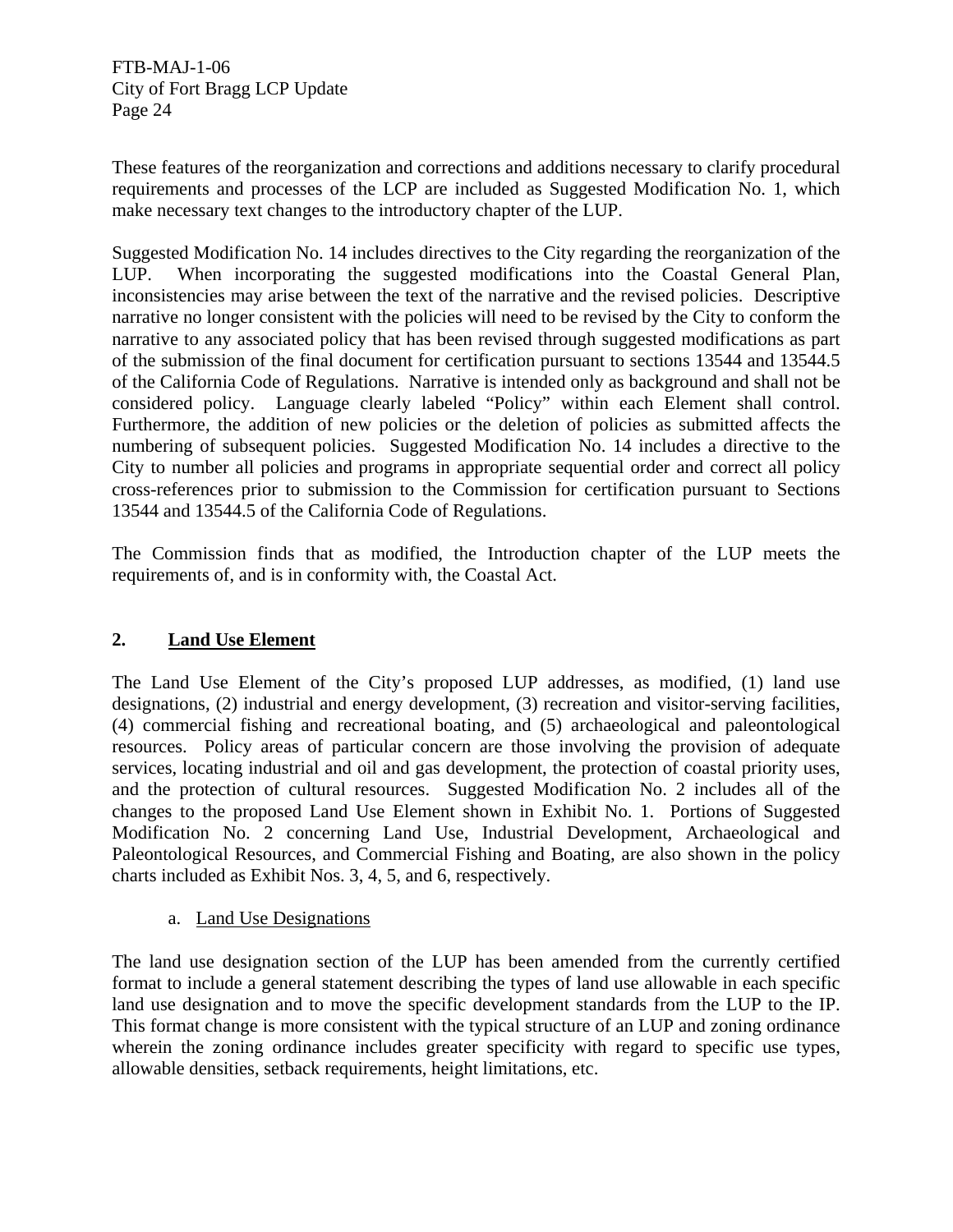The Land Use Element of the LUP also addresses land use and development issues, including the identification of the kinds, location and intensity of uses allowed in the coastal zone. The LCP amendment proposes to change the land use designation and zoning district nomenclature so that the LUP designations and zoning districts would have the same symbol for ease of use and clarity. A comparison of the currently certified zoning district nomenclature and the proposed land use and zoning designation symbols are shown in Exhibit No. 19. Furthermore, the proposed LCP amendment includes a revised Land Use Designation Map (Map LU-1) and zoning map, which include several proposed changes to the land use and zoning designation of several properties described by the City's submittal below and shown in the table below with the corresponding map included as Exhibit No. 18.

## Description of Proposed Land Use Designation Changes

The proposed land use designation changes are summarized below:

|                |                                               | <b>Current Land</b><br><b>Use</b> | <b>Proposed Land</b><br><b>Use</b> |
|----------------|-----------------------------------------------|-----------------------------------|------------------------------------|
| <b>Map Key</b> | <b>Description</b>                            | <b>Designation</b>                | <b>Designation</b>                 |
| 1              | MacKerricher St. Park parking lot             | <b>HVC</b>                        | PR.                                |
| $\overline{2}$ | <b>Glass Beach Parcel</b>                     | ΙH                                | <b>PR</b>                          |
| 3              | Former Georgia Pacific Mill Site              | IH                                | IT                                 |
| $\overline{4}$ | West Fort Bragg neighborhood                  | <b>DTMR</b>                       | <b>RL</b>                          |
| 5              | Elm/Spruce/Stewart block                      | IH                                | CG                                 |
| 6              | Parcels Adjacent to Mendo Mill lumber yard    | <b>CBD</b>                        | IH.                                |
| $\overline{7}$ | Grove/Walnut Area - PG&E                      | <b>APO</b>                        | PF                                 |
| 8              | <b>Backside of Cypress Street</b>             | GAC                               | CO                                 |
| 9              | Noyo Harbor Park                              | IH                                | <b>PR</b>                          |
| 10             | Corner Myrtle/North Harbor                    | <b>USF</b>                        | CG                                 |
| 11             | Pomo Bluff Park                               | <b>PD</b>                         | <b>PR</b>                          |
| 12             | 2 Pomo Bluff Park parcels (future annexation) | RS (pre-zoned)                    | PR (pre-zoned)                     |
| 13             | Ocean View Drive parcels                      | <b>RS</b>                         | <b>RM</b>                          |
| 14             | Holiday Inn                                   | <b>APO</b>                        | <b>CH</b>                          |
| 15             | Highway 20 Fire Station/Water Tank            | <b>RR</b>                         | <b>PF</b>                          |
| 16             | <b>Boatyard Shopping Center</b>               | $C-3$                             | CG                                 |
| 17             | Noyo Flats Area of Deferred Certification     | N/A                               | HD                                 |

## Proposed Changes in Land Use Designation (see Exhibit No. 18)

**1.** MacKerricher State Park parking lot: current Land Use/Zoning designation – HVC (Highway Visitor Commercial); proposed Land Use/Zoning designation – PR (Parks and Recreation).

**Explanation:** The proposed change in land use and zoning designation from Highway Visitor Commercial to Parks and Recreation reflects the existing and historic use of the parcel as a public parking lot for MacKerricher State Park to facilitate direct public access to the coastal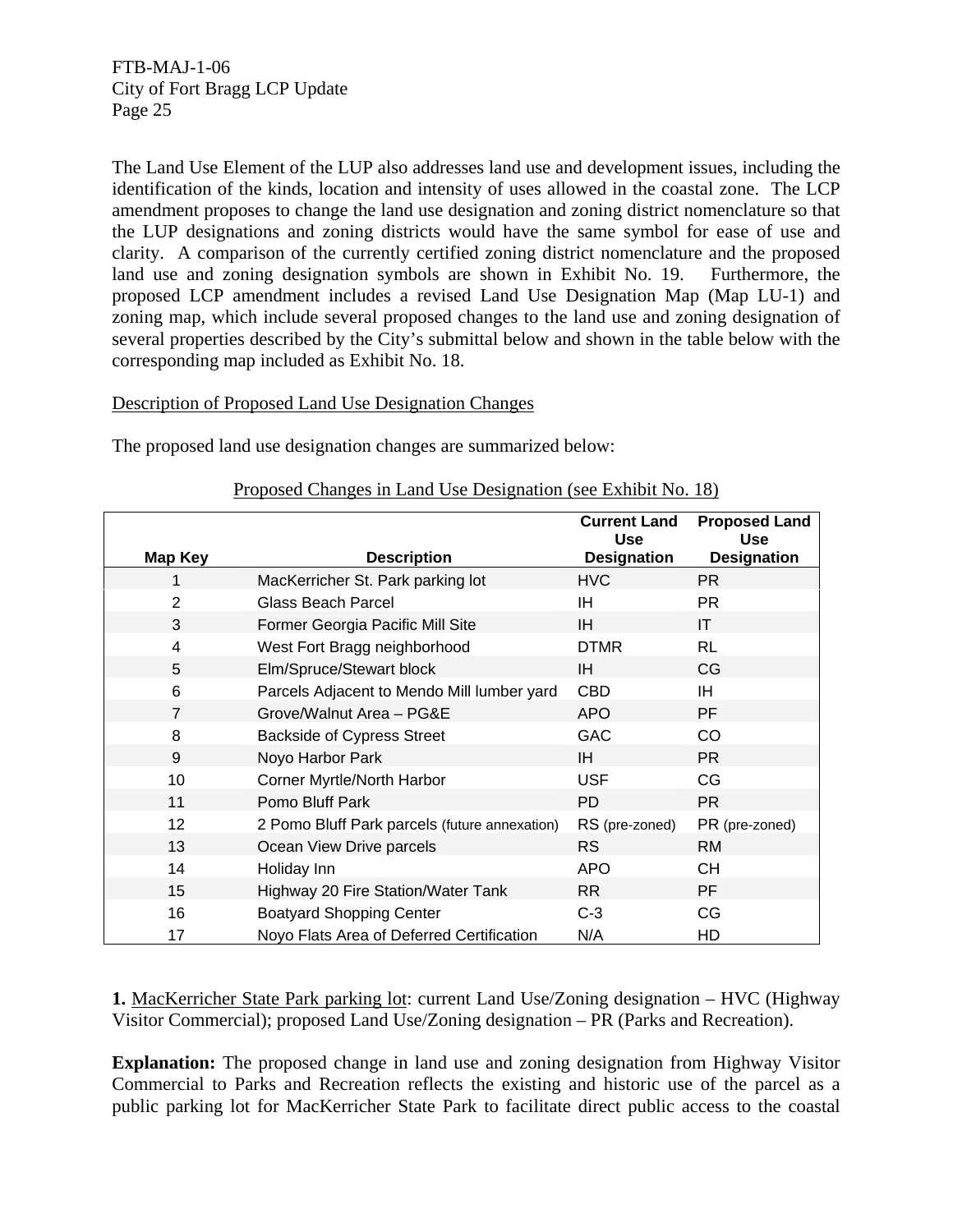bluffs north of Pudding Creek, MacKerricher State Park, and the old Georgia Pacific Haul Road Coastal Trail. With the recent rehabilitation of the Pudding Creek Trestle by State Parks, this parking area will continue to see an increase public access use. The proposed change in land use designation is more consistent with the existing use of the parcel.

**2.** Glass Beach Parcel: current Land Use / Zoning designation – IH (Heavy Industrial); proposed Land Use / Zoning designation – PR (Parks and Recreation).

**Explanation:** The proposed change in land use and zoning designation from Heavy Industrial to Parks and Recreation reflects the recent (2002) State Parks acquisition and use of the parcel as parks and open space extension of MacKerricher State Park located directly north of the site (across Pudding Creek). In the near future the site will be directly connected to the main portion of MacKerricher State Park upon completion of the recent Pudding Creek Trestle bridge reconstruction which is intended to be a bicycle/pedestrian access over Pudding Creek connecting the old Georgia Pacific Haul Road coastal trail to the central portion of Fort Bragg. The proposed change in land use designation is more consistent with the existing use of the parcel.

**3.** Former Georgia Pacific Mill Site parcels: current Land Use / Zoning – IH (Heavy Industrial); proposed Land Use / Zoning – IT (Timber Resources Industrial).

**Explanation:** The proposed change in land use and zoning designation from Heavy Industrial to Timber Resources Industrial would allow for the timber resource related land uses that have historically occurred on the site. As discussed further below, the LUP, as proposed to be amended, would require preparation of a Specific Plan prior to further land use designation changes that would allow any other use type.

**4.** West Fort Bragg neighborhood: current Land Use / Zoning – DTMR (Duplex Triplex Multi Residential); proposed Land Use / Zoning – RL (Residential Low Density).

**Explanation.** The City proposes to change the zoning and land use designation of the West Fort Bragg neighborhood from DTMR (Duplex Triplex Multi-Residential) to RL (Residential Low Density) to better reflect the existing development in the neighborhood as primarily single family residences with a mix of second units and relatively few multi-family uses. This change affects 71 lots totally 480,000 square feet, or 11 acres. This proposed change would allow for less dense development in this area.

**5.** Elm/Spruce/Stewart parcels adjacent to Rossi's Building Materials: current Land Use / Zoning – IH (Heavy Industrial); proposed Land Use / Zoning – CG (General Commercial).

**Explanation.** The proposed change in land use and zoning designation of these parcels from Heavy Industrial to General Commercial reflects the existing office, assembly, and retail uses of the sites and acknowledges the largely residential nature of existing development located to the south and east of the sites. The proposed change would potentially allow for a change in use of the sites from a non-priority use to priority use (i.e. lodging, motel/hotel, bed and breakfast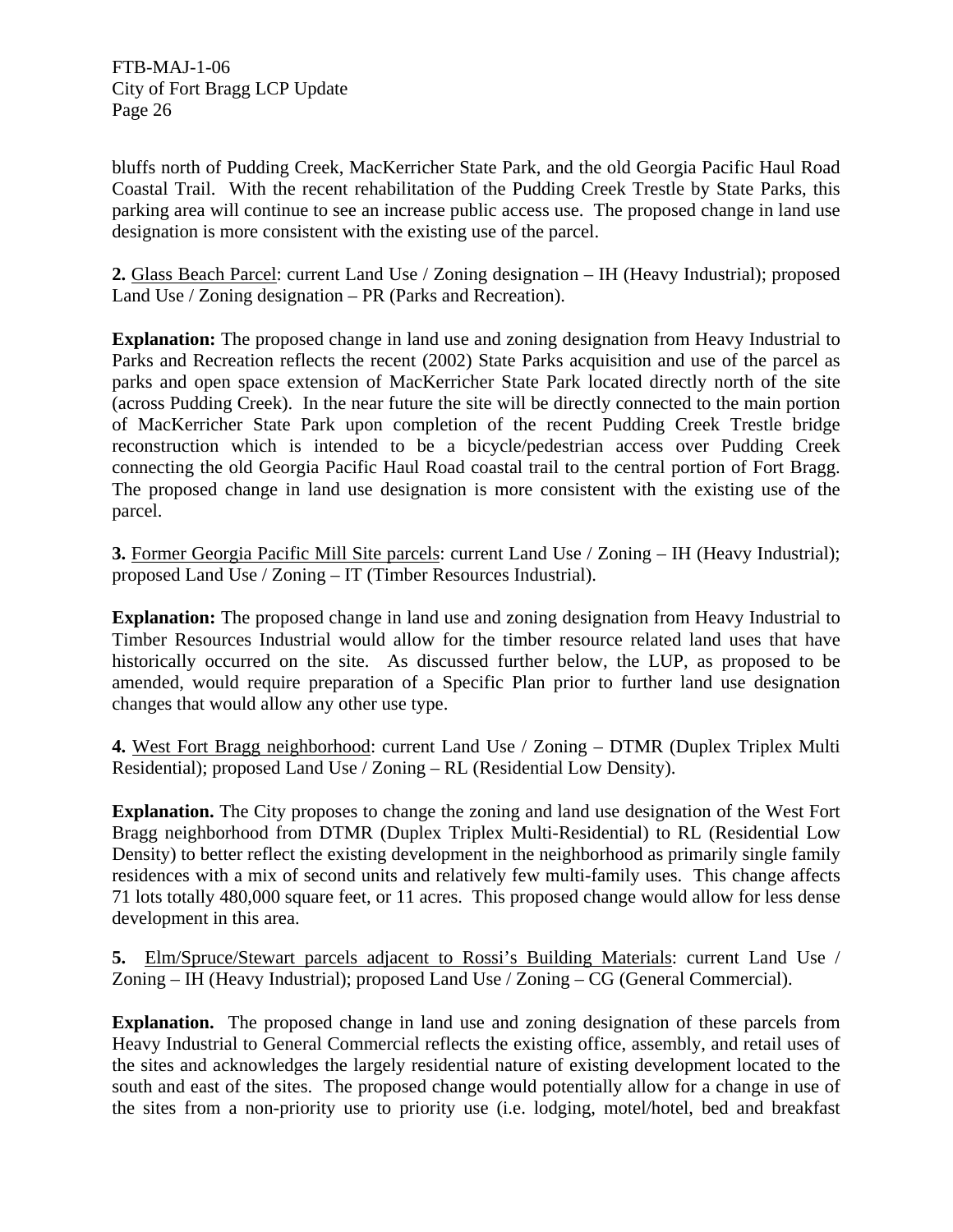operation) with approval of a Use Permit while the current designation would not. Further, uses allowed in the General Commercial zone are generally more compatible with adjacent residential uses.

**6.** Parcels adjacent to Mendo Mill: current Land Use / Zoning – CBD (Central Business District); proposed Land Use / Zoning – IH (Heavy Industrial).

**Explanation.** The proposed change in land use and zoning designation from Central Business District to Heavy Industrial would better reflect the existing and historic use of the parcels as a building materials storage/retail sales operation, gas station use, and miscellaneous office uses. The area in question is isolated from direct access to coastal resources (i.e. bluffs and beach area) due to the Georgia Pacific mill site to the west. The sites are located on Main Street (State Route 1) lending themselves to the current land use type of more intensive Industrial/Retail uses.

**7.** Grove St./Walnut St. Area parcels: current Land Use / Zoning – APO (Administrative-Professional Office); proposed Land Use / Zoning – PF (Public Facilities).

**Explanation.** The proposed change in land use and zoning designation from Administrative Office use type to Public Facilities reflects the historic and current operation and ownership of the parcels as a PG&E substation and corporation yard.

**8.** Backside of Cypress St. parcels; current Land Use / Zoning – GAC (Garden Apartment Condominium); proposed Land Use / Zoning – CO (Office Commercial).

**Explanation.** The proposed change in land use and zoning designation from Garden Apartment Condominium to Office Commercial reflects the existing medical office use of two of the two of the parcels as well as the multi-family residential use of the other two parcels.

**9.** Noyo Beach Parking Area parcel: current Land Use / Zoning – IH (Heavy Industrial); proposed Land Use / Zoning – PR (Parks and Recreation).

**Explanation.** The proposed change in land use and zoning designation from Heavy Industrial to Parks and Recreation reflects the current use/ownership of the parcel by the City of Fort Bragg as a parking area for coastal beach access at the mouth of the Noyo River where it enters Noyo Bay. The proposed designation is intended to solidify the City's intent on maintaining the property for coastal access and open space use.

**10.** Corner of Myrtle St. and North Harbor Drive parcel: current Land Use / Zoning – USF; proposed Land Use / Zoning – CG.

**Explanation.** The proposed map change is to correct a mapping error in the LCP. This change in land use and zoning designation was approved by the Coastal Commission in August of 1989 (LCP Amendment 1-89). The City failed to make appropriate map revisions in light of the approval.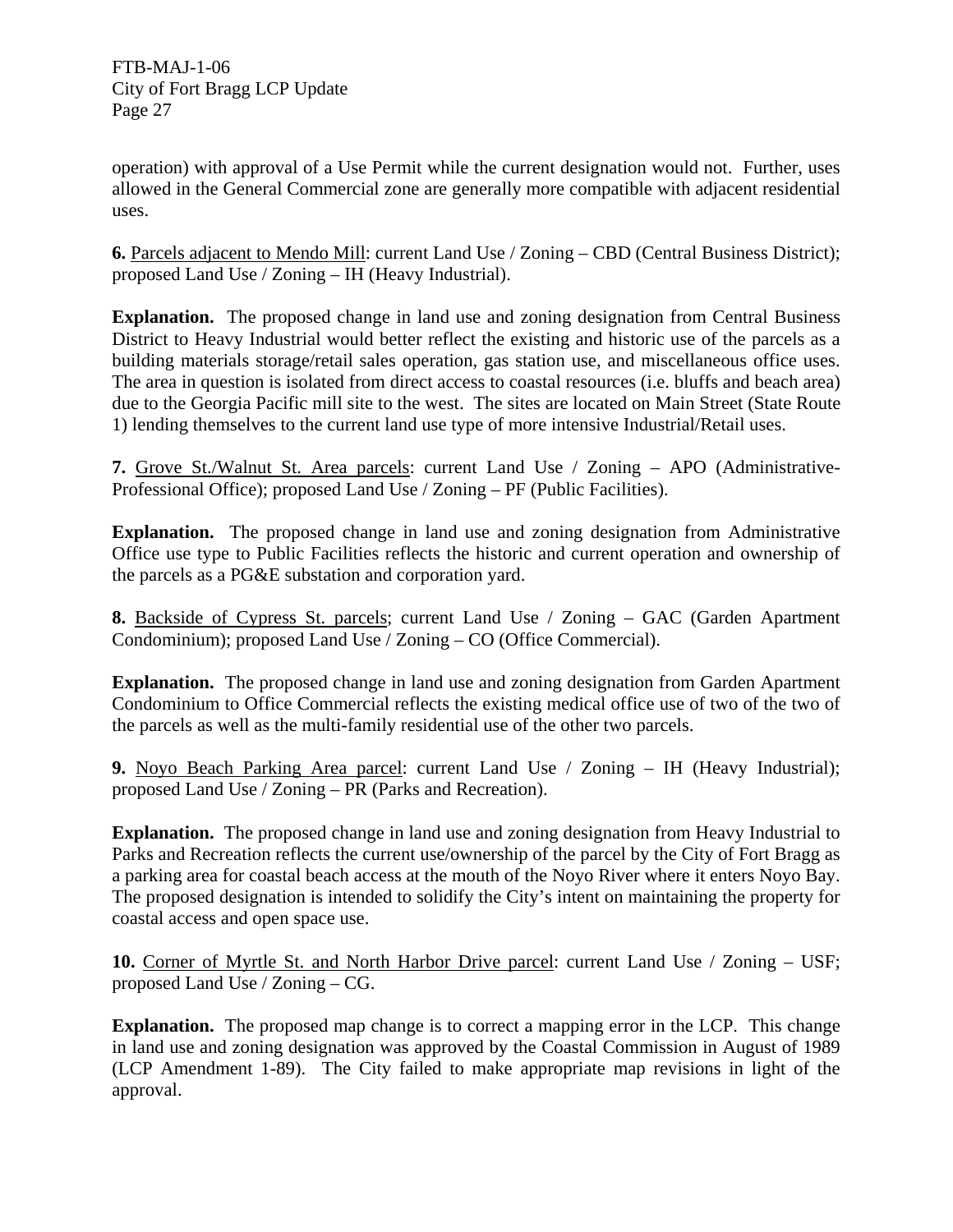**11.** Pomo Bluff Park parcel: current Land Use / Zoning – PD (Planned Development); proposed Land Use / Zoning – PR (Parks and Recreation).

**Explanation.** The proposed change in land use designation from Planned Development to Parks and Recreation reflects the acquisition of the parcel by the City of Fort Bragg as well as current use and development of the property as a coastal open-space park with a bicycle/pedestrian trail recently improved by the City thorough grant funding from the State Coastal Conservancy. The proposed change in designation is intended to solidify the City's intent on maintenance of the property for coastal access and open space use.

**12.** Two parcels located on the coastal bluffs on the west end of Todd's Point, adjacent to Pomo Bluffs Park, slated for future annexation (pre-zoned): current Land Use / Zoning – RR (Mendocino County); proposed Land Use / pre-zoning – PR (Parks and Recreation).

**Explanation.** The proposed change in land use/zoning designation (pre-zoning) reflects the current use of the properties as coastal bluff and open space passive use park and access areas. The City acquired these parcels through grant funding from the State Coastal Conservancy and plans to annex them into City limits in the near future. The parcels would continue to be utilized as parks/open space.

**13.** Ocean View Drive parcels: current Land Use / Zoning – RS (Residential Suburban); proposed Land Use / Zoning – RM (Medium Density Residential).

**Explanation.** The proposed change in land use/zoning designation from Residential Suburban to Medium Density Residential would allow for higher density residential development on five parcels totally 4.6 acres adjacent to the College of the Redwoods Campus. The sites are currently served with City water and sewer and would be accessed via existing roads.

**14.** Holiday Inn parcel: current Land Use / Zoning – APO (Administrative Professional Office); proposed Land Use / Zoning – CH (Highway and Visitor Serving Commercial).

**Explanation.** The proposed change in land use/zoning designation from Administrative Professional Office to Highway and Visitor Serving Commercial better reflects the current use of the site as a motel/hotel. The proposed designation would be more reflective of the visitor serving use of the site.

**15.** Highway 20 Fire Station/Water Tank parcel: current Land Use / Zoning – RR (Mendocino County); proposed Land Use / Zoning – PF (Public Facilities).

**Explanation.** The proposed change in land use/zoning designation from Rural Residential to Public Facilities reflects the ownership and use of the site as a municipal water storage and Fort Bragg Fire Department facility. The site is physically separated from the City limits though it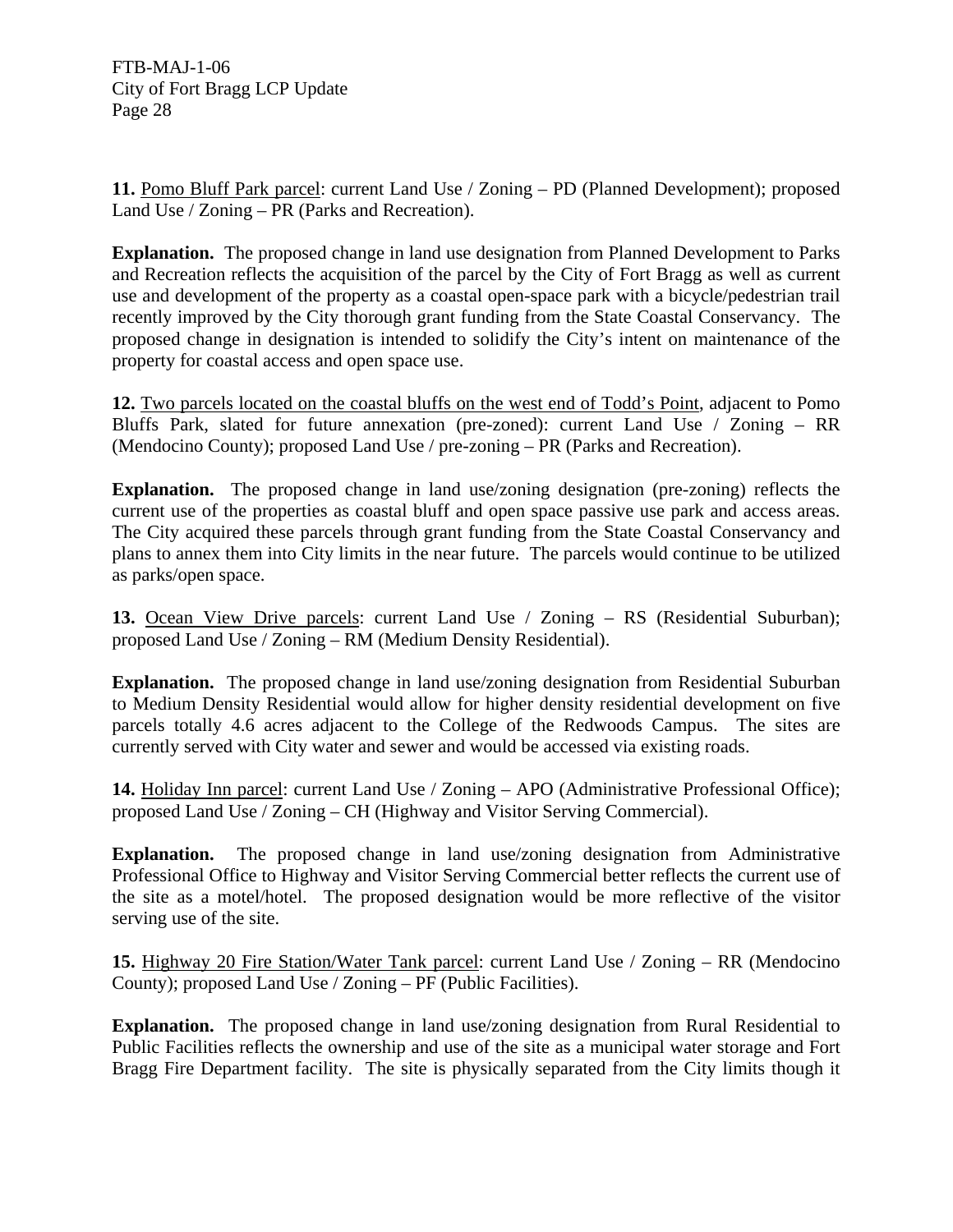was part of a satellite annexation performed by the city in the 1990's. All City owned and maintained properties (except parks) are given the PF designation.

**16.** Boatyard Shopping Center parcels: current Land Use / zoning – C-3 (Community Commercial); proposed Land Use / zoning – CG (General Commercial).

**Explanation.** The proposed change in land use/zoning designation from Community Commercial to General Commercial is requested to eliminate the C-3 zone altogether as the subject site is the only site given this particular designation. The main difference between the existing and proposed land use designations is that visitor serving priority uses such as motels/hotels and bed and breakfast operations could be considered with a use permit under the proposed zoning and they are not allowed under the existing zoning. The site is currently developed with a multi-tenant shopping center.

**17.** Noyo Flats area of deferred certification, located on the eastern end of South Street. Proposed Land Use/Zoning – Harbor District (HD).

**Explanation.** The Noyo Flats ADC was created on February 4, 1982 when the Coastal Commission acted on Fort Braggs original LUP. The area contains approximately 13 acres of land largely comprised of wetlands adjacent to the Noyo River. A resubmittal requesting certification of the area was denied on September 8, 1987 and the issue remains unresolved. The City again requests to include the area within its LCP with a designation of Harbor District (HD). [As discussed in the staff note, this site will be discussed in an addendum to this staff report.]

## Discussion:

As described above, the majority of the proposed land use designation changes are intended to more accurately reflect the existing use of each site. The City is also proposing to change the land use and zoning designation of the approximately 400-acre former Georgia Pacific mill site located on the coastal terrace west of Highway One and the city center. This 400-acre site is currently designated in the LUP and zoned in the IP as Heavy Industrial (I-H). The proposed LCP amendment would change the land use and zoning designation from Heavy Industrial to a newly created designation, Timber Resources Industrial (IT). As proposed, this designation would allow for the timber resource related land uses that have historically occurred on the site to continue, and the LCP as amended would require that a Specific Plan be prepared before any further changes in land use designation or zoning could occur at the site. The Georgia Pacific Mill ceased operations in 2002 and the site is currently undergoing an extensive clean-up process and the City is engaged in planning for future uses of the site. The Specific Plan process, as set forth in the proposed LCP update amendment, would allow the flexibility for the City to work with future land owners to plan for specific uses and ensure the protection of coastal resources, maximize the provision of public access, and consider land uses that would benefit the local economy. Specific Plans are required by the LCP Amendment to be submitted to, and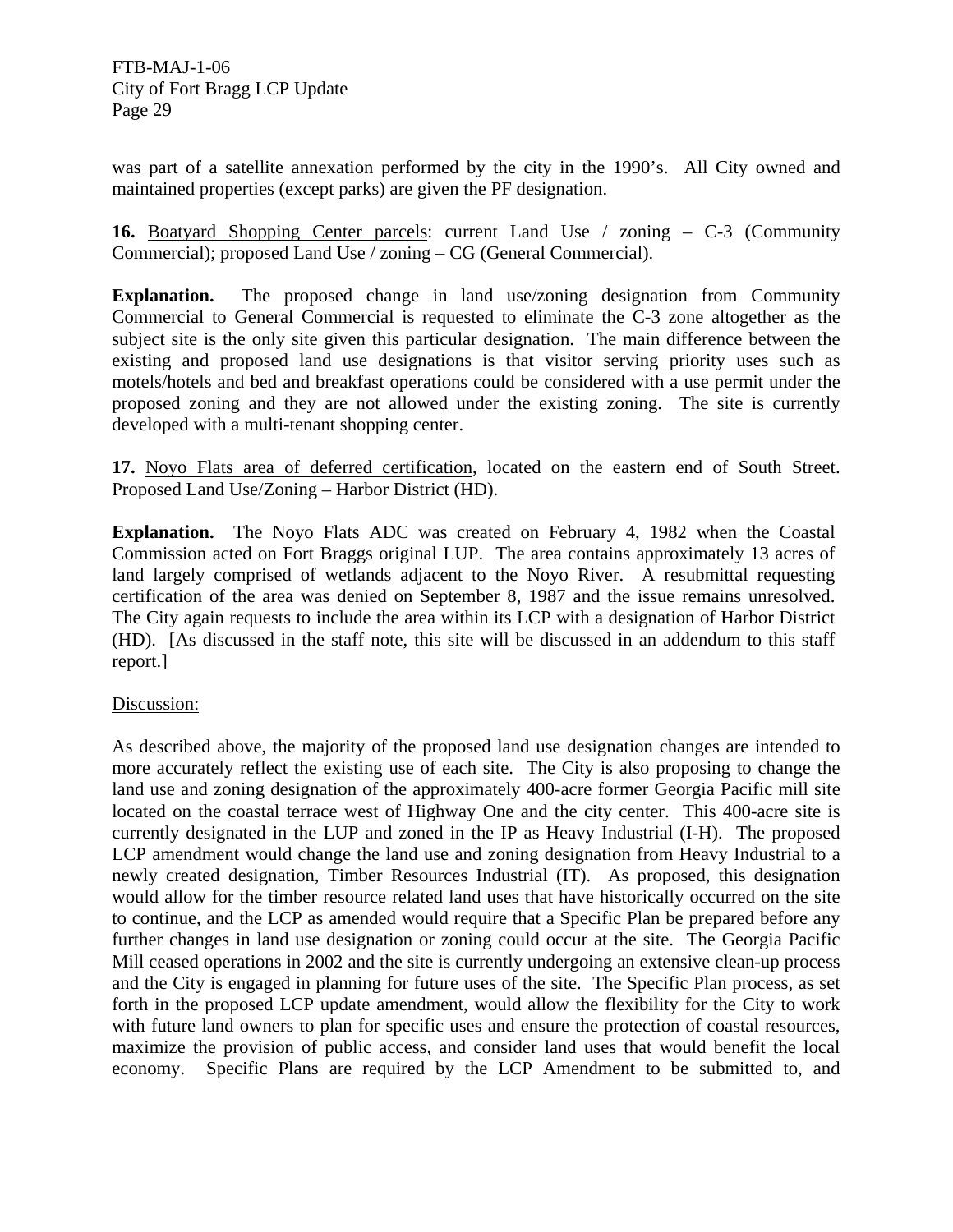effectively certified by, the Coastal Commission as an LCP amendment before they become effective.

Additionally, as described in #4 and #13 above, two of the proposed land use and zoning designation changes affect the allowable density of residential development within the City. The City proposes to redesignate and rezone five parcels totaling 4.6 acres adjacent to the College of the Redwoods Campus from Residential Suburban (RS) to Medium Density Residential (RM), which would allow for one additional unit per acre resulting in a potential increase of approximately five residential units. These lots are located in an existing residentially developed area and are currently served by existing infrastructure. The other change affecting the density and intensity of development involves the down-zoning of 71 lots totaling 11 acres from Duplex/Triplex/Multi-family Residential (DTMR) to Low Density Residential (RL). The City is proposing this change to better reflect the existing development in the neighborhood, which is comprised of primarily single family residences with relatively few multi-family residences. Therefore, as proposed to be amended, the City's land use and zoning designation changes would not result in significant changes to the density and intensity of use allowed under the LCP.

## b. Priority Uses

The Coastal Act protects and encourages low cost visitor and recreational facilities and gives priority to visitor-serving commercial recreational facilities designed to enhance public opportunities for coastal recreation over private residential, general industrial, or general commercial development. As proposed, the LUP includes some, but not all provisions necessary to reflect a prioritization of visitor serving development in areas where such uses should be focused. Without specific controls on development within primary visitor serving cores, inappropriate uses could proliferate within tourist destination spots, resulting in inadequate provision of visitor services and facilities along the coast. While the needs of the local residents would be met, the needs of the visitor would not. As such, the LUP as proposed is inconsistent with the provisions of the Coastal Act designed to protect and encourage visitor and recreational uses over other non-priority types of development. Therefore, the changes included as part of Suggested Modification No. 2 add the priority use provisions of the Coastal Act to ensure the protection of low cost visitor and recreational facilities.

## c. Industrial and Energy Development

Industrial and energy development is addressed in the Land Use Element of the LUP, including policies regarding standards for industrial uses allowable within Noyo Harbor, general standards for other industrial development, prohibiting onshore oil and gas facilities, and siting new industrial development.

The Chapter 3 policies most applicable to these planning issues include Sections 30250, 30255, 30260, 30261, 30262, and 30515.

Section 30250 of the Coastal Act states in applicable part: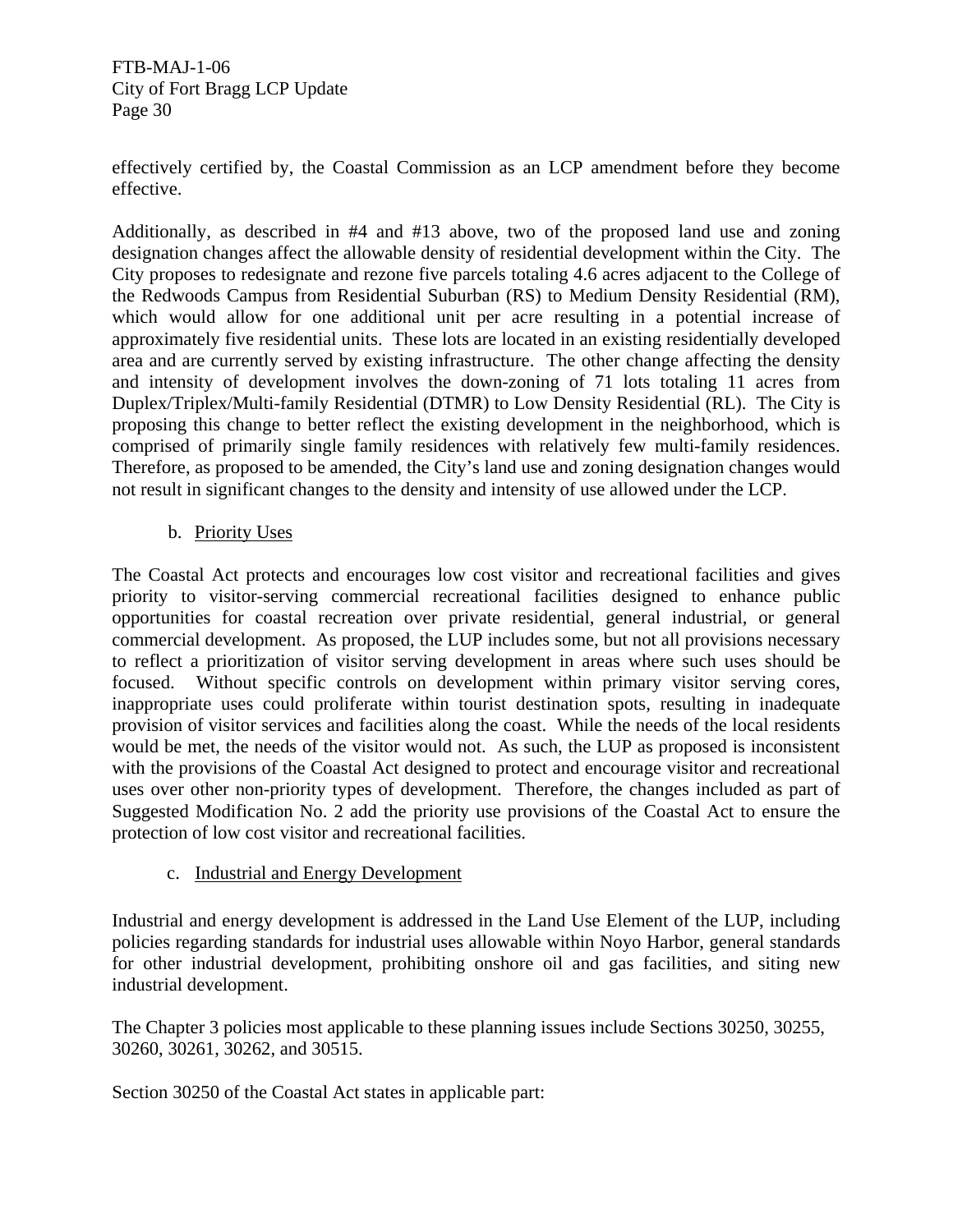*(a) New residential, commercial, or industrial development, except as otherwise provided in this division, shall be located within, contiguous with, or in close proximity to, existing developed areas able to accommodate it or, where such areas are not able to accommodate it, in other areas with adequate public services and where it will not have significant adverse effects, either individually or cumulatively, on coastal resources. In addition, land divisions, other than leases for agricultural uses, outside existing developed areas shall be permitted only where 50 percent of the usable parcels in the area have been developed and the created parcels would be no smaller than the average size of surrounding parcels.* 

*(b) Where feasible, new hazardous industrial development shall be located away from existing developed areas.* 

#### Section 30255 of the Coastal Act states:

 *Coastal-dependent developments shall have priority over other developments on or near the shoreline. Except as provided elsewhere in this division, coastal-dependent developments shall not be sited in a wetland. When appropriate, coastal-related developments should be accommodated within reasonable proximity to the coastal-dependent uses they support.* 

#### Section 30260 of the Coastal Act states:

*Coastal-dependent industrial facilities shall be encouraged to locate or expand within existing sites and shall be permitted reasonable long-term growth where consistent with this division. However, where new or expanded coastal-dependent industrial facilities cannot feasibly be accommodated consistent with other policies of this division, they may nonetheless be permitted in accordance with this section and Sections 30261 and 30262 if (1) alternative locations are infeasible or more environmentally damaging; (2) to do otherwise would adversely affect the public welfare; and (3) adverse environmental effects are mitigated to the maximum extent feasible.* 

#### Section 30261 of the Coastal Act states:

*Multicompany use of existing and new tanker facilities shall be encouraged to the maximum extent feasible and legally permissible, except where to do so would result in increased tanker operations and associated onshore development incompatible with the land use and environmental goals for the area. New tanker terminals outside of existing terminal areas shall be situated as to avoid risk to environmentally sensitive areas and shall use a monobuoy system, unless an alternative type of system can be shown to be environmentally preferable for a specific site. Tanker facilities shall be designed to (1) minimize the total volume of oil spilled, (2) minimize the risk of collision from movement of other vessels, (3) have ready access to the most effective feasible containment and*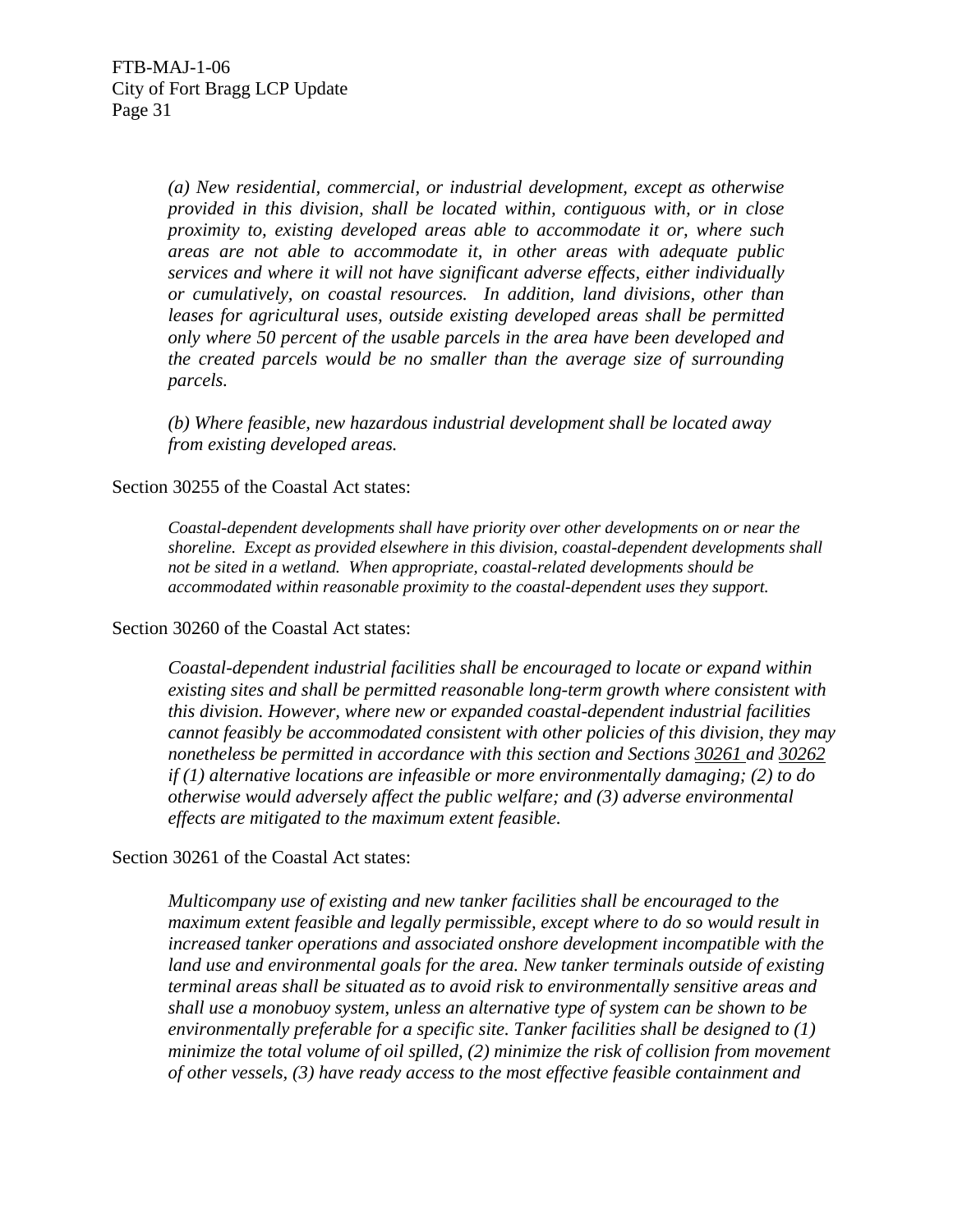*recovery equipment for oil spills, and (4) have onshore deballasting facilities to receive any fouled ballast water from tankers where operationally or legally required.* 

Section 30262 of the Coastal Act states:

*a) Oil and gas development shall be permitted in accordance with Section 30260, if the following conditions are met:* 

*(1) The development is performed safely and consistent with the geologic conditions of the well site.* 

*(2) New or expanded facilities related to that development are consolidated, to the maximum extent feasible and legally permissible, unless consolidation will have adverse environmental consequences and will not significantly reduce the number of producing wells, support facilities, or sites required to produce the reservoir economically and with minimal environmental impacts.* 

*(3) Environmentally safe and feasible subsea completions are used when drilling platforms or islands would substantially degrade coastal visual qualities unless use of those structures will result in substantially less environmental risks. (4) Platforms or islands will not be sited where a substantial hazard to vessel traffic might result from the facility or related operations, determined in consultation with the United States Coast Guard and the Army Corps of Engineers.* 

*(5) The development will not cause or contribute to subsidence hazards unless it is determined that adequate measures will be undertaken to prevent damage from such subsidence.* 

*(6) With respect to new facilities, all oilfield brines are reinjected into oilproducing zones unless the Division of Oil and Gas of the Department of Conservation determines to do so would adversely affect production of the reservoirs and unless injection into other subsurface zones will reduce environmental risks. Exceptions to reinjections will be granted consistent with the Ocean Waters Discharge Plan of the State Water Resources Control Board and where adequate provision is made for the elimination of petroleum odors and water quality problems.* 

*(7)(A) All oil produced offshore California shall be transported onshore by pipeline only. The pipelines used to transport this oil shall utilize the best achievable technology to ensure maximum protection of public health and safety and of the integrity and productivity of terrestrial and marine ecosystems.* 

*(B) Once oil produced offshore California is onshore, it shall be transported to processing and refining facilities by pipeline.* 

*(C) The following guidelines shall be used when applying subparagraphs (A) and (B):* 

*(i) "Best achievable technology," means the technology that provides the greatest degree of protection taking into consideration both of the following:*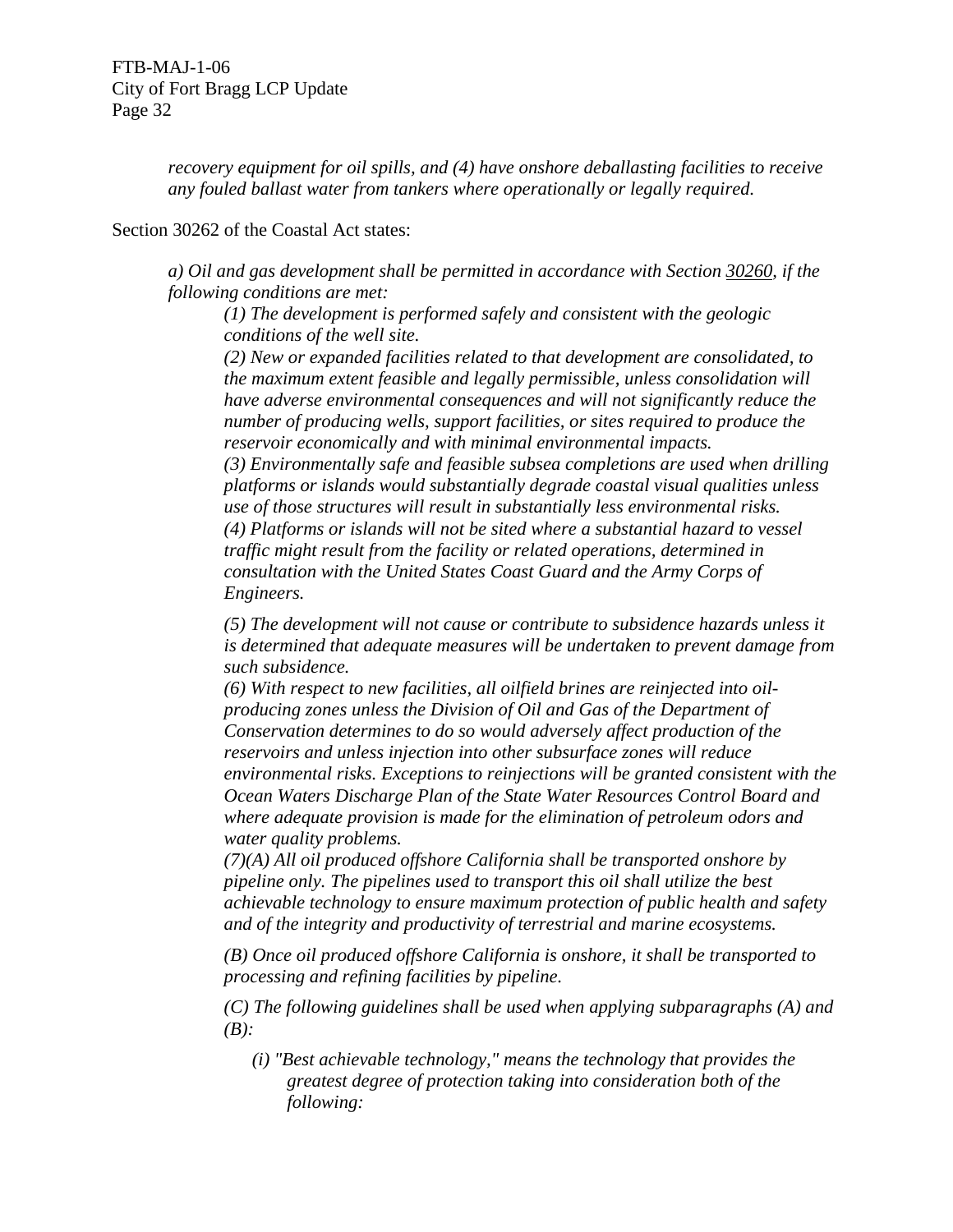- *(I) Processes that are being developed, or could feasibly be developed, anywhere in the world, given overall reasonable expenditures on research and development.*
- *(II) Processes that are currently in use anywhere in the world. This clause is not intended to create any conflicting or duplicative regulation of pipelines, including those governing the transportation of oil produced from onshore reserves.*
- *(ii) "Oil" refers to crude oil before it is refined into products, including gasoline, bunker fuel, lubricants, and asphalt. Crude oil that is upgraded in quality through residue reduction or other means shall be transported as provided in subparagraphs (A) and (B).*
- *(iii) Subparagraphs (A) and (B) shall apply only to new or expanded oil extraction operations. "New extraction operations" means production of offshore oil from leases that did not exist or had never produced oil, as of January 1, 2003, or from platforms, drilling island, subsea completions, or onshore drilling sites, that did not exist as of January 1, 2003. "Expanded oil extraction" means an increase in the geographic extent of existing leases or units, including lease boundary adjustments, or an increase in the number of well heads, on or after January 1, 2003.*
- *(iv) For new or expanded oil extraction operations subject to clause (iii), if the crude oil is so highly viscous that pipelining is determined to be an infeasible mode of transportation, or where there is no feasible access to a pipeline, shipment of crude oil may be permitted over land by other modes of transportation, including trains or trucks, which meet all applicable rules and regulations, excluding any waterborne mode of transport.*
- *(8) If a state of emergency is declared by the Governor for an emergency that disrupts the transportation of oil by pipeline, oil may be transported by a waterborne vessel, if authorized by permit, in the same manner as required by emergency permits that are issued pursuant to Section 30624.*
- *(9) In addition to all other measures that will maximize the protection of marine habitat and environmental quality, when an offshore well is abandoned, the best achievable technology shall be used.*

*b) Where appropriate, monitoring programs to record land surface and near-shore ocean floor movements shall be initiated in locations of new large-scale fluid extraction on land or near shore before operations begin and shall continue until surface conditions have stabilized. Costs of monitoring and mitigation programs shall be borne by liquid and gas extraction operators.* 

*c) Nothing in this section shall affect the activities of any state agency that is responsible for regulating the extraction, production, or transport of oil and gas.*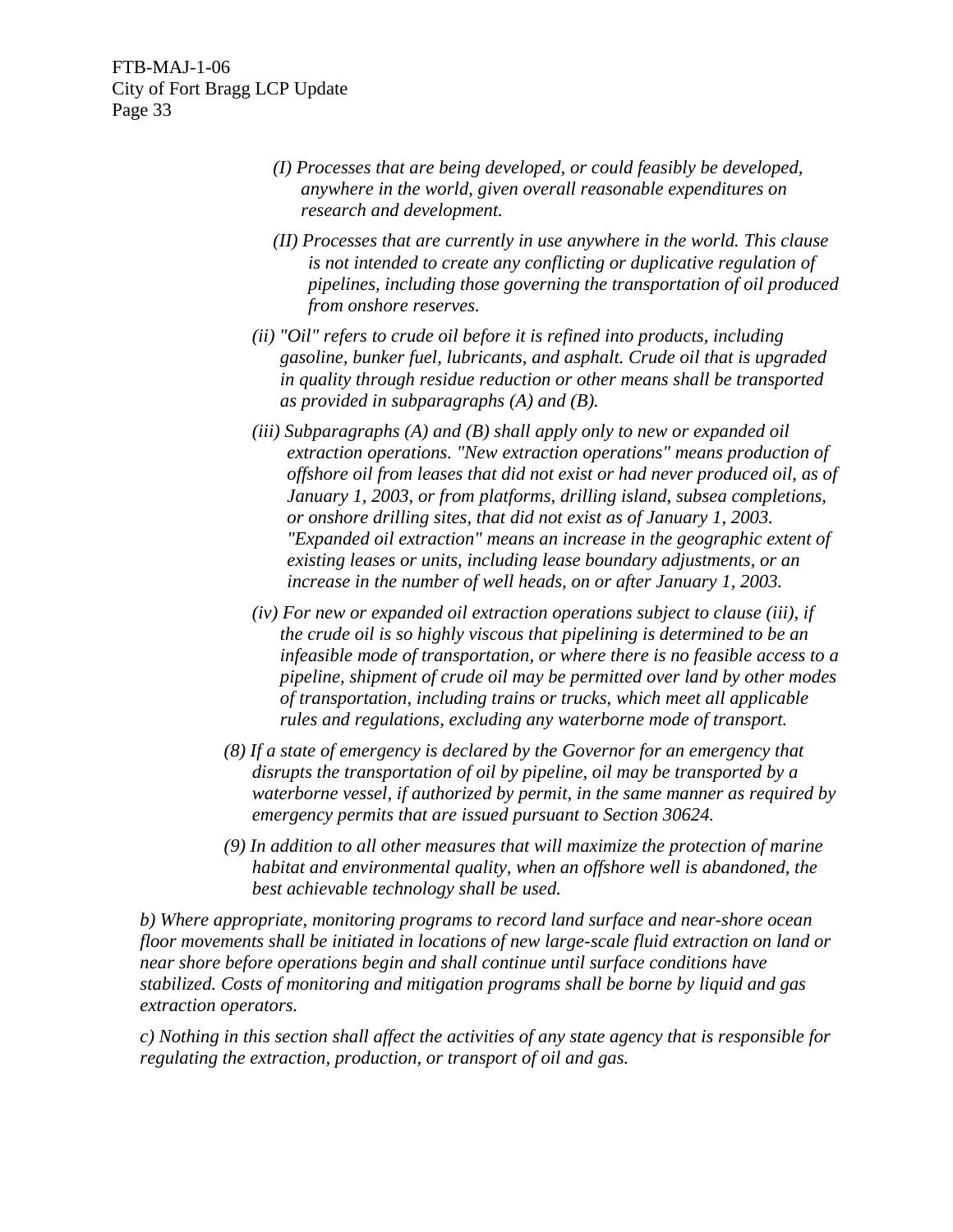Coastal Act Section 30515 states:

 *Any person authorized to undertake a public works project or proposing an energy facility development may request any local government to amend its certified local coastal program, if the purpose of the proposed amendment is to meet public needs of an area greater than that included within such certified local coastal program that had not been anticipated by the person making the request at the time the local coastal program was before the commission for certification. If, after review, the local government determines that the amendment requested would be in conformity with the policies of this division, it may amend its certified local coastal program as provided in Section 30514.* 

 *If the local government does not amend its local coastal program, such person may file with the commission a request for amendment which shall set forth the reasons why the proposed amendment is necessary and how such amendment is in conformity with the policies of this division. The local government shall be provided an opportunity to set forth the reasons for its action. The commission may, after public hearing, approve and certify the proposed amendment it finds, after a careful balancing of social, economic, and environmental effects, that to do otherwise would adversely affect the public welfare, that a public need of an area greater than that included within the certified local coastal program would be met, that there is no feasible, less environmentally damaging alternative way to meet such need, and that the proposed amendment is in conformity with the policies of this division.* 

# i. Industrial Development

Proposed Policy LU-5.2 incorporates Coastal Act Section 30250(a) regarding siting new development, including industrial development, in areas with adequate public services and where it will not have significant adverse effects on coastal resources. Coastal Act Section 30250(b) sets forth a further development siting standard and specifically requires that new hazardous industrial development be located away from existing developed areas where feasible. As the City's proposed LUP policies regarding siting industrial development omitted this siting standard, Suggested Modification No. 2 includes the addition of subsection (b) of Coastal Act Section 30250.

Proposed Policy LC-7.1 sets forth standards for industrial development located in Noyo Harbor consistent with existing standards contained in the currently certified LUP. Suggested Modification No. 2 includes changes to this policy to clarify that industrial uses allowed in Noyo Harbor, including aquaculture, must be consistent with all applicable policies of the LCP, including but not limited to policies regarding the protection of public access, visual resources, and environmentally sensitive habitat areas in addition to being consistent with all other standards set forth in Policy LC-7.1. Additionally, Suggested Modification No. 2 adds a new policy that prioritizes coastal dependent industrial uses over other industrial uses on or near the shoreline.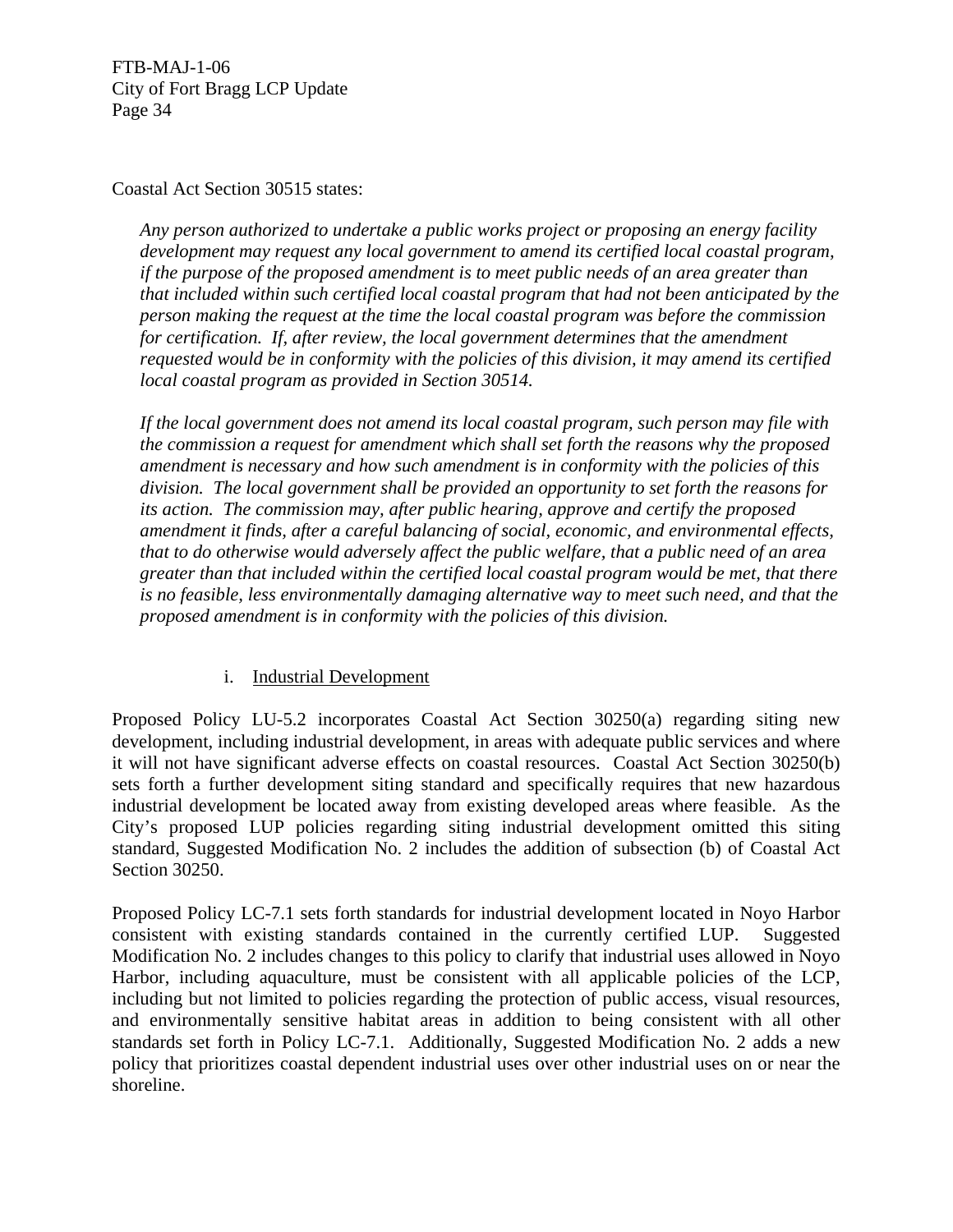These changes included in Suggested Modification No. 2 are necessary to find the LUP consistent with Coastal Act Sections 30250 and 30255.

## ii. Oil and Gas Development

The Industrial and Energy Development section of the proposed LUP discusses a ballot measure approved by voters in Fort Bragg on November 5, 1996 entitled Measure C, codified as Ordinance 790, which prohibits onshore and offshore oil and gas exploration, development, and/or production in the City. Proposed LUP Policy LC-7.3 reflects the City's position on such development and prohibits the permitting of any onshore facilities related to the exploration and development of offshore oil and gas. However, the Coastal Act allows oil and gas development if certain criteria are met. A policy banning oil and gas development in the LUP is not appropriate in the Land Use Plan in the absence of a comprehensive analysis demonstrating empirically that such a ban is consistent with the requirements of the Coastal Act policies cited above, such as Section 30262. An outright prohibition on such development renders the LUP inconsistent with the Coastal Act.

The Coastal Act encourages clustering coastal-dependent industrial facilities in existing locations, in order to minimize the potential adverse impacts of locating new industrial facilities in parts of the coastal zone now devoted to agriculture, open space, or recreation. Section 30260 also provides, however, that new or expanding coastal-dependent industrial facilities may be located outside existing sites, if three tests are met. The first of these is that the Commission or local government must find that alternative sites are infeasible or more environmentally damaging than the proposed project. The second finding that the coastal permitting agency must make is that to do otherwise than approve the proposed project would adversely affect the public welfare. The third finding is that adverse environmental effects of the project are mitigated to the maximum extent feasible. The third finding requires mitigation of adverse impacts, but not complete avoidance of impacts. Thus, the Coastal Act allows, in limited circumstances, the approval of coastal-dependent industrial facilities that carry with them some adverse environmental effects, as long as they are mitigated to the maximum extent feasible and the other required findings can be made. Therefore, an outright ban on coastal-dependent industrial facilities is not consistent with Section 30260 of the Coastal Act.

The Commission has found that offshore oil development and production are coastal-dependent industrial activities. On-shore support facilities for offshore oil and gas development and production, on the other hand, may or may not be coastal-dependent, depending on the type of use. For instance, a dock for transfer of supplies and personnel to and from offshore oil platforms would probably be considered coastal-dependent, because it would require a location on the shoreline to function at all. Processing facilities for oil transported from offshore, on the other hand, might not be considered coastal-dependent, because such facilities could be located outside the coastal zone. Therefore, an outright ban on coastal-dependent industrial facilities as proposed by the City is in direct conflict with the Coastal Act.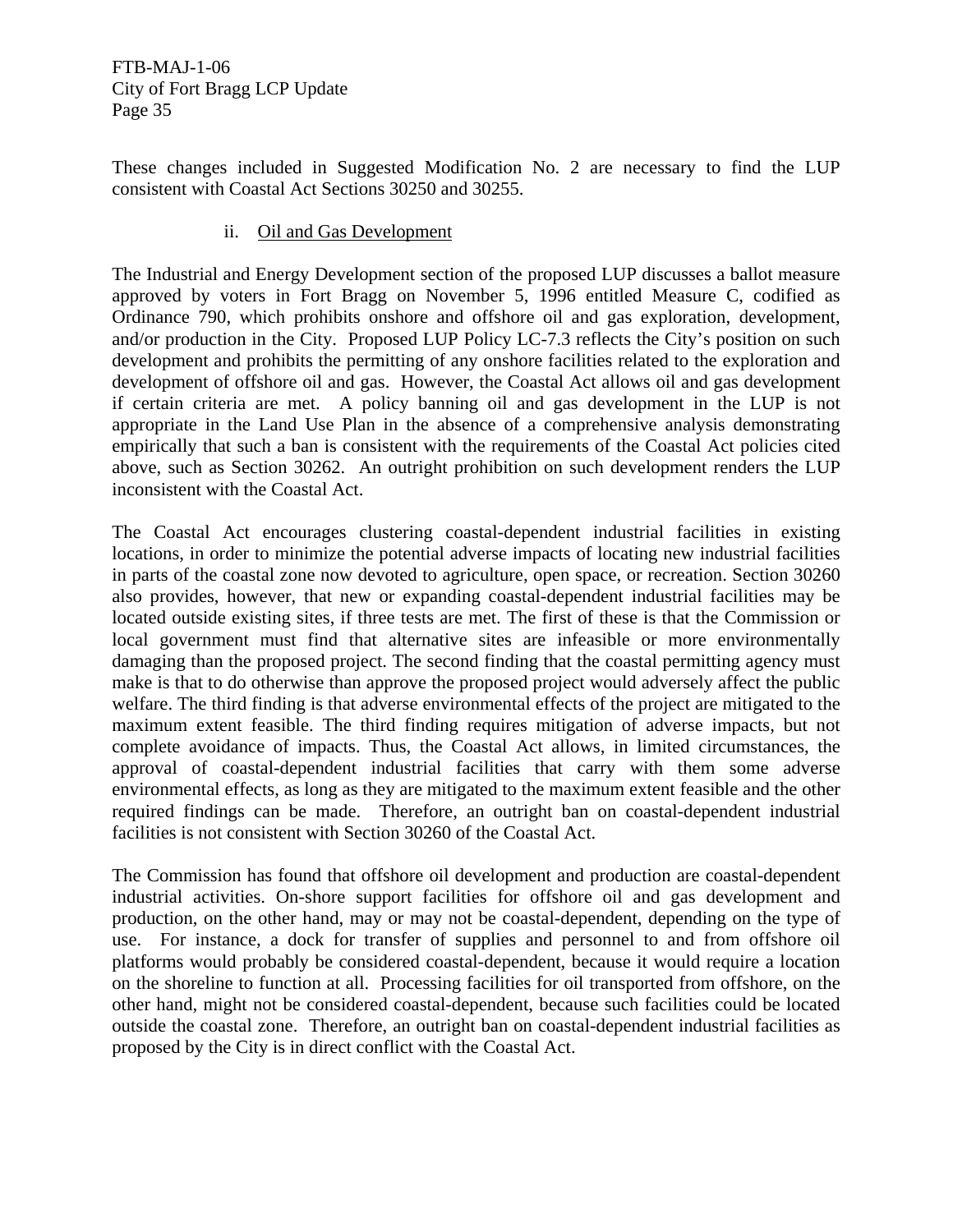In addition, Section 30515 of the Coastal Act allows, in specified circumstances, a person proposing an energy facility development to file a direct request to the Coastal Commission to amend a Local Coastal Program, if a local government does not first approve such a request. The proposed policies do not acknowledge the ability of any person to propose an energy facility as an LCP amendment directly with the Commission if the local government does not first approve the request.

Therefore, Suggested Modification No. 2 includes, in part, (1) deleting the City's proposed Policy LC-7.3 prohibiting onshore oil and gas facilities and (2) adding a new policy consistent with the provisions of Coastal Act Section 30515 that requires an LCP amendment for any proposed on-shore facility to support off-shore oil and gas exploration or development. Any such amendment shall not be effective until the proposed amendment is approved by the City and effectively certified, unless such amendment is approved by the Coastal Commission pursuant to Section 30515 of the Coastal Act.

As modified, the Commission finds that the proposed policies regarding on-shore oil and gas facilities are consistent with the Coastal Act.

d. Archaeological and Paleontological Resources

Section 30244 states:

*Where development would adversely impact archaeological or paleontological resources as identified by the State Historic Preservation Officer, reasonable mitigation measures shall be required.* 

Coastal Act Section 30244 requires that reasonable mitigation measures be required where development would adversely impact archaeological or paleontological resources identified by the State Historic Preservation Officer.

Proposed Policy CD-6.4 of the LUP states, "*Preserve archaeological resources*." As proposed, Policy CD-6.4 is followed by several Programs requiring archaeological resource investigation and reporting, halting all work should such resources be discovered during construction, and locating new development to avoid archaeological resources where feasible. However, as proposed, the LUP does not incorporate standards for requiring mitigation measures where development would have the potential to adversely impact archaeological or paleontological resources as required by Coastal Act Section 30244. As the provisions of proposed Program CD-6.4.2 through CD-6.4.5 include necessary mechanisms to ensure the protection of archaeological and paleontological resources as required by proposed Policy CD-6.4 and Coastal Act Section 30244, Suggested Modification No. 2 includes incorporating these proposed programs into policies that would govern the review and approval of development located in areas of known or potential archaeological or paleontological resources. The LUP lacks detail in regard to technical submittal requirements and project evaluation for development in areas of potential or known archaeological resources. Suggested Modification No. 2 would add Policy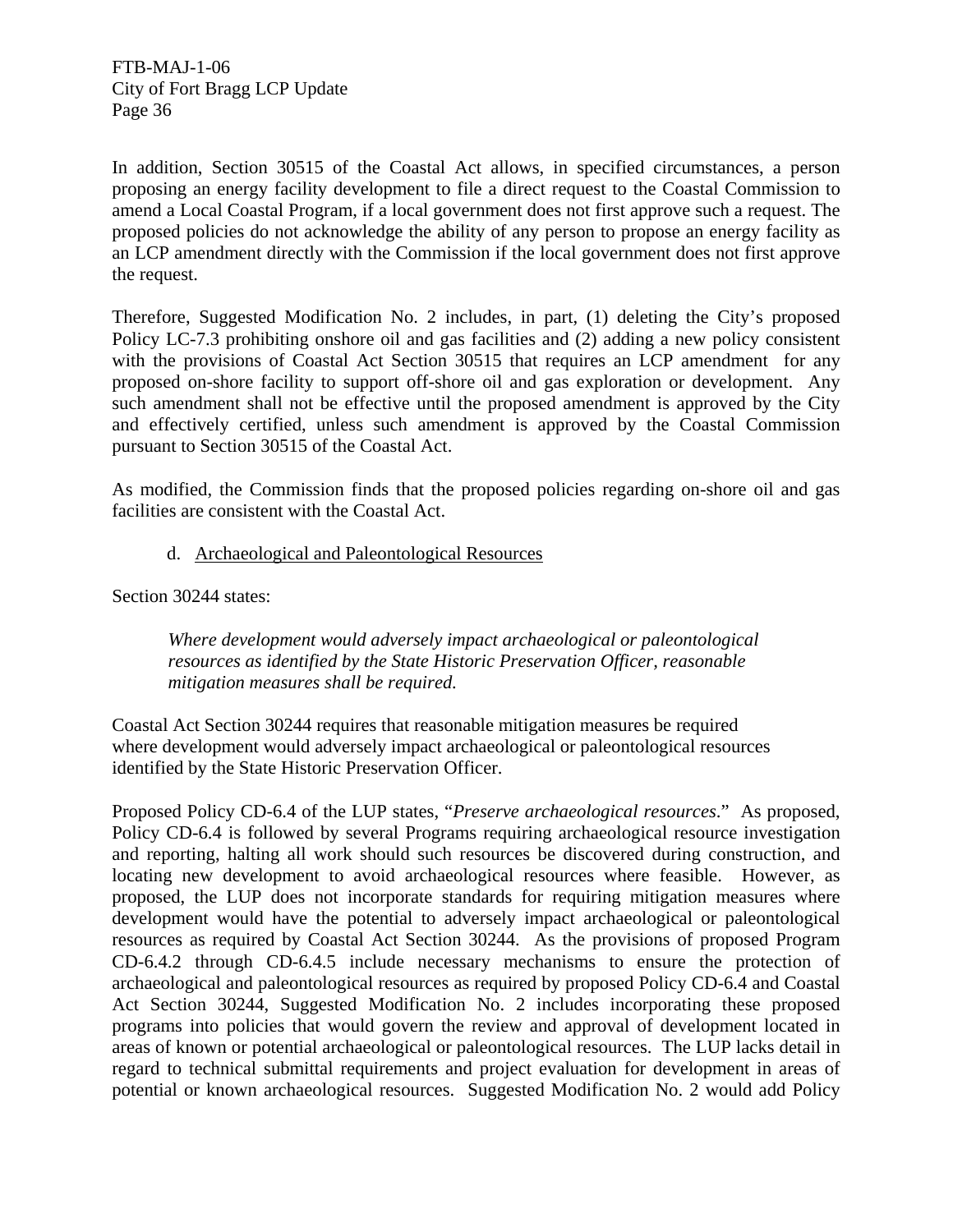LU-ARCH-A requiring submittal of an archaeological resources report for development located in areas of known or potential archaeological or paleontological resources consistent with areas identified in the City's proposed IP. Policy LU-ARCH-A would also identify the required content of such reports which includes, in part, recommendations for appropriate resource preservation and/or mitigation measures to adequately address any identified impacts to archaeological resources. Policy LU-ARCH-B requires such mitigation to be designed in compliance with the guidelines of the State Office of Historic Preservation and the State Native American Heritage Commission.

Therefore, the Commission finds that in regard to those provisions of the LUP dealing with the protection of archaeological and paleontological resources, the proposed Fort Bragg LUP, as modified, is consistent with Coastal Act Section 30244.

# **3. Public Facilities Element**

The Public Facilities Element of the City's proposed LUP addresses issues related to public facilities and services and includes policies and programs related to the City's public services and infrastructure. Policy areas of particular concern are those requiring the provision of adequate services for new development, and ensuring that public works facilities are designed and limited to serve development in a manner consistent with the LCP, including the protection of priority uses. Suggested Modification No. 3 includes all changes to the proposed Public Facilities Element as shown in Exhibit No. 1. Portions of Suggested Modification No. 3 are also shown in the policy chart included as Exhibit No. 7.

- a. Summary of Suggested Modification No. 3: (Public Facilities Element)
	- Add policy language to require demonstration of adequate services for new development.
	- Add the provisions of Coastal Act Section 30254 regarding limitations on new or expanded public works facilities.
	- Add policies to ensure the protection of priority uses over other types of development not afforded priority protection under the Coastal Act.
	- Clarify that the expansion of capacity of service infrastructure shall not exceed the level of development allowed by the certified LCP.
- b. Discussion

The Coastal Act Chapter 3 policies most applicable to this planning issue are Section 30250(a) and 30254.

Section 30250(a) of the Coastal Act states:

*New residential, commercial, or industrial development, except as otherwise provided in this division, shall be located within, contiguous with, or in close proximity to, existing developed*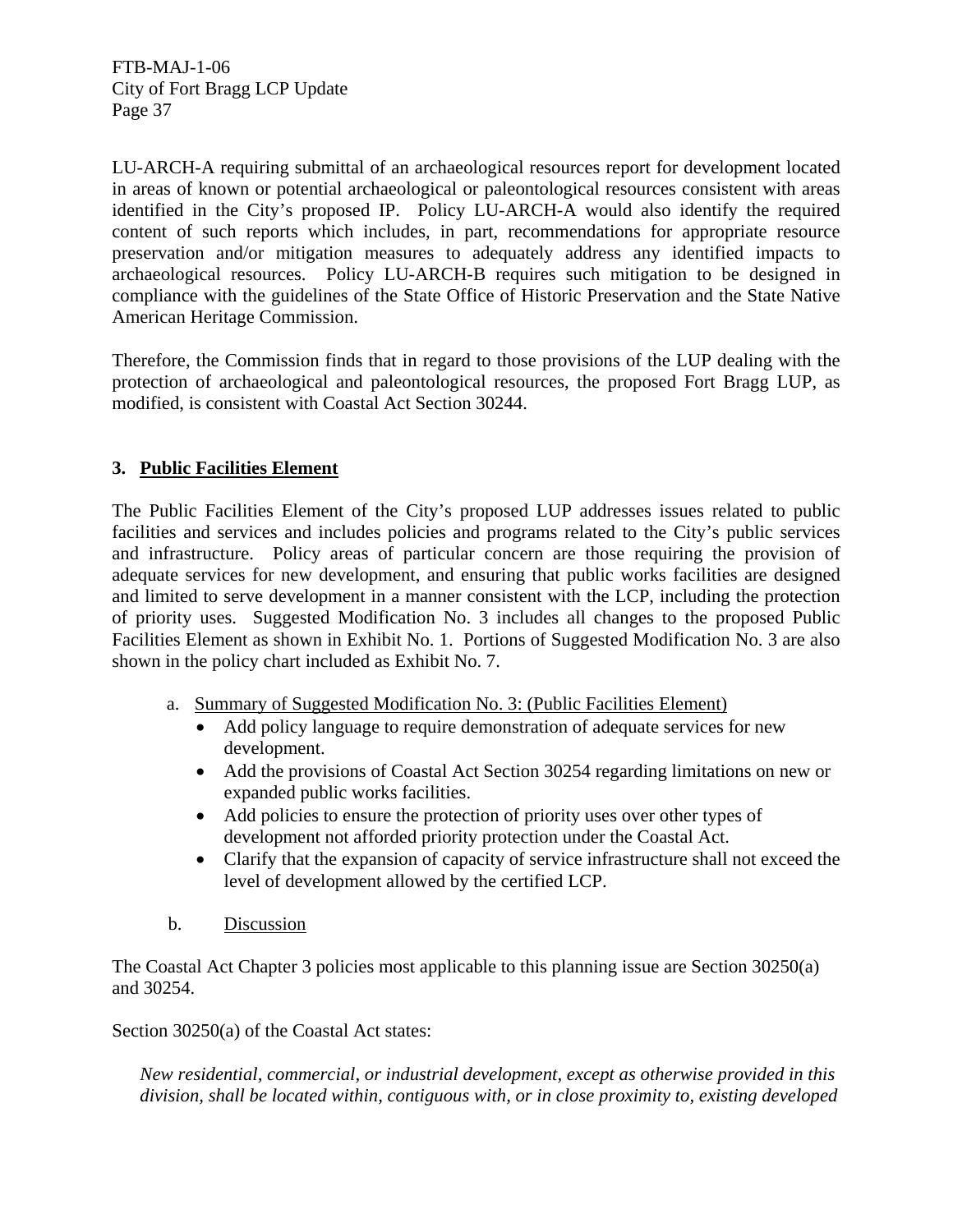*areas able to accommodate it or, where such areas are not able to accommodate it, in other areas with adequate public services and where it will not have significant adverse effects, either individually or cumulatively, on coastal resources…* 

#### Section 30254 of the Coastal Act states:

*New or expanded public works facilities shall be designed and limited to accommodate needs generated by development or uses permitted consistent with the provisions of this division; provided, however, that it is the intent of the Legislature that State Highway Route 1 in rural areas of the coastal zone remain a scenic two-lane road. Special districts shall not be formed or expanded except where assessment for, and provision of, the service would not induce new development inconsistent with this division. Where existing or planned public works facilities can accommodate only a limited amount of new development, services to coastal dependent land use, essential public services and basic industries vital to the economic health of the region, state, or nation, public recreation, commercial recreation, and visitor-serving land uses shall not be precluded by other development.* 

Section 30250 of the Coastal Act requires that new development be located within, existing developed areas able to accommodate it or, where such areas are not able to accommodate it, in other areas with adequate public services and where it will not have significant adverse effects, either individually or cumulatively, on coastal resources. Therefore, the development that would be accommodated by a proposed LCP amendment should be limited insofar as possible to the availability of water and sewer services, as well as traffic capacity to serve such development.

New development within the City of Fort Bragg is served by municipal water and sewer. The narrative included in the Public Facilities Element of the LCP amendment acknowledges that the City is planning future improvements to its water supply infrastructure facilities to serve projected development. As discussed above, the LCP amendment as proposed does not result in a significant increase in the density or intensity of allowable development in a manner that would exceed the current infrastructure capacity. However, as proposed, the LUP policies are not specific enough to clearly require that new development only be permitted when it can be demonstrated that adequate services are available, and to ensure that new or expanded public works facilities are designed and limited to accommodate development consistent with the LCP, including the protection of services for priority uses. The changes included in Suggested Modification No. 3 include, in part, adding the provisions of Coastal Act Section 30254 to the language of proposed Policy PF-2.5 regarding potential future improvements to the City's water supply infrastructure. Suggested Modification No. 3 also adds Policy PF-A that strengthens the requirement that no development be approved unless the applicant has demonstrated that such development will be served with adequate services, including but not limited to water, and roadway capacity. Lastly, Suggested Modification No. 3 adds Policy PF-B that requires certain development, including land divisions, and other conditional uses to demonstrate that the development would not adversely impact the provision of services for priority uses including coastal dependent industrial and visitor serving, recreational uses.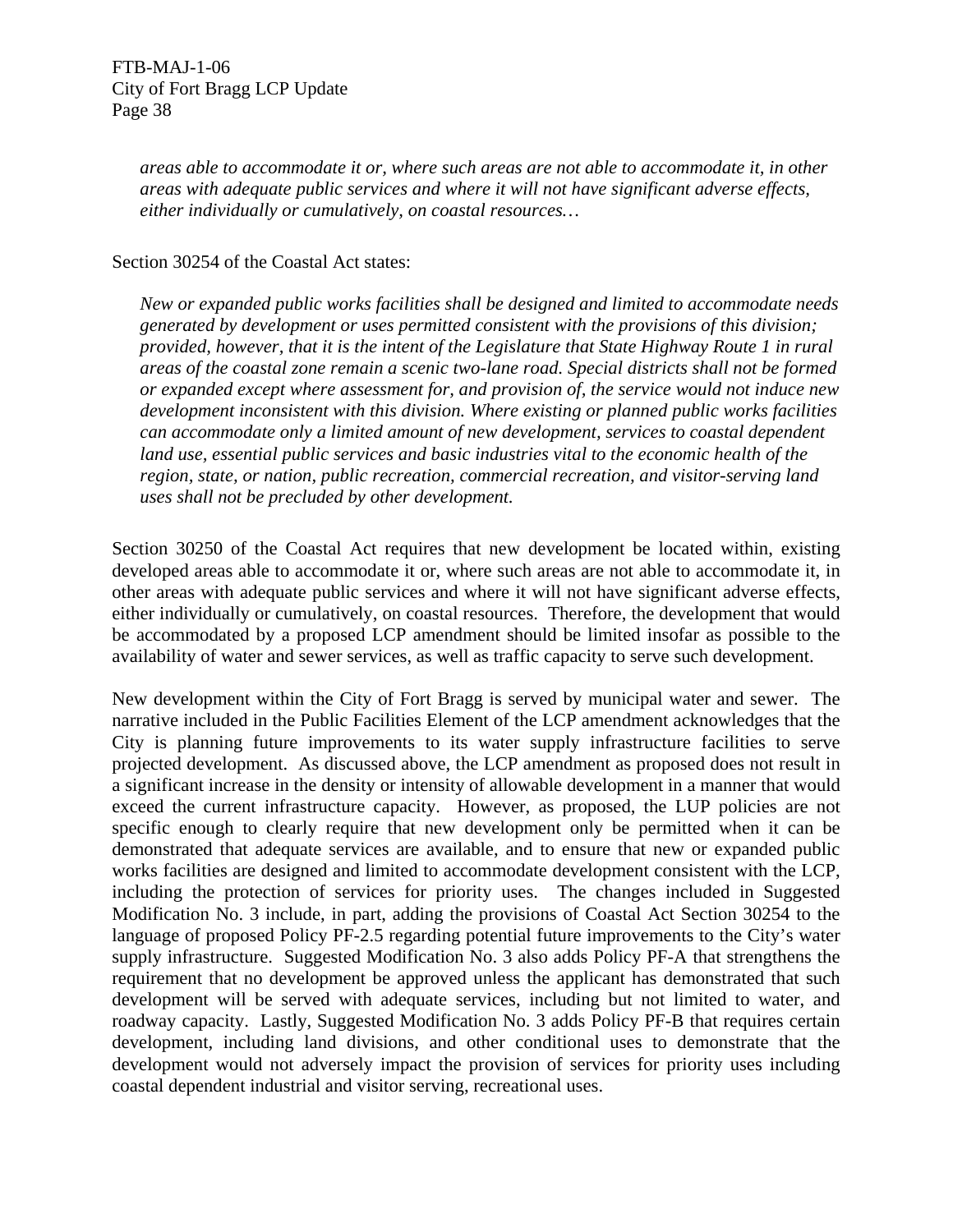The Commission finds that as modified, the proposed LUP is consistent with Coastal Act Sections 30250(a) and 30254.

# **4. Coastal Element**

As proposed, the Coastal Element of the City's LUP addresses issues related to Coastal Access, Recreation and Visitor-Serving Facilities, Environmentally Sensitive Habitat Areas, Commercial Fishing and Recreational Boating/Fishing, Visual Resources, Hazards, and Industrial and Energy Development. As described in Finding VIII(B)(1)(b) above, the City's LUP is being reorganized to eliminate the Coastal Element and move each section originally contained in the Coastal Element to the Element that addresses each particular policy area as follows:

| Policies regarding:                            | Moved to:                                   |
|------------------------------------------------|---------------------------------------------|
| <b>Coastal Access</b>                          | Open Space, Conservation, and Parks Element |
| Recreation & Visitor-Serving Facilities        | Land Use Element                            |
| <b>Environmentally Sensitive Habitat Areas</b> | Open Space, Conservation and Parks Element. |
| Commercial Fishing & Boating                   | Land Use Element                            |
| <b>Visual Resources</b>                        | <b>Community Design Element</b>             |
| Hazards                                        | <b>Safety Element</b>                       |
| <b>Industrial and Energy Development</b>       | Land Use Element.                           |

Therefore, Suggested Modification No. 4 involves one change showing all of the proposed Coastal Element in strikethrough. The suggested modifications to the proposed policies originally contained in the Coastal Element are shown in bold double underline and strikethrough in the Element to which the policies were moved in Exhibit No. 1 and are discussed in the findings under each respective Element.

## **5. Conservation, Open Space, and Parks Element**

The Conservation, Open Space, and Parks Element of the City's proposed LUP addresses issues related to Environmentally Sensitive Habitat Areas (ESHA) and Public Access. Policy areas of particular concern are those involving the proper identification of areas containing sensitive habitat, the protection of ESHA by establishing adequate standards for development located within and adjacent to ESHA, and maximizing the provision of coastal access. Suggested Modification No. 5 includes all changes to the proposed Conservation, Open Space, and Parks Element shown in the Conservation, Open Space and Parks Element of Exhibit No. 1. Portions of Suggested Modification No. 5 concerning Environmentally Sensitive Habitat Areas and Public Access are also shown in the charts included as Exhibit Nos. # and #, respectively.

a. Environmentally Sensitive Habitat Areas (ESHA)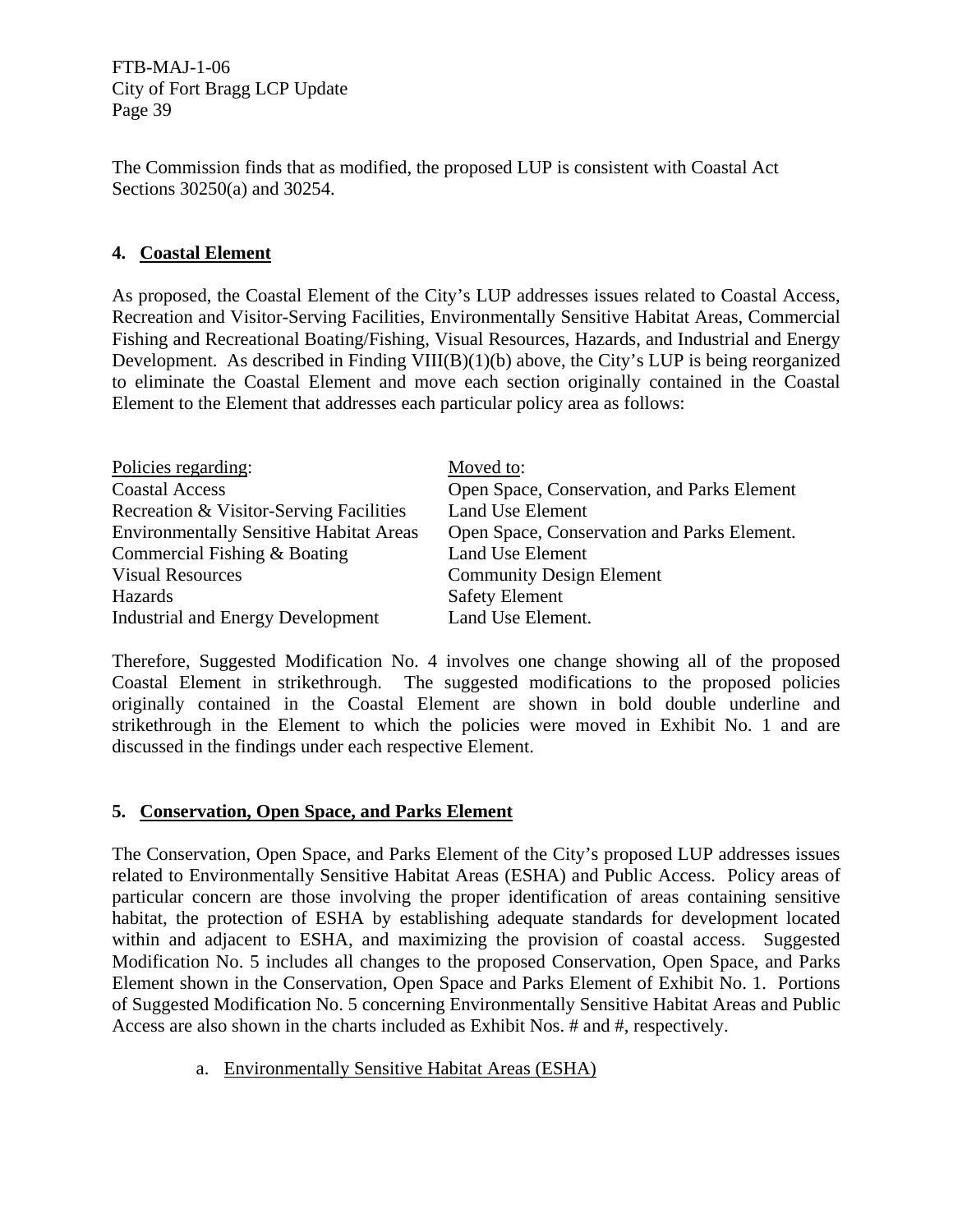As modified, the Conservation, Open Space, and Parks Element addresses issues related to environmentally sensitive habitat areas (ESHA). Policy areas of particular concern are those involving the identification of ESHA and ensuring that ESHA is protected against any significant disruption of habitat values by, in part, establishing limitations on allowable uses within and adjacent to ESHA. Suggested Modification No. 5 includes changes to the environmentally sensitive habitat policies of the LUP as shown in the Conservation, Open Space and Parks Element of Exhibit No. 1. Portions of Suggested Modification No. 5 regarding ESHA are also included in the policy chart included as Exhibit No. 8.

Summary of changes included in Suggested Modification No. 5 regarding ESHA:

- Add additional policy language consistent with the requirements of Coastal Act Sections 30240, 30233, and 30236.
- Add the definition of ESHA consistent with Coastal Act Section 30107.5 and describe the types of habitat that constitute ESHA.
- Clarify that only portions of the City's coastal bluffs may constitute ESHA (e.g., those portions of the bluffs that contain rare, threatened, or endangered plants or plant communities).
- Clarify that the determination of what constitutes ESHA is not limited by what is mapped on LUP Map LC-2.
- Add policies that enumerate permitted uses within ESHA and ESHA buffers consistent with the allowable use limitations of Coastal Act Sections 30240, 30233, and 30236.
- Expand the criteria to be utilized when evaluating the adequacy of ESHA buffers.
- Delete general biological resource protection policies that are superseded by more specific ESHA protection policies that apply in the City's coastal zone.

The Coastal Act Chapter 3 policy most applicable to this planning issue is Section 30240.

Section 30107.5 defines ESHA as:

*"any area in which plant or animal life or their habitats are either rare or especially valuable because of their special nature or role in an ecosystem and which could be easily disturbed or degraded by human activities and developments."* 

Section 30240 of the Coastal Act states:

*(a) Environmentally sensitive habitat areas shall be protected against any significant disruption of habitat values, and only uses dependent on those resources shall be allowed within those areas.* 

*(b) Development in areas adjacent to environmentally sensitive habitat areas and parks and recreation areas shall be sited and designed to prevent impacts which*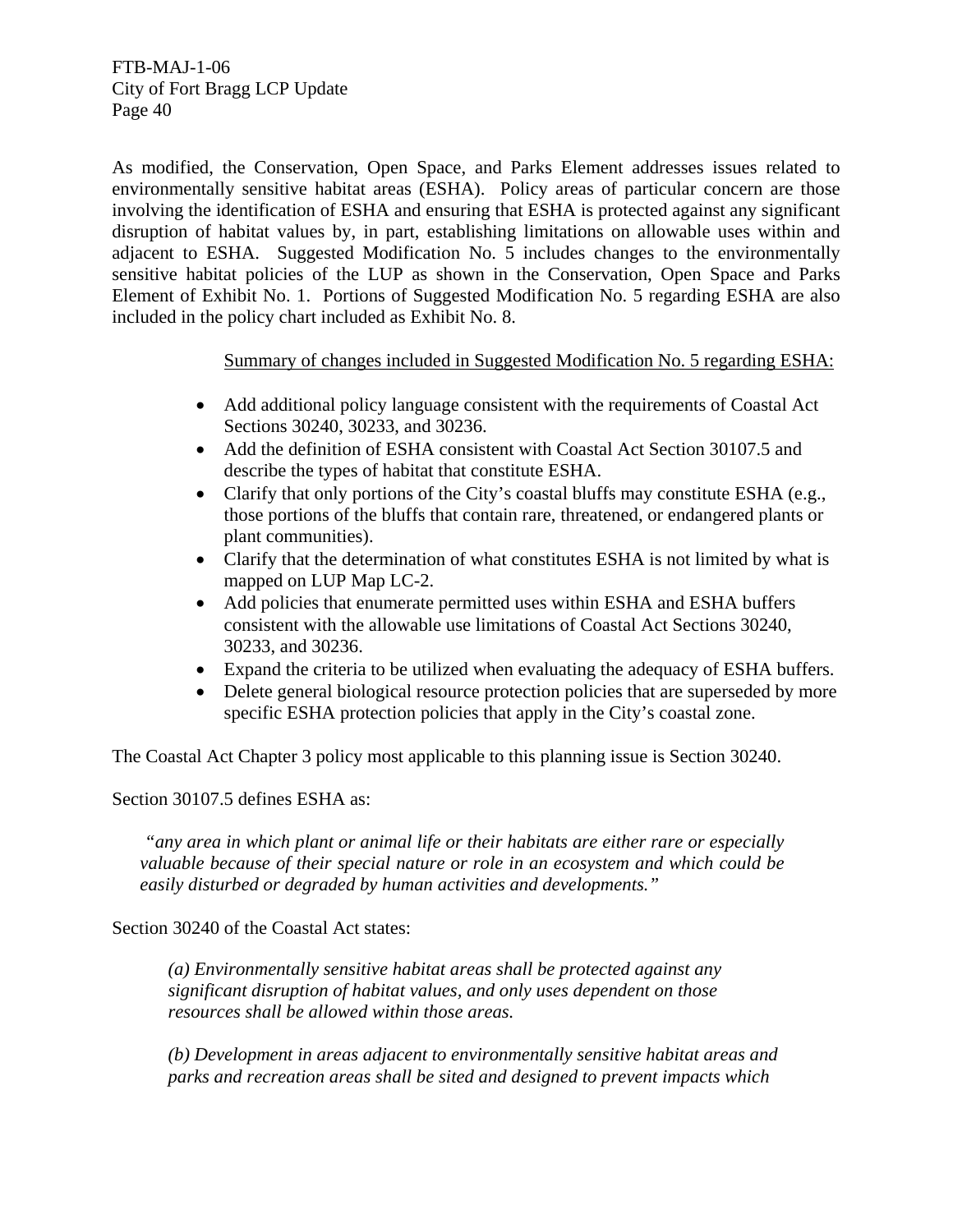*would significantly degrade those areas, and shall be compatible with the continuance of those habitat and recreation areas.* 

## Discussion

The Coastal Act requires environmentally sensitive habitat areas (ESHA) to be protected against significant disruption of habitat values and restricts development within ESHA to resource dependent uses. Development in areas adjacent to ESHA must be sited and designed to prevent impacts that would significantly degrade those areas and must be compatible with the continuance of those habitat and recreation areas. As proposed, the City's ESHA policies provide an important framework for the protection of ESHAs. However, the proposed policies do not provide sufficient detail and guidance with which to regulate development decisions regarding development within and adjacent to ESHA, inconsistent with the requirements of Section 30240.

The City of Fort Bragg has several types of environmentally sensitive habitat areas (ESHA) as identified in the LUP, including rocky intertidal areas, wetlands, and riparian areas. The existing certified LCP also identifies the City's coastal bluffs as ESHA. As part of the LUP amendment, the City requested to revise this designation to clarify that not all coastal bluffs constitute ESHA as defined by Section 30107.5 of the Coastal Act. Rather, it is only certain portions of the coastal bluffs, not the entirety of the bluffs themselves that constitute ESHA. For example, portions of the bluff that support rare, threatened, or endangered plants or plant communities would be considered ESHA and would be subject to the ESHA policies of the LCP. To ensure that the LUP provides sufficient guidance for the identification of ESHA, Suggested Modification No. 2 includes the addition of Policy OS-ESHA-A that (1) incorporates the Coastal Act definition of ESHA cited above, (2) clarifies that only *portions* of the coastal bluffs within the City constitute ESHA, and (3) includes rare, threatened, or endangered plants or plant communities in the list of examples of types of ESHA.

As proposed by the City, the updated LUP revises the City's "Special Review Area" procedures and policies from the existing certified LCP. As proposed, the amended LUP includes Map LC-2 which maps Special Review Areas to include environmentally sensitive habitat areas and Runoff Sensitive Areas (proposed by the City in a "friendly modification" to be combined on Map LC-2). As proposed, the Special Review Areas also include areas potentially containing cultural resources. Suggested modifications have been included to move policies regarding cultural resources to an Archaeological and Paleontological Resources section of the Land Use Element as discussed in Finding VIII(B)(2) above. Suggested Modification No. 5 includes the addition of Policy OS-ESHA-B to clarify that the determination of what constitutes ESHA is not limited by what is mapped as a Special Review Area on Map LC-2, but that any area not designated on LUP Map LC-2 that meets the definition of ESHA shall be subject to the ESHA protection policies of the LCP. The added Policy OS-ESHA-B also lists areas that are considered ESHA including, for example, areas that (1) contribute to the viability of plant or animal species designated as rare, threatened, or endangered under State or Federal law, (2)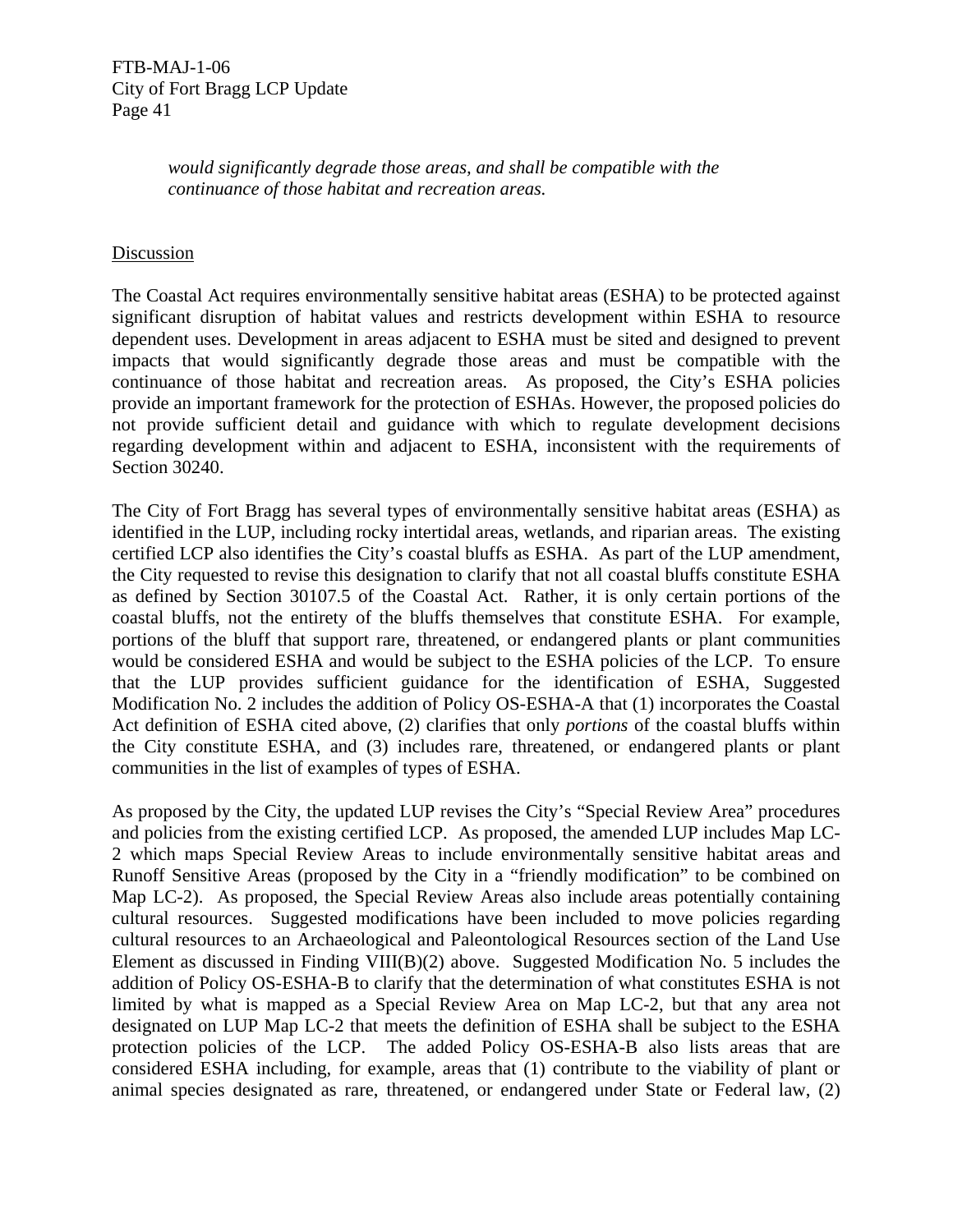contribute to the viability of species designated as Fully Protected or Species of Special Concern under State law or regulations, and (3) contribute to the viability of plant species for which there is compelling evidence of rarity, for example, those designated 1b (Rare or endangered in California and elsewhere) or 2 (rare, threatened or endangered in California but more common elsewhere) by the California Native Plant Society.

Proposed Policy LC-3.1 incorporates the provisions of Coastal Act 30240(a) regarding development within ESHA. Suggested Modification No. 5 also includes additions to Policy LC-3.1 to also incorporate the requirements of Coastal Act Section 30240(b), which provides criteria for development adjacent to environmentally sensitive habitat areas including requirements that ESHA be protected against any significant disruption of habitat values.

With regard to limitations on development within ESHA, Coastal Act Section 30240(a) requires uses within ESHA to be limited to uses dependent on the habitat area. The proposed LUP policies do not clarify what can be considered uses which are "dependent on" the habitat area and therefore permissible within the ESHA. Therefore, Suggested Modification No. 5 includes the addition of Policy OS-ESHA-C that specifically enumerates permitted uses within ESHA, including wetland ESHA, rivers and streams, and other types of ESHA. These allowable uses are consistent with the use limitations of Section 30233 and 30236 of the Coastal Act. Additionally, Policy OS-ESHA-C allows for nature trails which are considered resource dependent uses provided that the trails are sited and designed to protect the ESHA from significant disruption by (1) minimizing the length and width of the trail, (2) providing trail crossings within ESHA at right angles, (3) locating trails up slope from streams, and (4) minimizing ground disturbance and vegetation clearing.

Coastal Act Section 30240 (b) requires that development adjacent to ESHA shall be sited and designed to prevent impacts which would significantly degrade those areas and be compatible with the continuance of the habitat. To protect ESHA from adjacent developments, the practice has been to require stable buffer areas between the ESHA and the development. Generally, the Commission has considered 100-feet to be the standard buffer width to protect ESHA.

The City's currently certified LUP ESHA buffer policy requires a 50-foot buffer unless it is demonstrated that 50 feet is not necessary to protect the resources of the habitat area. The currently certified LUP contains criteria to evaluate the adequacy of reducing a buffer width to less than 50 feet, but does not provide an absolute minimum width to which a buffer can be reduced based on the criteria, thus theoretically allowing a buffer width to be reduced to zero. The proposed LUP amendment would amend the ESHA buffer policies in a manner that would strengthen the protection of ESHA from potential impacts from adjacent development. As proposed, Policy LC-3.2.1 requires a minimum 100-foot buffer width unless the applicant can demonstrate that a 100-foot buffer is not necessary. Proposed Policy LC-3.2.1 further requires that in no event shall a buffer be less than 30 feet in with. Suggested Modification No. 5 additional changes to the City's proposed buffer policy to require that reduction of the 100-foot buffer width be based, in part, on consultation and agreement with the California Department of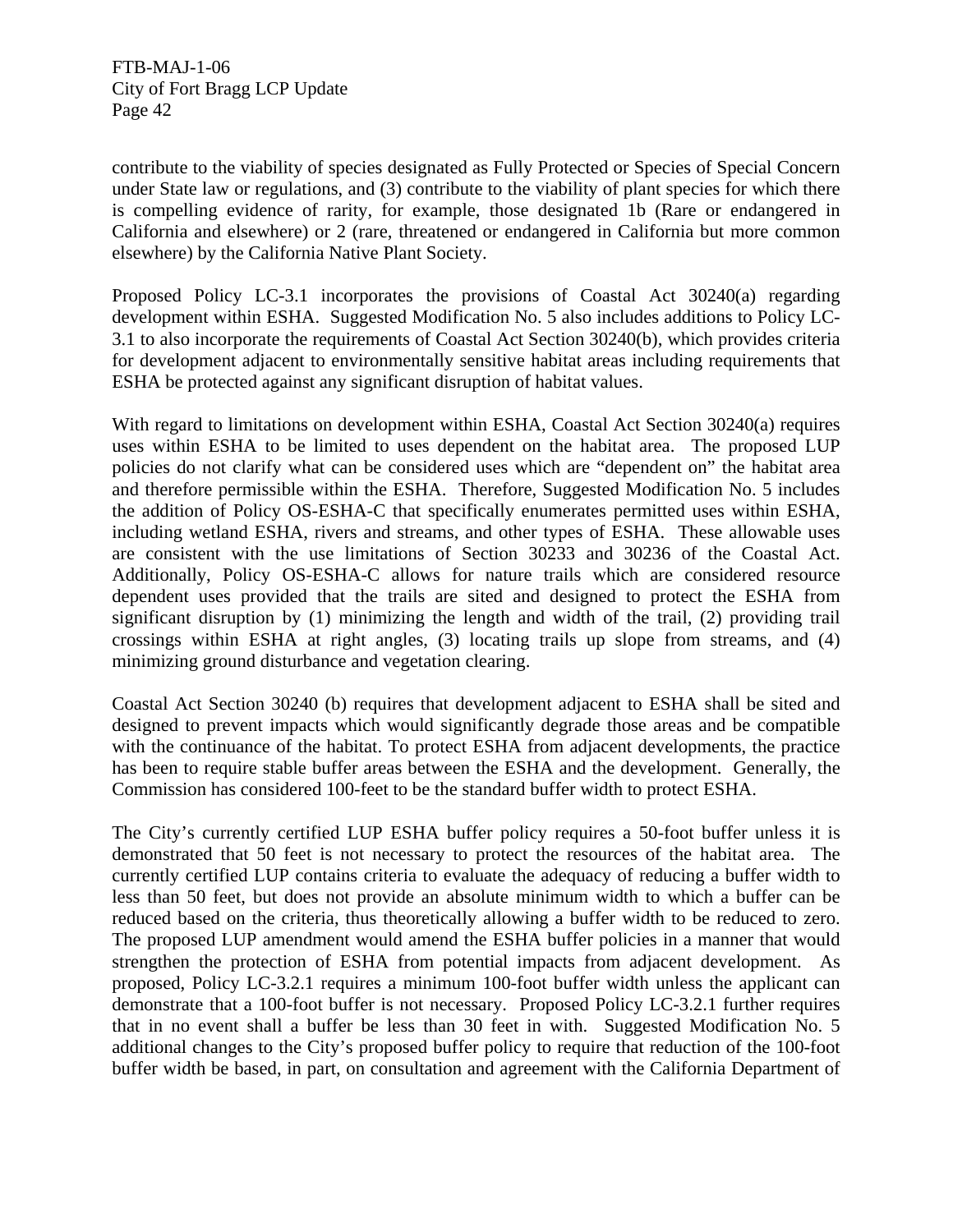Fish and Game and the City that 100 feet is not necessary to protect the resources of the particular habitat area.

The City proposes to utilize the criteria set forth in Program LC-3.2.2 to establish ESHA buffer areas. The proposed criteria include portions of the buffer width criteria contained in the City's currently certified LUP with several key criteria omitted, including an evaluation of the significance of adjacent lands, sensitivity of species to disturbance, and the type and scale of development proposed. The criteria used to evaluate the necessary buffer width is essential to ensure that development in areas adjacent to ESHA would not significantly degrade the habitat and would be compatible with the continuance of the habitat area consistent with Coastal Act Section 30240(b). Therefore, Suggested Modification No. 5 adds all of the buffer width criteria from the City's currently certified LCP that was omitted in the amended LUP and changes Program LC-3.2.2 from a Program to a Policy to ensure that the criteria governs the evaluation of any buffer width proposed to be reduced to less than 100 feet.

To further prevent impacts from development adjacent to ESHA and to ensure the continuance of those habitat areas, it must be made clear in the LCP what uses can occur within these transitional buffer areas. As proposed, the City's LUP does not specify permissible uses within the ESHA buffer. Therefore, Suggested Modification No. 5 includes the addition of Policy OS-ESHA-D that enumerates permitted uses within ESHA buffer areas. Permissible uses in the ESHA buffer are limited to those uses permissible within the adjacent ESHA, and in riparian and other types of ESHA buffers other than wetland buffers, buried pipelines, bridges, and drainage and flood control facilities.

As proposed, the submittal of biological reports is included as a Program LC-3.1.1 in the LUP. The preparation and submittal of biological reports with applications for development located within or adjacent to ESHA is essential for informing development decisions to ensure the protection of ESHA consistent with the requirements of Coastal Act 30240. Therefore, Suggested Modification No. 5 includes changing Program LC-3.1.1 to a Policy to and to refer to the IP, which contains a detailed list of required contents for biological reports.

Furthermore, as proposed, the City's LUP contains Appendices A, B, and C that incorporate information taken from the Commission's "*Procedural Guidance for the Review of Wetland Projects in California's Coastal Zone*". Program LC-3.1.5 directs the City to review development in accordance with the guidelines and standards of these Appendices. However, in some cases, these guidelines contain different information than requirements proposed in City's IP for reviewing development in and adjacent to ESHA. Therefore, Suggested Modification No. 5 includes deleting references to the Appendices and instead, the information contained in the Appendices has been incorporated into the IP and cross referenced in the LUP. These changes ensure consistency between information and development standards required by the LUP and the IP and prevent the reader from having to turn to Appendices where such important information requirements and standards could be easily overlooked. Suggested Modification No. 12 shows the Appendices deleted in strikethrough.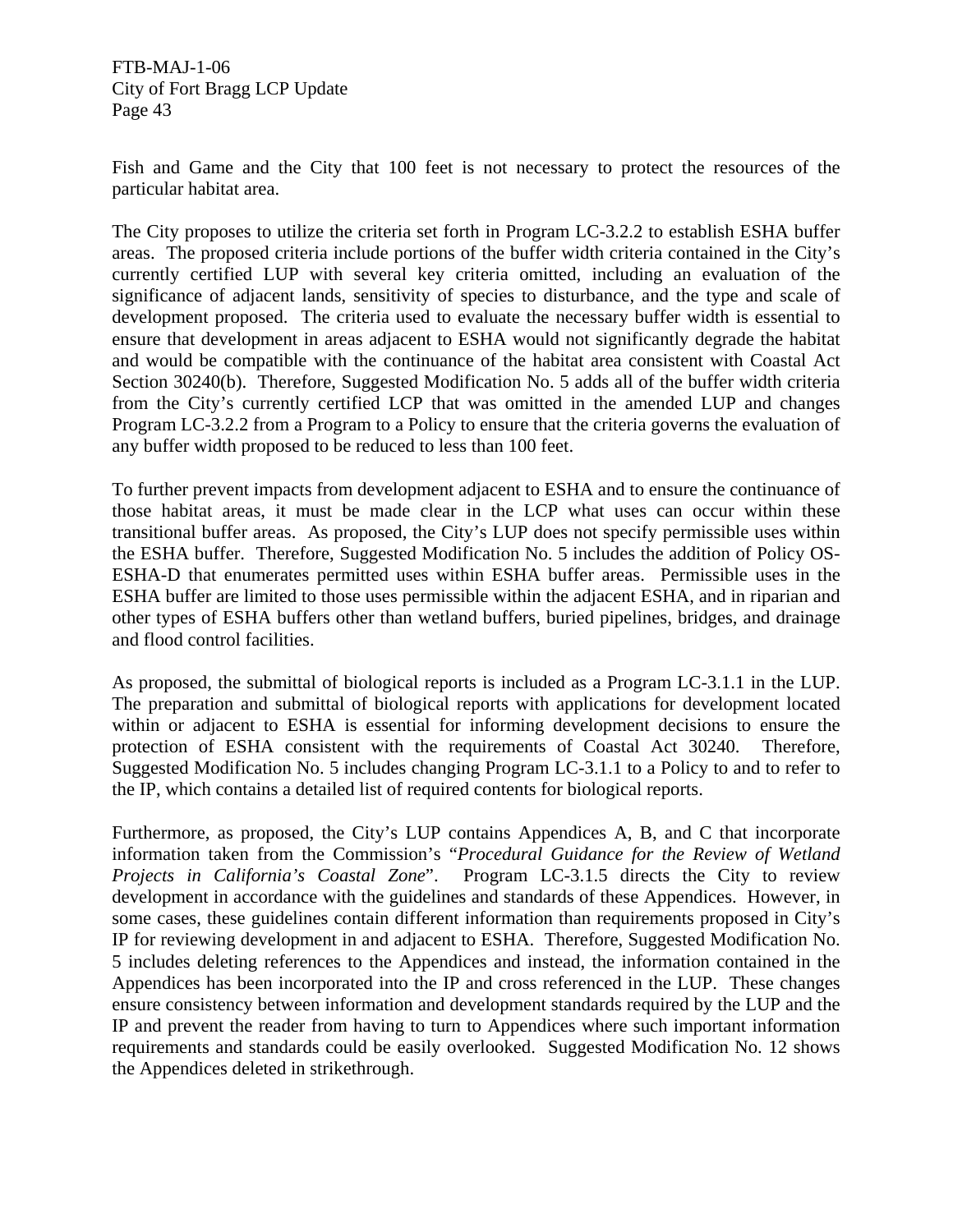Lastly, as described in the reorganization discussion in section # of this staff report, Suggested Modification No. 5 includes the deletion of numerous policies originally proposed in the Conservation, Open Space, and Parks Element, as they have been superseded by more specific ESHA protection policies applicable to the City's coastal zone consistent with the Coastal Act.

Therefore, for all the reasons discussed above, the Commission finds that the proposed LUP amendment is inconsistent with Section 30240 in regards to proposed ESHA protection policies, and must be denied. However, if modified as suggested the LUP would be consistent with Section 30240.

# b. Water Quality

As modified, the Conservation, Open Space, and Parks Element of the LUP would address issues related to water quality. Policy areas of particular concern are those involving the protection of the biological productivity and the quality of coastal waters through establishing comprehensive development standards and permitting review procedures. Suggested Modification No. 5 adds a new Water Quality subsection to the Open Space, Conservation, and Parks Element and includes all of the changes and additions shown in the Open Space, Conservation, and Parks Element in Exhibit No. 1.

## x. Summary of Suggested Modification No. 5 Regarding Water Quality:

- Add policy to minimize introduction of pollutants to coastal waters.
- Add provisions of Coastal Act Sections 30230 and 30231.
- Add policies to minimize increases in stormwater runoff peak runoff rate by requiring:
	- o All development**:** Minimize increases in runoff to the extent feasible, and demonstrate an effort to reduce projected peak runoff by 20% of the base 1985 10-year storm.
	- o Developments of Special Water Quality Concern**:** Post-development peak discharge rate shall not exceed pre-development rate, if increased discharge will result in increased potential for downstream erosion or other adverse habitat impacts.
- Add construction-phase policies to require:
	- o A construction-phase stormwater runoff plan for all development that requires a grading permit.
	- o Eliminating discharge of sediment and other stormwater pollution from construction activities
	- o Minimizing construction site runoff and erosion,
	- o Minimizing land disturbance and natural vegetation disturbance
- Add post-construction policies to require:
	- o A post-construction stormwater runoff plan for all development.
	- o Emphasis on post-construction Site Design and Source Control BMPs.
- Add BMP Guidance tables for selecting efficient BMPs for pollutants generated by development types.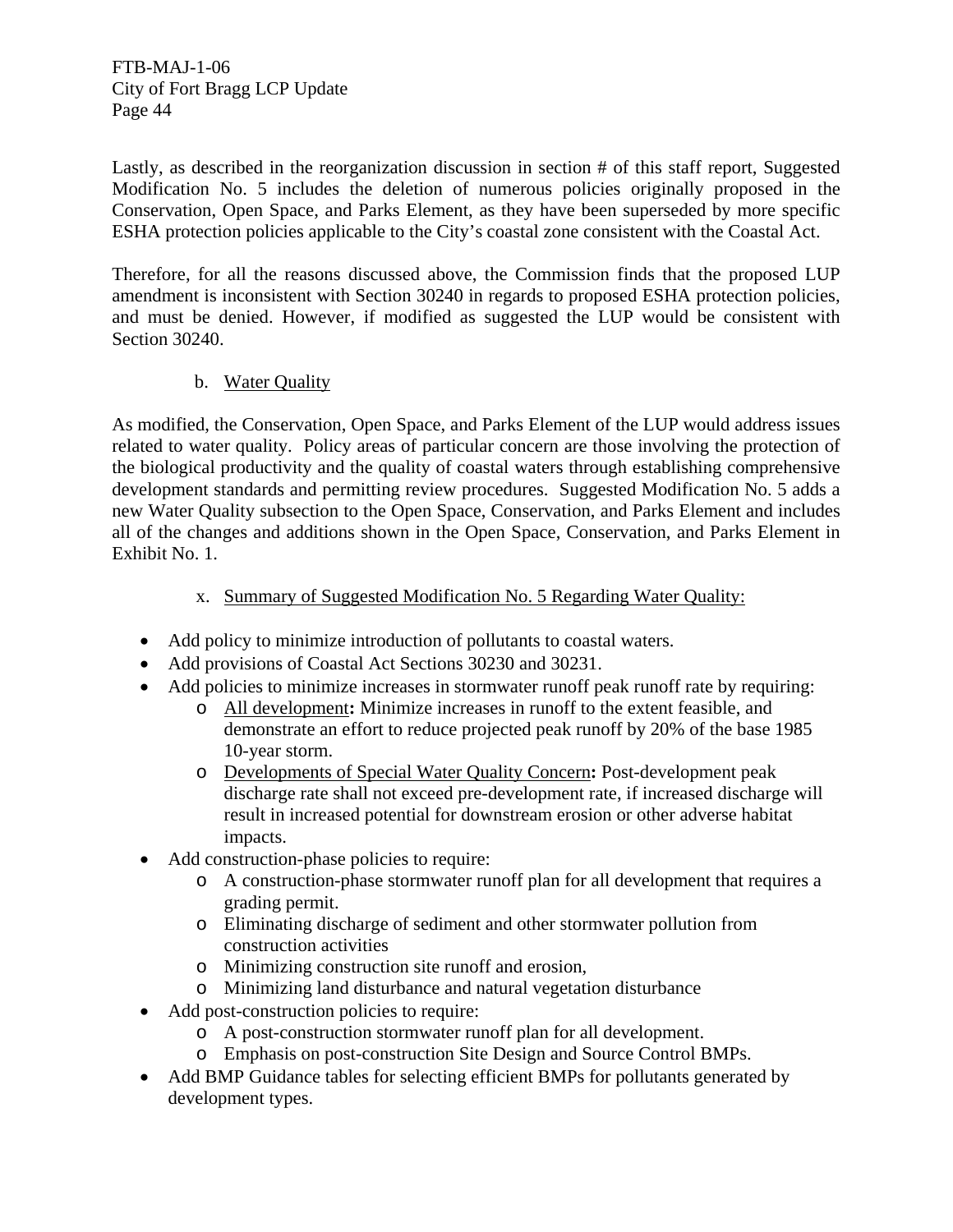- Add policy establishing categories of Developments of Special Water Quality Concern, based on development size, land use, impervious site coverage, or proximity to coastal waters. Categories of particular note:
	- $\circ$  Developments that create or replace 10,000 ft<sup>2</sup> or more of impervious surface area
	- o Developments that result in site coverage of 50% or more of the development site with impervious surfaces
	- o Developments within 125 feet of the ocean or a coastal waterbody, that add or replace  $2,500$  ft<sup>2</sup> or more of impervious surface area
- Add policy with additional requirements for Developments of Special Water Quality Concern**:**
	- o Hydrological study by Certified Engineer.
	- o Selection of effective Treatment Control BMPs.
	- o Treatment Control BMPs sized to meet the 85% storm design standard.
	- o Maintaining pre-development peak runoff rate where necessary to protect against downstream erosion or other adverse habitat impacts.

The Coastal Act Chapter 3 policies most applicable to this planning issue are Sections 30230 and 30231.

## Section 30230 of the Coastal Act 30230:

*Marine resources shall be maintained, enhanced, and, where feasible, restored. Special protection shall be given to areas and species of special biological or economic significance. Uses of the marine environment shall be carried out in a manner that will sustain the biological productivity of coastal waters and that will maintain healthy populations of all species of marine organisms adequate for long-term commercial, recreational, scientific, and educational purposes.* 

## Section 30231 of the Coastal Act states:

*The biological productivity and the quality of coastal waters, streams, wetlands, estuaries, and lakes appropriate to maintain optimum populations of marine organisms and for the protection of human health shall be maintained and, where feasible, restored through, among other means, minimizing adverse effects of waste water discharges and entrainment, controlling runoff, preventing depletion of ground water supplies and substantial interference with surface water flow, encouraging waste water reclamation, maintaining natural vegetation buffer areas that protect riparian habitats, and minimizing alteration of natural streams.* 

#### Discussion:

As cited above, Coastal Act Sections 30230 and 30231 require the protection of the biological productivity and quality of coastal waters by, in part, minimizing adverse effects of wastewater discharges and entrainment, controlling runoff, and maintaining natural vegetation. As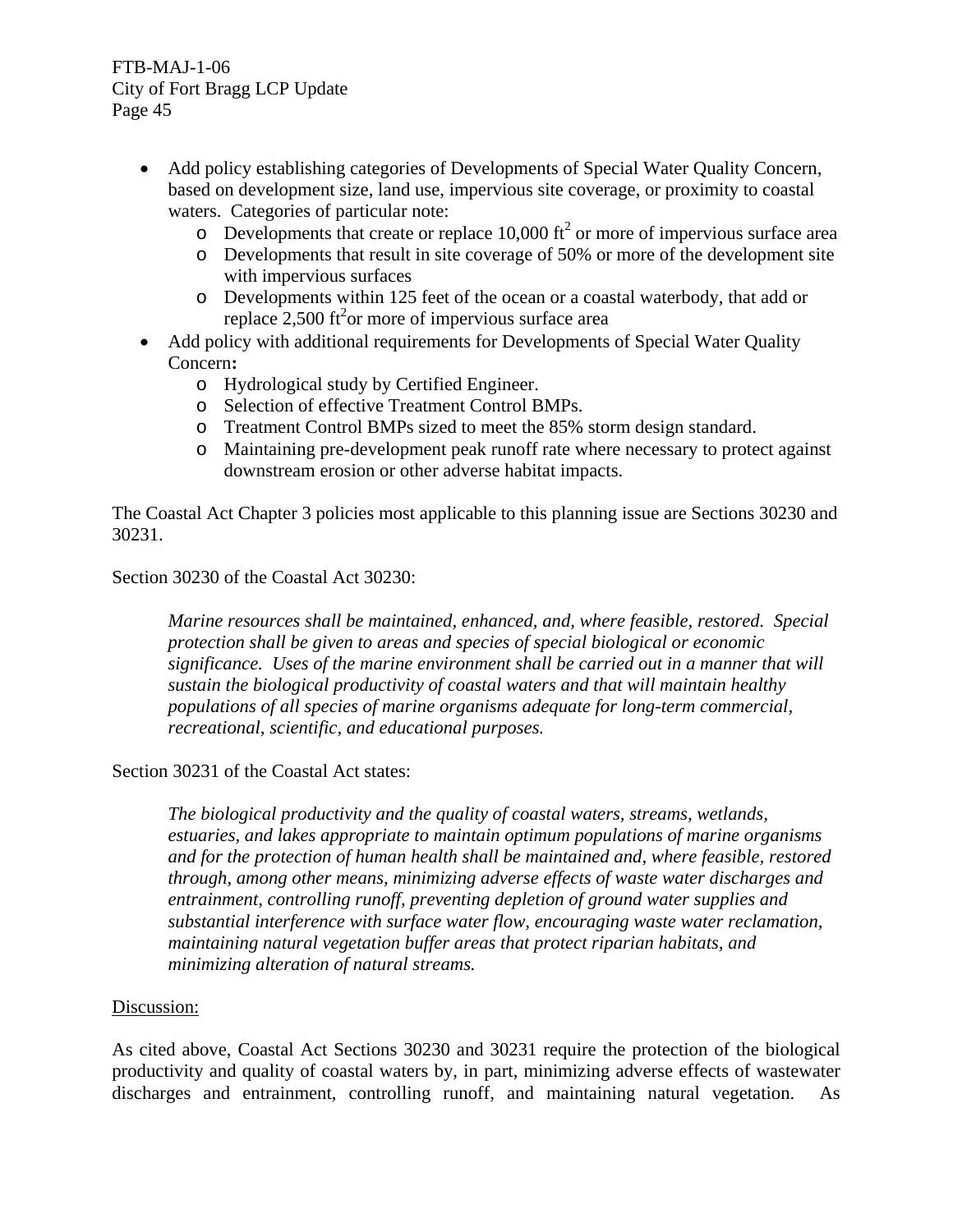proposed, the City's LUP includes only one stormwater runoff pollution policy, Policy OS-2.1, which encourages, rather than requires, the protection of water resources from pollution and sedimentation. This proposed policy is not strong enough, nor is the LUP comprehensive enough with regard to water quality protection measures, to ensure that the biological productivity and quality of coastal waters will be protected from adverse effects associated with development in the coastal zone as required by Coastal Act Sections 30230 and 30231. As submitted, the policies of the LUP are not sufficiently detailed to protect water quality in Fort Bragg's coastal zone and must be denied.

Development has the potential to impact water quality and increase storm drainage requirements in a number of ways. New development often results in the creation of impermeable surfaces, which increase runoff by limiting the amount of water able to seep into the ground. Some water uses associated with development, such as landscape irrigation, also increase runoff by adding to the amount of artificial water sources potentially leaving the site. Development can also alter natural drainage courses and drainage patterns potentially resulting in result in increased erosion and siltation. New development also increases the amount of pollutants potentially entering waterways. Typical sources of pollutants potentially entrained in runoff as a result of new development from point and non-point sources include: grease and oils from roads and pavement; pesticides and fertilizers from horticultural runoff; sediments from erosion; and various other pollutants in runoff from industrial, commercial, and residential areas. Increased development also increases demands on the limited supply of water, potentially leading to an increased concentration of pollution in water supplies. These impacts reduce the biological productivity and quality of coastal waters, streams, wetlands, estuaries, and lakes, reduce optimum populations of marine organisms and have adverse impacts on human health, inconsistent with Coastal Act Sections 30230 and 30231. Therefore, it is critical that the LUP establish a comprehensive framework of development standards, applicable to all phases of development, as well as detailed permit review and approval requirements.

The Commission shares responsibility for regulating nonpoint water pollution in the Coastal Zone of California with State Water Resources Control Board (SWRCB) and the coastal Regional Water Quality Control Boards (RWQCBs). The Commission and the SWRCB have been co-leads in developing and implementing the January 2000 Plan for California's Nonpoint source Pollution Control Program (Plan), which outlines a strategy to ensure that management measures and practices that reduce or prevent polluted runoff are implemented over a fifteenyear period. Some of these management measures are best implemented at the local City planning and permitting level, since they can be most cost effective during the design stage of development.

Commission Water Quality Unit staff worked closely with City staff during the development of the water quality policies included as part of Suggested Modification No. 5, which significantly expand and strengthen the City's water quality protection provisions. Specifically, the portion of Suggested Modification No. 5 regarding water quality includes the addition of new policies that address stormwater runoff flows and pollution, including requirements to minimize both construction-phase and post-construction impacts to water quality and coastal waters. The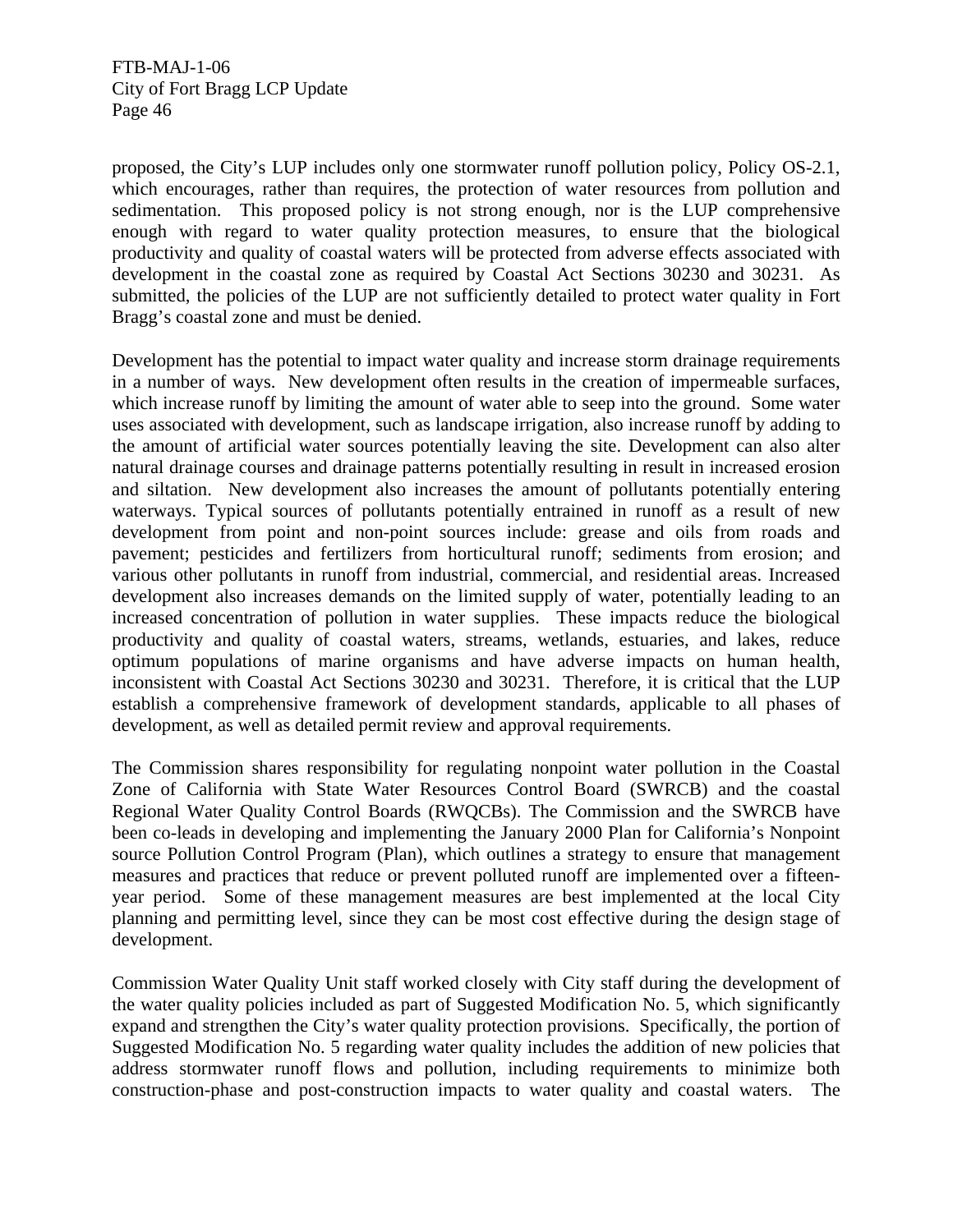policies require eliminating the discharge of sediment and other stormwater pollution resulting from construction activities and minimizing construction site runoff and erosion, land disturbance, and natural vegetation removal.

Suggested Modification No. 5 also includes the addition of several policies that emphasize the incorporation of post-construction Site Design and Source Control Best Management Practices (BMPs), which may reduce the need for structural Treatment Control BMPs to protect water quality and coastal waters. The Site Design policies include requirements for minimizing impervious surfaces, infiltrating stormwater runoff, and preserving natural drainage systems, as feasible, and for the continued maintenance of all post-construction BMPs. The added policies further require Treatment Control BMPs where the City Engineer determines they are necessary, and enable the City to require additional BMPs if the installed BMPs are not effective.

The policies added as part of Suggested Modification No. 5 also establish a second tier of development identified as "Developments of Special Water Quality Concern," which includes nine specific categories of development that have greater potential for significant adverse impacts to coastal water quality due to the development size, type of land use, impervious site coverage, and/or proximity to coastal waters. Additional development standards are added for identified Developments of Special Water Quality Concern, including a hydrological study, use of effective Treatment Control BMPs sized to meet the 85% storm design standard, and that the post-development peak runoff rate does not exceed the pre-development rate where necessary, to protect against downstream erosion and other adverse habitat impacts.

As submitted, the policies of the LUP are not sufficiently detailed to protect water quality in Fort Bragg's coastal zone and must be denied. However, if modified by the changes and additions included as part of Suggested Modification No. 5, the Commission finds that the proposed LUP, as modified, is consistent with Coastal Act Sections 30230 and 30231.

c. Public Access

As modified, the Conservation, Open Space, and Parks Element of the LUP would address issues related to public access. Policy areas of particular concern are those involving the provision of maximum public access to the coast, the mechanisms for providing such access, and protecting access to areas of historic public use. Suggested Modification No. 5 includes changes to the public access policies of the LUP as shown in the Conservation, Open Space and Parks Element of Exhibit No. 1. Portions of Suggested Modification No. 5 regarding public access are also included in the policy chart included as Exhibit No. 9.

- a. Summary of changes included in Suggested Modification No. 5 regarding Public Access:
	- Clarifies and strengthens policy language to require the provision of public access where development would have significant adverse impacts on public access.
	- Adds procedural details regarding the preferred implementation of public access mitigation.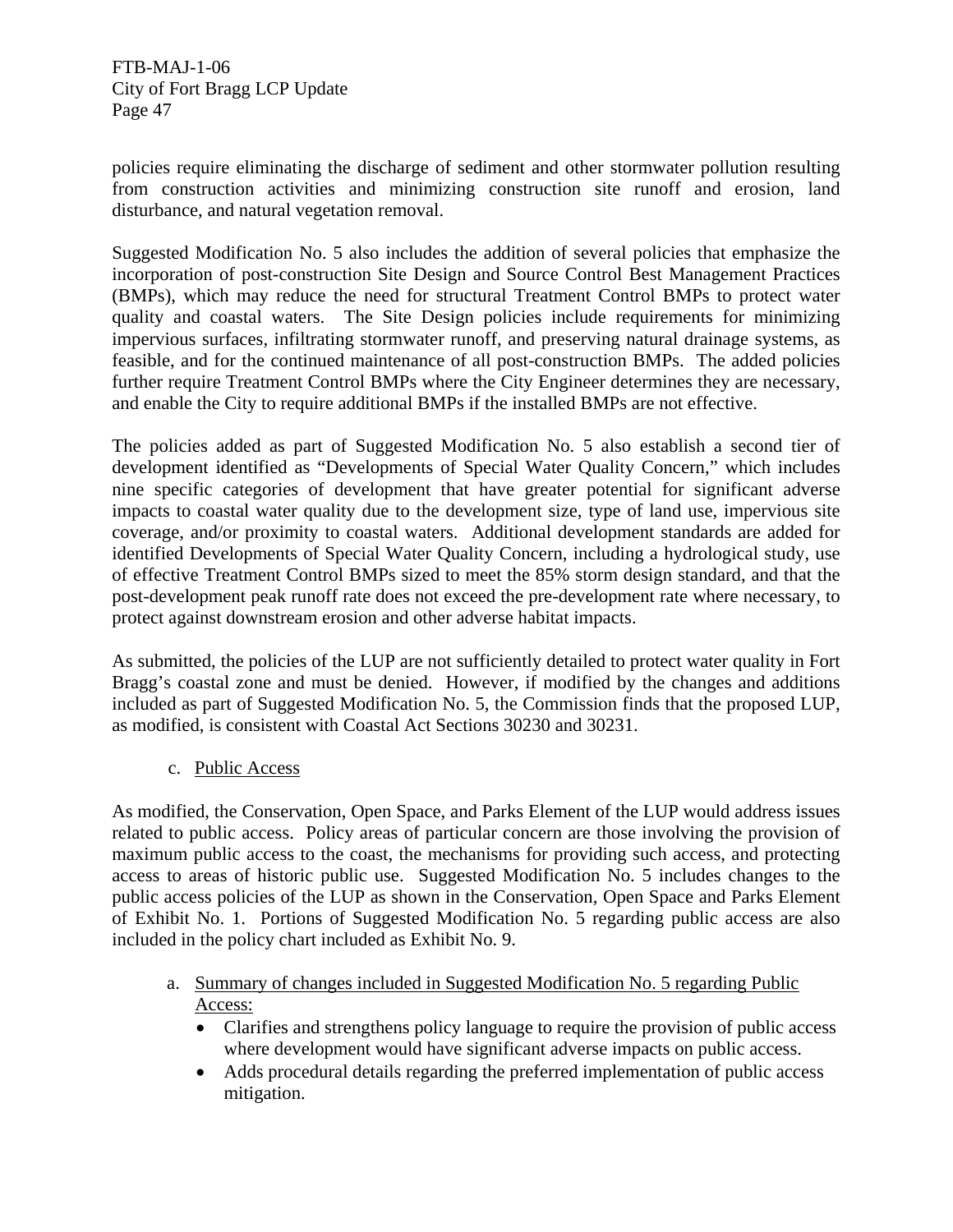- Clarifies that mitigation shall not substitute for implementation of a feasible project alternative that would avoid impacts to public access.
- Adds policy clarifying that public accessways and trails to the shoreline and public parklands shall be a permitted use in all land use and zoning designations.
- Adds provisions to avoid interference with public access where there is substantial evidence of prescriptive rights.

## **Discussion**

The Coastal Act Chapter 3 policies most applicable to this planning issue are Section 30210, 30211, and 30212.

Section 30210 of the Coastal Act states:

*In carrying out the requirement of Section 4 of Article X of the California Constitution, maximum access, which shall be conspicuously posted, and recreational opportunities shall be provided for all the people consistent with public safety needs and the need to protect public rights, rights of private property owners, and natural resource areas from overuse.* 

## Section 30211:

*Development shall not interfere with the public's right of access to the sea where acquired through use or legislative authorization, including, but not limited to, the use of dry sand and rocky coastal beaches to the first line of terrestrial vegetation.* 

# Section 30212:

*(a) Public access from the nearest public roadway to the shoreline and along the coast shall be provided in new development projects except where: (1) It is inconsistent with public safety, military security needs, or the protection of fragile coastal resources, (2) Adequate access exists nearby, or, (3) Agriculture would be adversely affected. Dedicated accessway shall not be required to be opened to public use until a public agency or private association agrees to accept responsibility for maintenance and liability of the accessway.* 

*(b) For purposes of this section, "new development" does not include:* 

*(1) Replacement of any structure pursuant to the provisions of subdivision (g) of Section 30610.* 

*(2) The demolition and reconstruction of a single-family residence; provided, that the reconstructed residence shall not exceed either the floor area, height or bulk of the former structure by more than 10 percent, and that the reconstructed residence shall be sited in the same location on the affected property as the former structure.* 

*(3) Improvements to any structure which do not change the intensity of its use, which do not increase either the floor area, height, or bulk of the structure by more than 10 percent, which do not block or impede public access, and which do not result in a seaward encroachment by the structure.*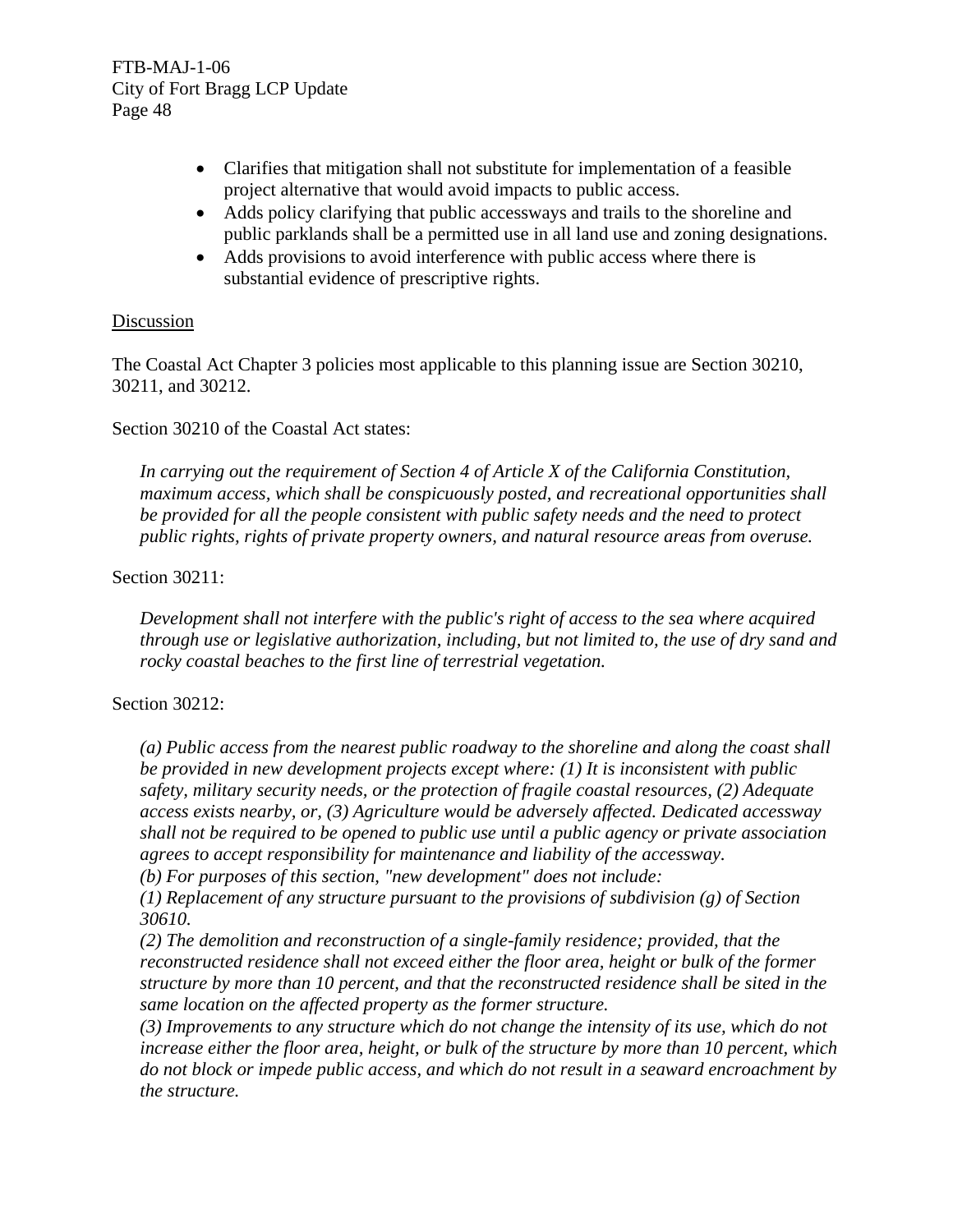*(4) The reconstruction or repair of any seawall; provided, however, that the reconstructed or repaired seawall is not a seaward of the location of the former structure.* 

*(5) Any repair or maintenance activity for which the commission has determined, pursuant to Section 30610, that a coastal development permit will be required unless the commission determines that the activity will have an adverse impact on lateral public access along the beach.* 

*As used in this subdivision "bulk" means total interior cubic volume as measured from the exterior surface of the structure.* 

Section 30212.5:

*Wherever appropriate and feasible, public facilities, including parking areas or facilities, shall be distributed throughout an area so as to mitigate against the impacts, social and otherwise, of overcrowding or overuse by the public of any single area.* 

The City's public access policies, map, and inventory in the LUP have been updated to reflect current public access and recreation opportunities and recently acquired parks and open space in the City, such as access improvements at Pudding Creek, the recent acquisition of the Glass Beach Headlands by State Parks, and the recently acquired 25-acre Pomo Bluffs Park on the bluff above Noyo Bay.

To eliminate or reduce potential impacts from development on public access and recreation, the Commission, in numerous permit actions, has often required that public access to or along the shoreline be provided in new development projects as mitigation for adverse impacts to public access. This form of required mitigation has often been accomplished through an offer-todedicate (OTD) an easement to public use.

The requirement for the recordation of an OTD, however, does not ensure public access; the offers must be accepted by a managing entity, and, for vertical easements which often require some form of physical improvement, be "opened" for pubic use. Data and information assembled by Commission staff have shown that, over the years, while development has been allowed to proceed, the mitigation has, in many cases, not been fully satisfied (ReCap, 1999). Furthermore, an OTD is valid for a limited time period. OTDs, in many cases, are not required to be made available for public use until the easement is accepted for management by a public agency or non-profit organization. The time delay associated with OTDs, coupled with the fact that often times many of the public accessways are never accepted or opened, makes the use of OTDs alone to mitigation tool can leave impacts to public access not fully mitigated, inconsistent with public access Coastal Act provisions. The City's proposed public access policies do not stipulate that public access mitigation, such as the OTDs that are proposed, should be employed only when there is no feasible alternative that can eliminate or avoid all access impacts from proposed development and do not accurately or comprehensively address procedures when public prescriptive rights exist on or near a development's proposed site. Without adequate policy mechanisms regulating a development's impact on public access either through formal accessways, or public prescriptive rights, and by policies stipulating that feasible alternatives to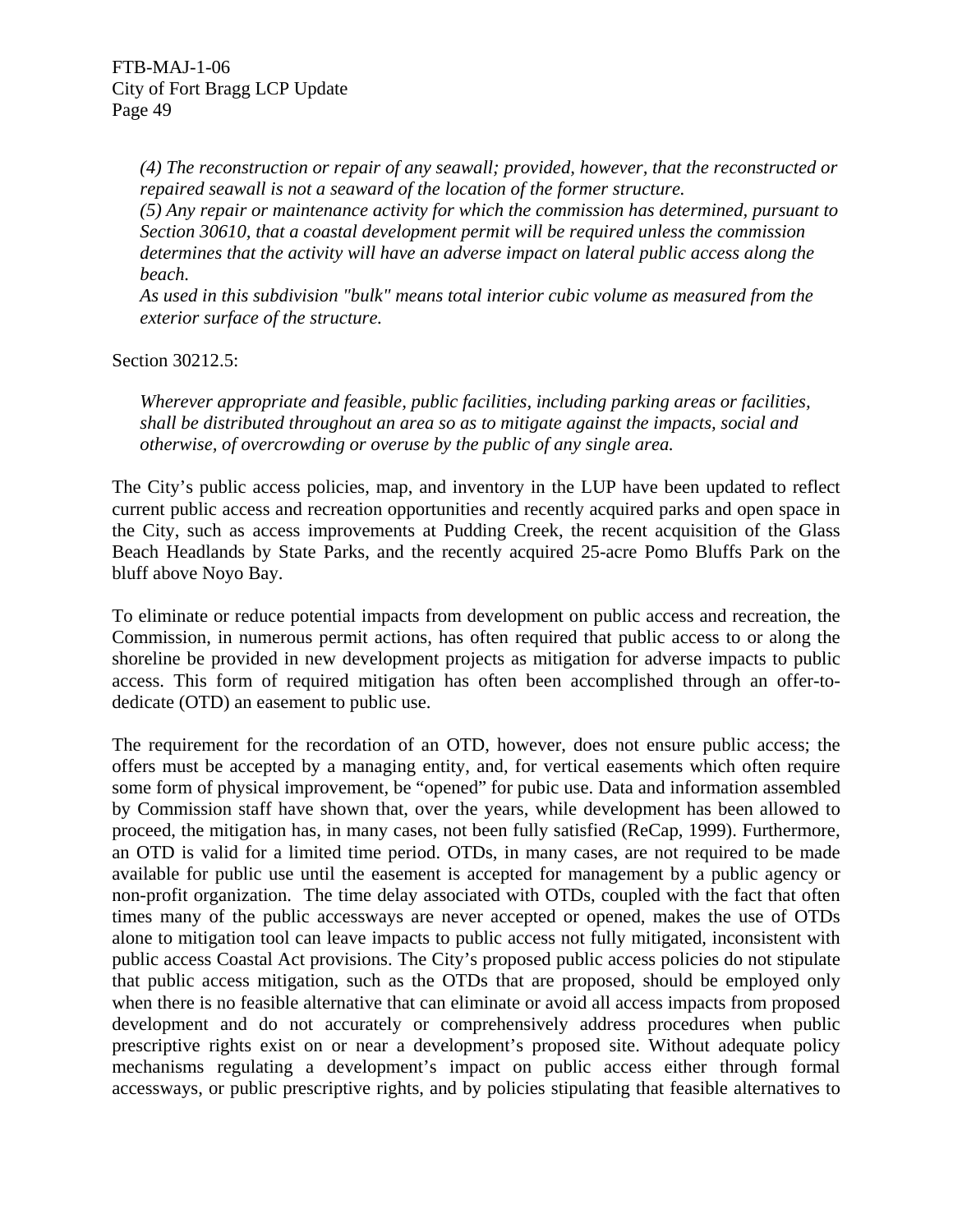avoid impacts must be explored before mitigation, the LUP is inconsistent with Coastal Act provisions 30210-30212.

Therefore, the Commission finds that the proposed LUP is inconsistent with the public access provisions of the Coastal Act and must be denied. However, if modified to add new language included in Suggested Modification No. 5 including, in part, (1) that for any project where public access mitigation is required, the preferred implementation be through a recorded grant of easement to the City or to a designated private nonprofit association acceptable to the City, who is willing to accept the easement and willing to operate and maintain the accessway or trail; and (2) the addition of new policies requiring that for all grants of easement the City open the easement to the public as soon as feasible or shall grant the easement to a nonprofit association willing to accept and operate the accessway, and other policies stipulating that such mitigation shall not substitute for implementation of feasible project alternatives that would avoid impacts to pubic access; and (3) policies protecting public prescriptive rights, the LUP would be consistent with the public access provisions of the Coastal Act.

Therefore, the Commission imposes the changes included in Suggested Modification No. 5 relating to public access. As modified, the Commission finds the proposed LUP public access provisions are consistent with the Coastal Act.

## **7. Community Design Element**

The Community Design Element of the City's proposed LUP addresses issues related to the protection of visual resources and community character. Policy areas of particular concern are those involving the protection of public views to and along the ocean and scenic coastal areas and minimizing the alteration of natural landforms. Suggested Modification No. 7 includes all changes to the proposed Community Design Element as shown in Exhibit No. 1. Portions of Suggested Modification No. 7 are also shown in the policy chart included as Exhibit No. 11.

- a. Summary of Suggested Modification No. 7: (Community Design Element)
	- Clarify proposed policy language to conform to the language of Coastal Act Section 30251.
	- Clarify and expand Visual Analysis requirements.
	- Add siting and design standards to ensure that development minimizes the alteration of natural landforms.
	- Add development standards regarding fencing, lighting, landscaping, and bluff development to ensure that development protects coastal views.
	- Clarify that Design Review requirements do not supersede coastal development permit requirements and that Design Review approval, when required, shall occur in addition to, and prior to, coastal development permit processing and approval.
- b. Discussion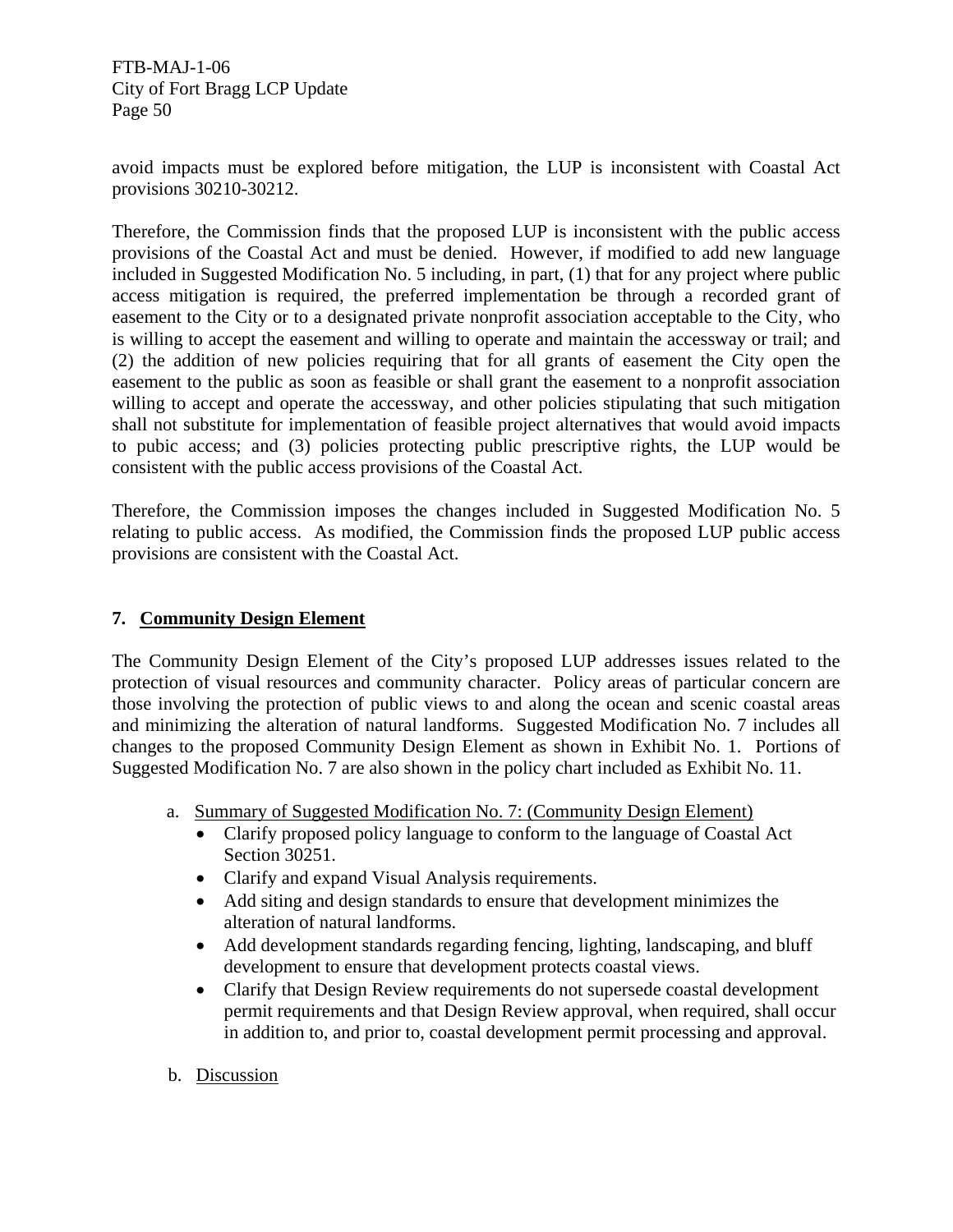The Coastal Act Chapter 3 policy most applicable to this planning issue is Section 30251.

Section 30251 states:

*The scenic and visual qualities of coastal areas shall be considered and protected as a resource of public importance. Permitted development shall be sited and designed to protect views to and along the ocean and scenic coastal areas, to minimize the alteration of natural land forms, to be visually compatible with the character of surrounding areas, and, where feasible, to restore and enhance visual quality in visually degraded areas. New development in highly scenic areas such as those designated in the California Coastline Preservation and Recreation Plan prepared by the Department of Parks and Recreation and by local government shall be subordinate to the character of its setting.* 

Coastal Act Section 30251 requires permitted development to be designed and sited to protect views to and along the ocean and scenic coastal areas, to minimize the alteration of natural land forms, and to be visually compatible with the character of surrounding areas.

The LUP as proposed by the City includes a number of policies related to the protection of visual resources. The LUP as proposed to be amended would replace the "Scenic Corridor" planning designation of the existing certified LUP with a Design Review process intended to ensure that development protects visual resources and is compatible with the character of the surrounding area. The LUP further proposes a Visual Analysis requirement, which is a more detailed analysis than the Design Review process by requiring, for example, photo simulations and the erection of story poles to evaluate the visual impacts of a proposed development. The LUP does not specifically designate "highly scenic areas," but includes Map LC-3: Scenic Views in the Coastal Zone, which maps properties with potential scenic views of the ocean and the Noyo River.

As modified by the changes included in Suggested Modification No. 7, Design Review approval would be required for all development that has the potential to affect visual resources. As the Design Review process is separate from the coastal development permit process, the changes included in Suggested Modification No. 7 would clarify that the Design Review requirements do not supersede coastal development permit requirements and that Design Review approval, when required, must occur before coastal development permit processing and approval. This process would ensure that visual resources are addressed during review of proposed development and would inform the coastal development permit review process. The changes included in Suggested Modification No. 7 further require that a Visual Analysis be prepared for all development located within the mapped scenic areas shown on Map LC-3, with the exception of certain types of development that would be exempt from the Visual Analysis requirement consistent with the "new development" exemptions set forth in Coastal Act Section 30212.

Furthermore, as proposed, the LUP lacks specific development standards to ensure that development would minimize the alteration of natural landforms and protect public views to and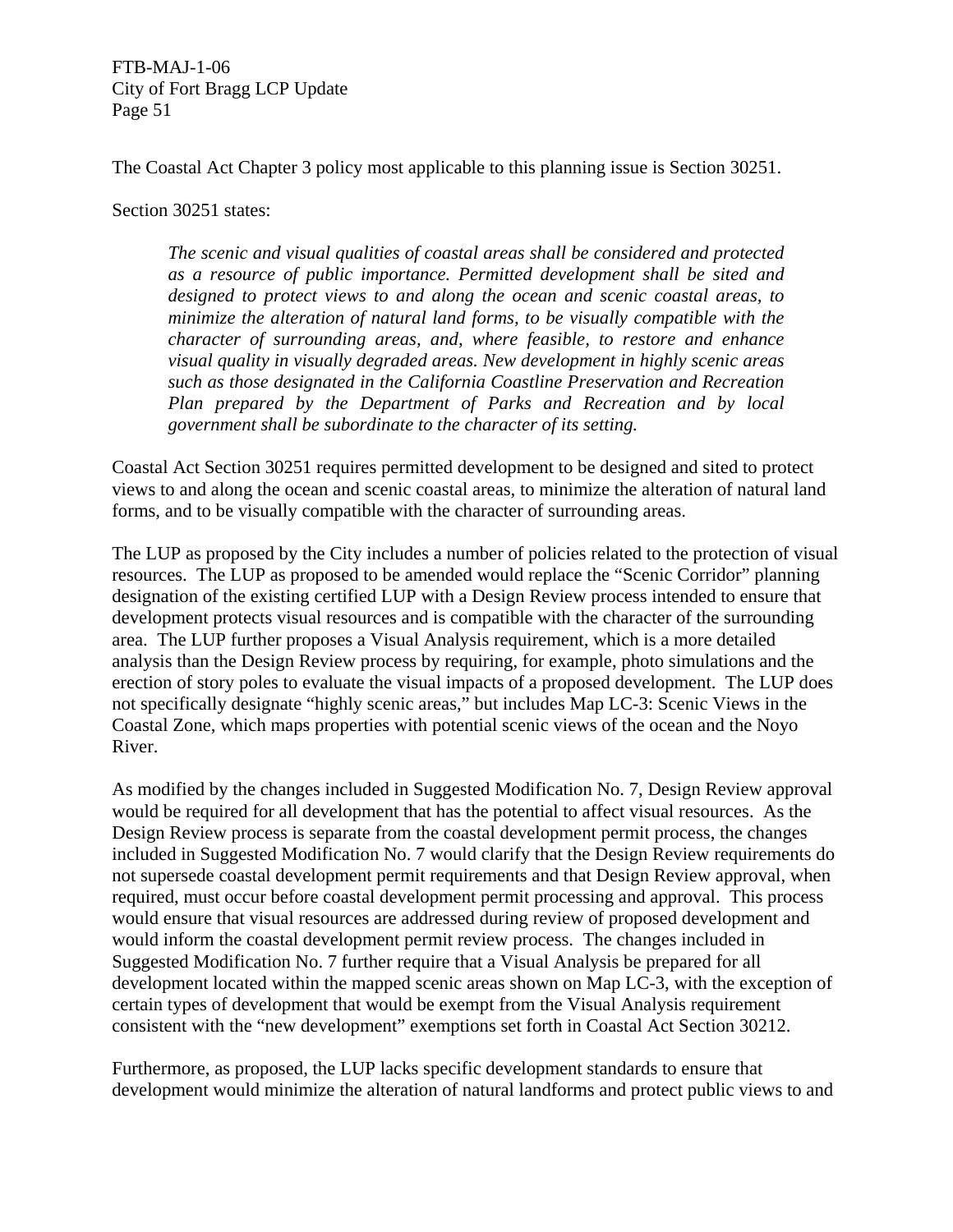along the coast. Therefore, the changes included in Suggested Modification No. 7 include new policies that (1) provide development siting and design standards to minimize the alteration of natural landforms, (2) ensure that fences, walls, and landscaping minimize blockage of scenic views from public viewing areas, (3) limit bluff development to specific uses that are designed to be visually compatible with the surrounding area and set back from the bluff edge to protect views from the coast, and (4) minimize removal of natural vegetation.

The Commission finds that as modified, the proposed LUP is consistent with Coastal Act Section 30251.

# **8. Safety Element**

The Safety Element of the City's proposed LUP addresses hazards including seismic, geologic, flooding, and tsunami hazards. Policy areas of particular concern are those involving evaluating and locating development in areas of geologic hazard, establishing adequate bluff development setback requirements, establishing limitations on the construction of shoreline protection structures, and minimizing development in floodplain and tsunami run-up areas. Suggested Modification No. 8 includes all changes to the proposed Safety Element as shown in the Safety Element in Exhibit No. 1 and as also shown in the policy chart included as Exhibit No. 12.

- a. Summary of Suggested Modification No. 8: (Safety Element)
	- Add the provisions of Coastal Act Section 30253.
	- Clarify proposed policy language consistent with Coastal Act Section 30235.
	- Add policies requiring that all blufftop and shoreline development be sited and designed to (1) avoid the need for a shoreline protective structure during the life of the development and (2) take into account anticipated future changes in sea level.
	- Clarify limitations on development allowable on bluff faces and within bluff retreat setbacks.
	- Clarify requirements for geologic studies for development located in or near areas subject to geologic hazards.
	- Add standards for siting development in areas subject to tsunami impacts.

# b. Discussion

The Coastal Act Chapter 3 policies most applicable to this planning issue are Section 30235 and 30253.

# Section 30235 states:

*Revetments, breakwaters, groins, harbor channels, seawalls, cliff retaining walls, and other such construction that alters natural shoreline processes shall be permitted when required to serve coastal-dependent uses or to protect existing*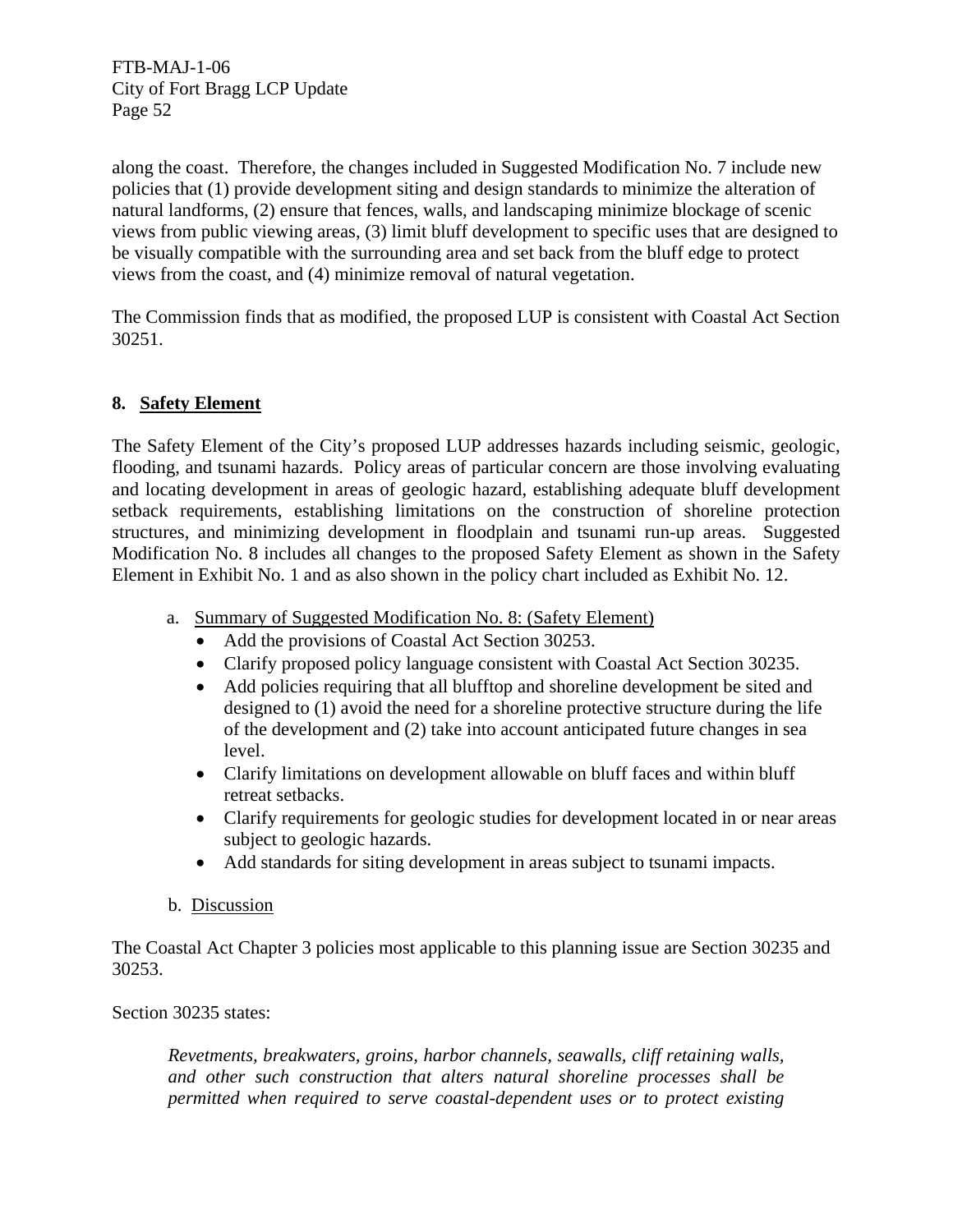*structures or public beaches in danger from erosion, and when designed to eliminate or mitigate adverse impacts on local shoreline sand supply. Existing marine structures causing water stagnation contributing to pollution problems and fish kills should be phased out or upgraded where feasible.* 

Section 30253 states (in part):

*New development shall:* 

 *(1) Minimize risks to life and property in areas of high geologic, flood, and fire hazard.* 

*(2) Assure stability and structural integrity, and neither create nor contribute significantly to erosion, geologic instability, or destruction of the site or surrounding area or in any way require the construction of protective devices* 

The proposed LUP addresses the review of development relative to geologic hazards in very general terms and does not provide adequate standards or a sufficient level of detail to ensure consistency with the requirements of Coastal Act Sections 30235 and 30253. For example, proposed Policy LC-6.1 requires only that development be reviewed to "minimize hazards in the Coastal Zone" and requirements for geologic studies are included only as a Program rather than a Policy. As required by Section 30253, new development must assure stability and structural integrity, and neither create nor contribute significantly to erosion, geologic instability, or destruction of the site or surrounding area or in any way require the construction of protective devices that would substantially alter natural landforms along bluffs and cliffs. The preparation of geologic reports is an essential requirement to inform the appropriate siting and design of development in or adjacent to geologic hazard areas to ensure consistency with these development standards.

Therefore, the changes included in Suggested Modification No. 8, in part, incorporate the development standards of Coastal Act Sections 30235 and 30253 and require as a policy that applications for development located in or near areas subject to geologic hazard include a geologic/geotechnical study.

Furthermore, the LUP as proposed is silent with regard to the siting of blufftop development. Suggested Modification No. 8 includes the addition of Policy SF-B requiring that all development located on a blufftop be setback from the bluff edge a sufficient distance to ensure that it will be stable for a projected 100-year economic life (consistent with the 100-year economic life proposed in the City's IP). Suggested Modification No. 8 also includes the addition of Policy SF-C requiring that the siting and design of blufftop development take into account anticipated future changes in sea level.

Proposed Policy LC-6.4 limits bluff face development to public access purposes and pipelines to serve coastal dependent industry. Limitations on bluff face development are necessary to prevent adverse impacts from erosion and geologic instability. Suggested Modification No. 8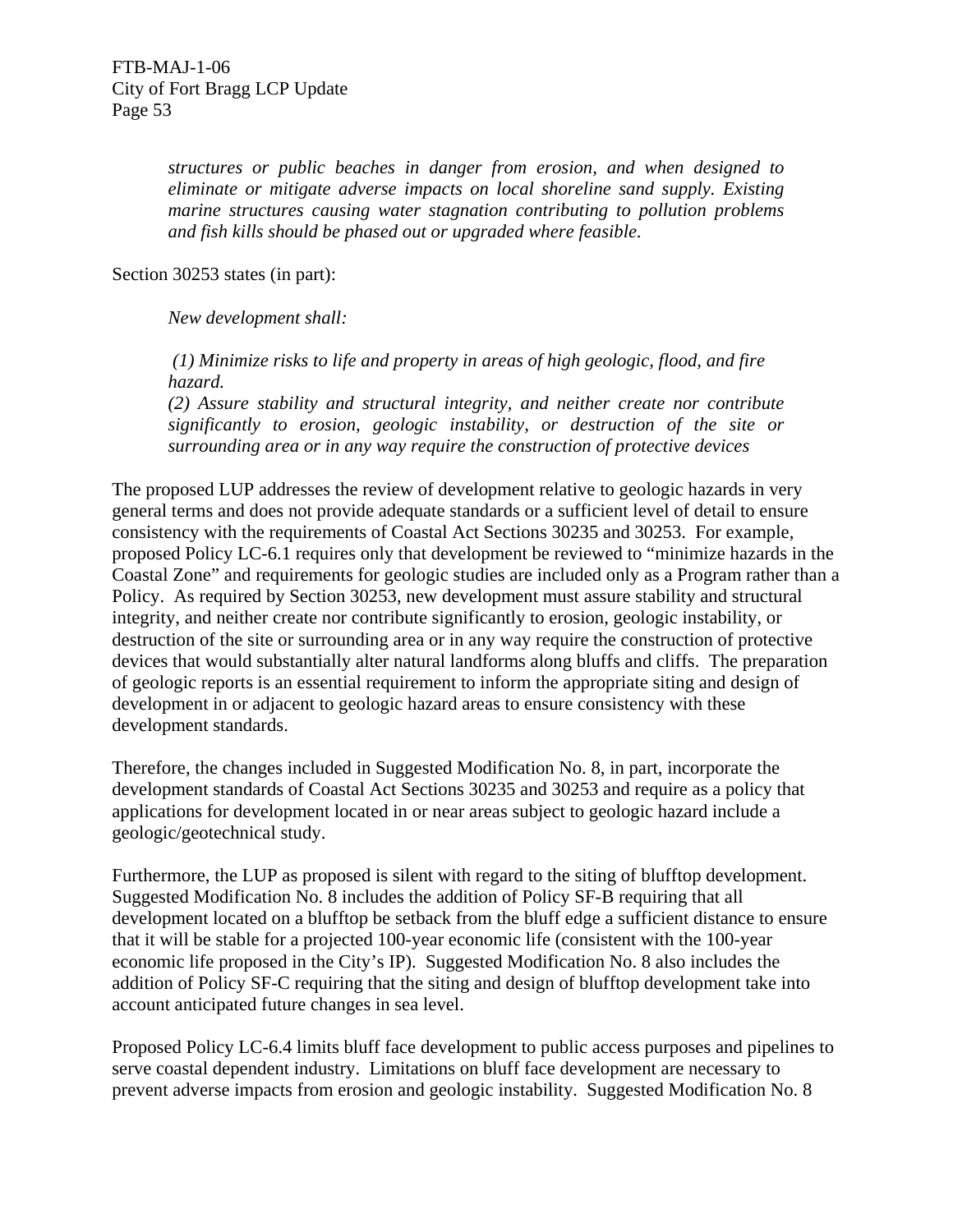expands this policy to extend the development limitations to also apply to the bluff retreat setback area and lists additional types of foreseeable development that could occur in these areas in a manner consistent with the standards of Section 30235 and 30253 such as habitat restoration, hazardous materials remediation, and the restoration of landforms, provided that such allowable development neither creates nor contributes to erosion or instability of the bluff.

Proposed Policy SF-1.3 is included in the LUP to minimize development in areas subject to tsunami hazard. Suggested Modification No. 8 includes additional policy and program language to establish more comprehensive limitations and standards on development subject to tsunami hazards and to require provisions for educational programs and tsunami response and evacuation plans to ensure that development would minimize risks to life and property in areas of high tsunami hazard consistent with Coastal Act Section 30253.

The Commission finds that as modified, the proposed LUP is consistent with Coastal Act Section 30235 and Section 30253.

## **9. Noise Element**

The Noise Element of the City's proposed LUP establishes noise standards to protect the health and welfare of the community by reducing exposure to excessive noise levels generated by sources such as traffic and industrial development. The Noise Element of the City's General Plan does not raise any issues or conflicts with Coastal Act policies and the noise standards are not part of the standard of review for coastal development permits. The Noise Element would appear in the City's LUP so that the reader is aware of the City's noise standards that may apply to required City approvals other than coastal development permits. Therefore, the Noise Element proposed by the City remains unchanged with the exception of Suggested Modification No. 9 which involves adding a statement at the beginning of the Noise Element and at the beginning of Section F., Goals, Polices and Programs, as follows:

# **The policies of the Noise Element are not part of the City of Fort Bragg certified Local Coastal Program and do not govern the review and approval of coastal development permits.**

# **10. Housing Element**

The Housing Element of the City's proposed LUP addresses issues related to existing and future housing needs and includes policies related to maintaining and preserving the City's existing housing stock, retaining the character of the City's residential neighborhoods, meeting the City's projected housing needs, and providing affordable housing. The main policy area of concern involves the provision of density bonuses and other affordable housing incentives proposed by the City pursuant to state housing law (Government Code §65915). Suggested Modification No.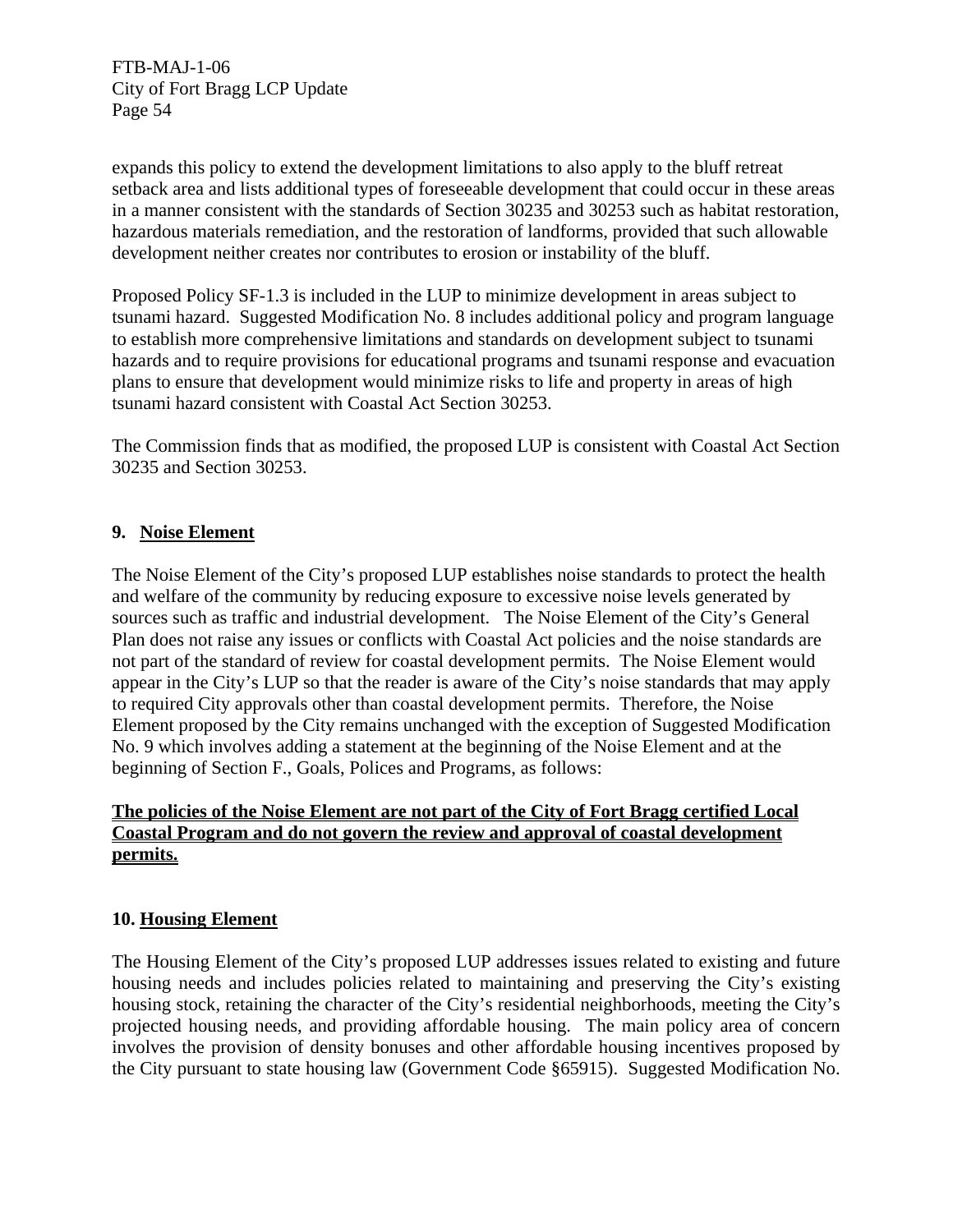10 includes all changes to the proposed Housing Element shown in the Housing Element in Exhibit No. 1.

- a. Summary of Suggested Modification No. 10: (Housing Element)
	- Ensure that that the means of accommodating the density bonus standards of Government Code Section 65915 would not have adverse impacts on coastal resources.
- b. Discussion

The proposed LUP amendment raises an issue of consistency with the Coastal Act in that as proposed, it is not sufficiently detailed to indicate the intensity of land use allowable as a result of density increases for affordable housing developments.

The proposed amendment would include a provision in the City's LUP to provide the density bonus allowances pursuant to Government Code Section 65915 for affordable housing, which would be further implemented by the City's IP as proposed to be amended as discussed in Part # below. The currently certified LUP does not include the City's Housing Element and has no other explicit provisions for density bonuses for affordable housing.

Government Code Section 65915 requires local governments to provide residential density increases to developers who agree to develop low-income and senior housing. The statute currently requires that local governments grant a density bonus of at least a 20% increase over the maximum allowable density when a developer agrees to construct at least 10% of the total units in a housing development for lower-income households, or 5% for very low income households, or to construct a senior housing project. The density bonus further rises up to 35% if more than the above-stated minimums of affordable housing are provided. Government Code Section 65915(b) also requires local governments to grant at least one other incentive, in addition to the density bonus, unless the local government finds that the additional incentive is not necessary to allow for affordable housing.

The Government Code currently requires local governments to provide at least a 20% density increase and allows up to a 35% density increase when additional affordable units are provided. The City is proposing a minimum 20% increase over density ranges, but does not specify a maximum allowable density increase. Therefore, Suggested Modification No. 10 includes language that would modify the proposed LUP language to specifically state the minimum 25% and maximum 35% allowable density increase consistent with the reference to the current Government Code section.

The City's proposed LUP amendment, as submitted, that would include provisions for a residential density bonus does not indicate how density increases and development incentives would be applied consistent with the resource protection policies of the Coastal Act.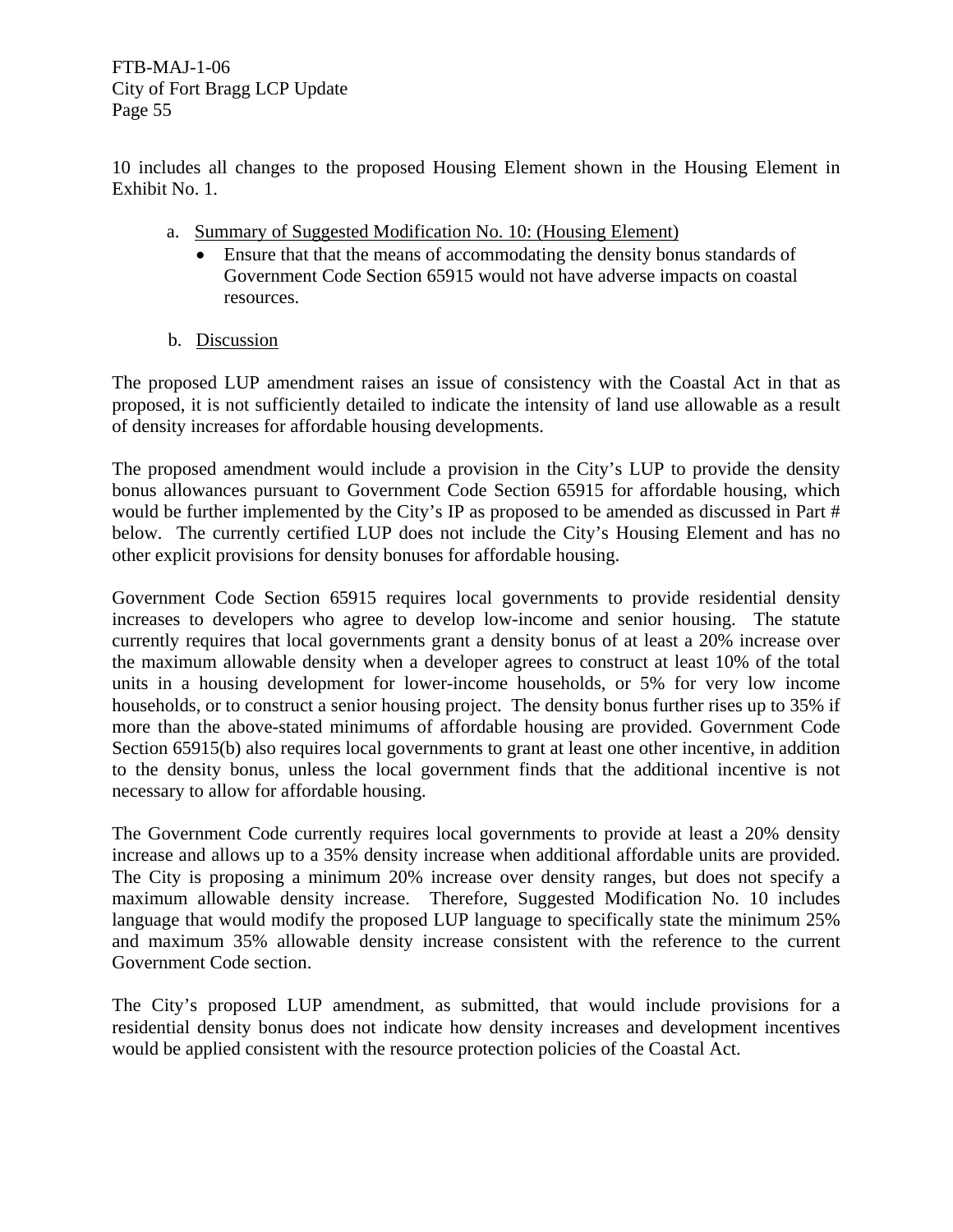As discussed above, Government Code Section 65915(b) requires local governments to grant developers of affordable housing not only a density bonus, but also at least one of the concessions or incentives identified in Section 65915(h) unless the local government finds that the additional concession or incentive is not required to make the development economically feasible. However, Government Code Section 65915 does not indicate how a local government is to choose which incentive to provide. Therefore, the type of incentive to grant is discretionary under the Government Code. Additionally, the Government Code does not specify how the density bonus is to be accommodated. Similarly, how the density increase is accommodated and whether to provide an increase beyond 20% are within the local government's discretion.

The means of accommodating the density bonus and development incentives are not specifically laid out by the proposed LUP amendment. The City's proposed residential density bonus language does not explicitly include incentives for affordable housing that rest on the relaxation of development standards intended to protect coastal resources. In other words, the City has not specifically proposed to encourage affordable housing by allowing construction in or near sensitive coastal resource areas where residential development would ordinarily be prohibited by other policies of the LCP. However, as development incentives would be determined on an individual project basis, and because the policies allow for City discretion in considering which incentives to grant, the proposed LUP amendment could be implemented in a manner inconsistent with resource protection provisions of the Coastal Act.

Government Code Section 65915 was specifically amended in 2002 to include subsection (m) that states, "*Nothing in this section shall be construed to supersede or in any way alter or lessen the effect or application of the California Coast Act (Division 29 (commencing with Section 30000) of the Public Resources Code)."* Therefore, although the Government Code requires local governments to provide certain density bonus and development incentives to encourage affordable housing, the City may not grant such bonuses or incentives if they would result in adverse impacts to coastal resources. For example, if it is determined that the density bonus could be accommodated only by filling coastal wetlands, or by reducing buffer widths needed to protect environmentally sensitive habitat areas in a manner that would lessen the effect of LCP policies intended to protect such resources, the density increase could not be granted.

Therefore, to ensure that that the means of accommodating the density bonus standards of Government Code Section 65915 would not have adverse impacts on coastal resources, and would be consistent with the Chapter 3 policies of the Coastal Act, the Commission attaches a suggested modification that would expressly require the City to identify all feasible means of accommodating the density increase with specific consideration toward the effects of such means on coastal resources when reviewing a proposed density increase. The City shall only grant a density increase if it is determined that the means of accommodating the density increase proposed by the applicant would not have an adverse effect on coastal resources. If, however, the City determines that the means for accommodating the density increase proposed by the applicant would have an adverse effect on coastal resources, the City shall not grant the density increase.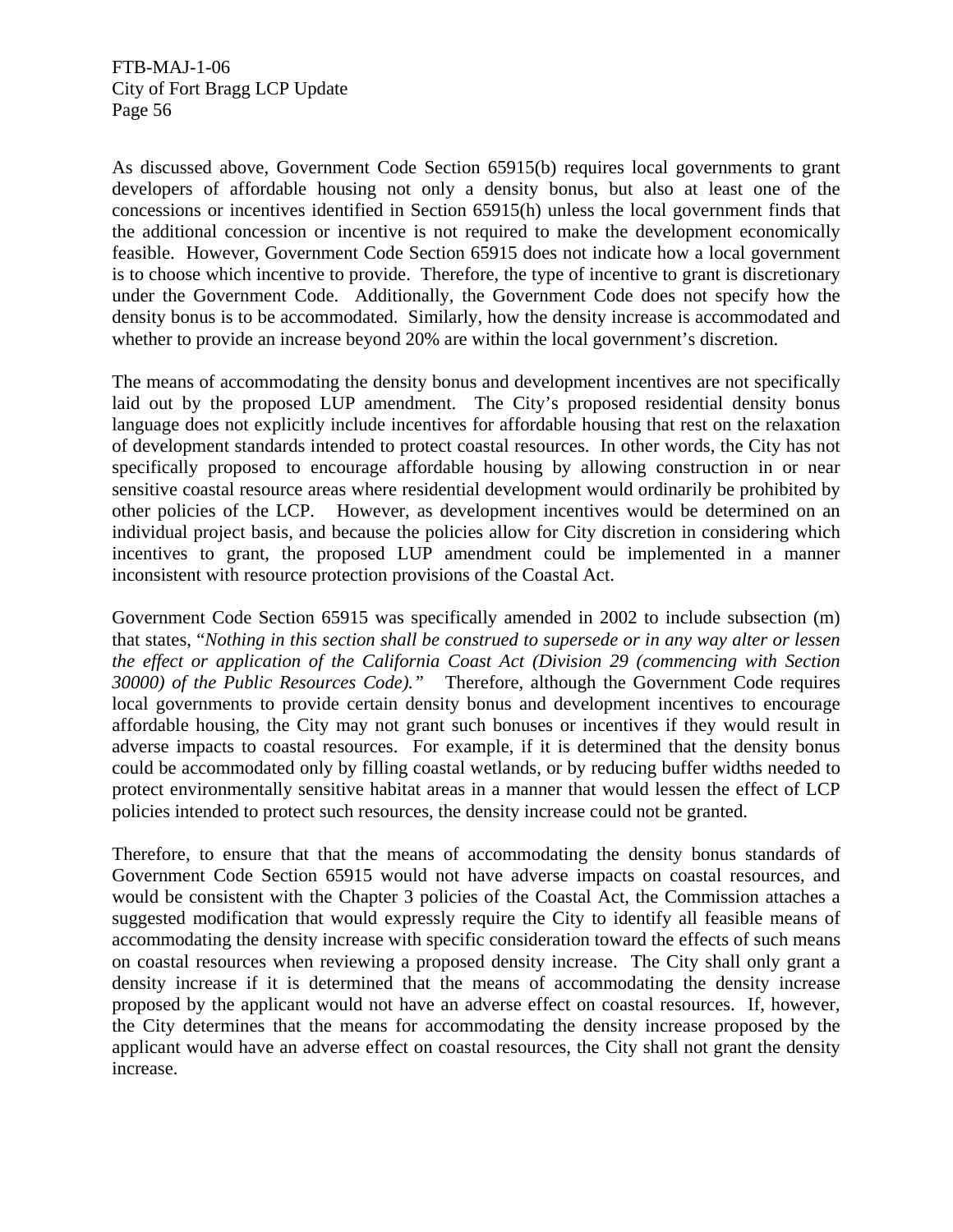Therefore, as modified, the Commission finds that the proposed density bonus provisions are consistent with the Chapter 3 policies of the Coastal Act.

# **11. Glossary**

The proposed LUP includes a Glossary of terms used in the General Plan. As submitted, the Glossary contains significant omissions, particularly of terms specific to the coastal zone and coastal development. A number of definitions within the Glossary are generally accurate, but lack detail to ensure their consistency with the Coastal Act and/or ensure that the definitions will be useful when interpreting the policies of the LUP. For example, the definition provided for Habitat states, "*The natural environment of a plant or animal."* As discussed in Finding # above, Coastal Act Section 30107.5 sets forth a very specific definition of Environmentally Sensitive Habitat Area that is not accurately captured by the proposed definition of Habitat, or elsewhere in the proposed Glossary. Other examples of important terms that are not included are definitions pertaining to the identification of topographic and landscape features such as coastal bluff, stream, and wetland that are specifically defined by Title 14 of the California Code of Regulations. Additionally, definitions of technical terms used in various policies relating to water quality management are not included as proposed. Furthermore, several definitions pertaining to procedural and administrative provisions are not included in the proposed Glossary. The LUP definitions must be expanded and clarified in accordance with the Coastal Act and terms that appear in the policies and/or narrative of the LUP must be defined to ensure clear understanding and application of the policies.

LUP Glossary changes are addressed in Suggested Modification No. 11. Some proposed definitions have been revised as part of Suggested Modification No. 11 while definitions to be added are included in a list at the end of the proposed Glossary. The Commission finds that as modified by Suggested Modification No. 11, the LCP definitions would be expanded and clarified so that they are consistent with the Coastal Act, California Code of Regulations and/or the Commission's use of the word or term to ensure interpretation of policies in accordance with the Coastal Act.

## **Conclusion**

The Commission finds that the proposed LUP amendment as submitted is inconsistent with the Chapter 3 policies of the Coastal Act and must be denied. If modified as suggested in this staff report, the proposed LUP amendment would be consistent with the Chapter 3 policies of the Coastal Act.